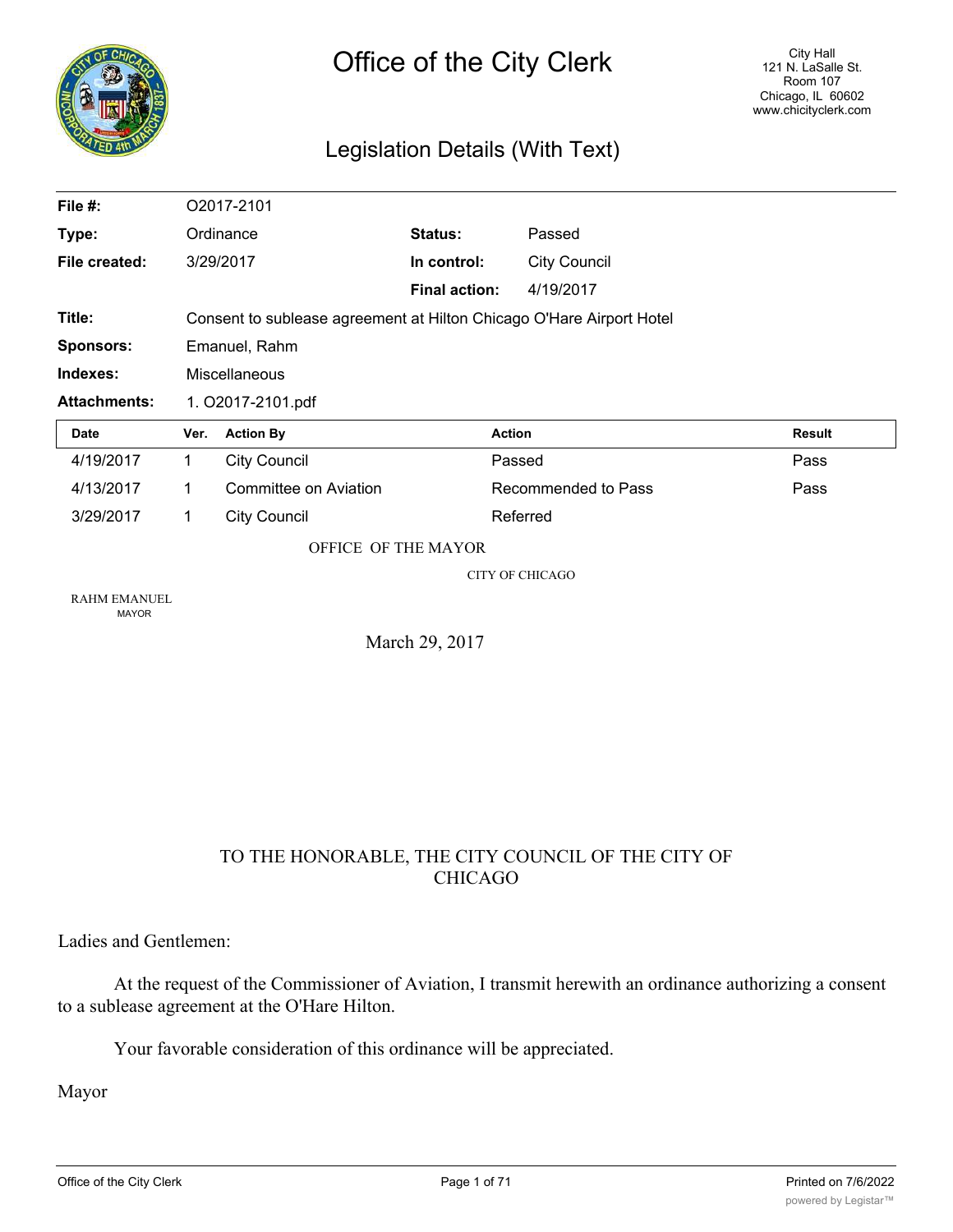Very truly yours,

#### **ORDINANCE**

WHEREAS, the City of Chicago ("City"), a home rule unit of local government under the 1970 Constitution of the State of Illinois, owns and operates an airport known as Chicago O'Hare International Airport ("O'Hare") and possesses the power and authority to lease premises and facilities and to grant other rights and privileges with respect thereto; and

WHEREAS, the City and Midwestern Hotel, Inc. ("Midwestern") entered into a Lease Agreement dated as of December 1, 1988 (as supplemented and amended, the "Lease"), pursuant to which Midwestern leased from the City certain real property at O'Hare, including the Hilton Chicago O'Hare Airport Hotel (the "Leased Premises"); and

WHEREAS, pursuant to a Purchase and Sale Agreement dated as of August 9,1991, between Midwestern and Hilton Hotels Corporation ("Hilton"), Hilton purchased from Midwestern the leasehold estate of Midwestern under the Lease, and HLT O'Hare Inc. (the "Lessee") is the current lessee under the Lease; and

WHEREAS, the Lessee desires to enter into a sublease (the "Sublease") with Chicago O'Hare Lessee LLC (the "Sublessee") pursuant to which the Lessee will sublease the Leased Premises to the Sublessee, and the Lessee has requested the City to consent to such Sublease as provided in Section 14.04 of the Lease; and

WHEREAS, the City is willing to consent to the Sublease; now therefore

#### **BE IT ORDAINED BY THE CITY COUNCIL OF THE CITY OF CHICAGO:**

SECTION 1. The above recitals are incorporated by reference as if fully set forth here.

SECTION 2. The Commissioner of the Chicago Department of Aviation (the "Commissioner") is hereby authorized to execute, on behalf of the City, a consent to the Sublease in form and substance satisfactory to the Commissioner to evidence the consent of the City to the Sublease as provided in Section 14.04 of the Lease.

SECTION 3. The Commissioner and such other City officials and employees as may be required are authorized to take such actions and execute such other documents as may be necessary or desirable to implement the objectives of this ordinance.

SECTION 4. This ordinance will be in full force and effect from and after its passage and approval.

# **CITY OF CHICAGO ECONOMIC DISCLOSURE STATEMENT AND AFFIDAVIT**

# **SECTION I -- GENERAL INFORMATION**

A. Legal name of the Disclosing Party submitting this EDS. Include d/b/a/ if applicable: HLT O'Hare Inc.

#### **Check ONE of the following three boxes:**

Indicate whether the Disclosing Party submitting this EDS is: l.|\*1 the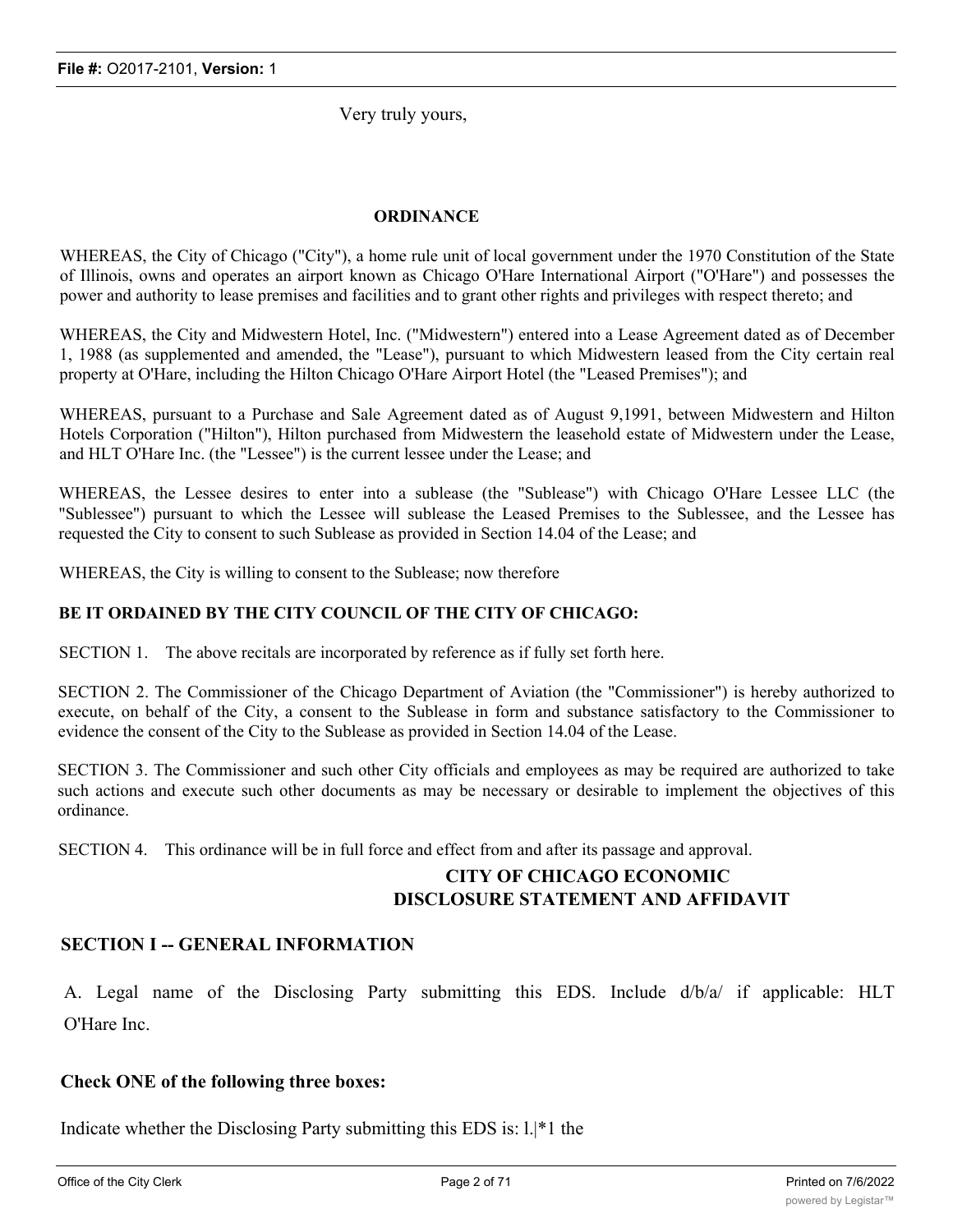Applicant OR

 $\Lambda$   $\blacksquare$   $\subset$  a lessal entity holding a direct or indirect interest in the Applicant. State the legal name of the Applicant in which the Disclosing Party holds an interest:

OR

3. a legal entity with a right of control (sec Section II.B.l.) State the legal name of the entity in which the Disclosing Party holds a right of control:

B. Business address of the Disclosing Party: 1600 Tysons Blvd. Suite 1000, McLean, VA 22102

C. Telephone:  $312\_324 \cdot 8495$ Fax:  $312 \times 324 - 9495$ <mailto:ALongan@perkinscoie.com>

Email: ALongan@perkinscoie.com

<sub>" xr</sub> r- <. Alexander Longan D. Name of contact person:

E. *Federal Employer Identification No. (if you have one):^ \_ [*

F. Brief description of contract, transaction or other undertaking (referred to below as the "Matter") to which this EDS pertains. (Include project number and location of property, if applicable):

Request for sublease at Hilton Chicago O'Hare, 10000 W. O'Hare Avenue, Chicago, IL by the Applicant, to Chicago O'Hare Lessee LLC.

G. Which City agency or department is requesting this EDS? Department of Aviation

If the Matter is a contract being handled by the City's Department of Procurement Services, please complete the following:

Specification # and Contract #

# Page 1 of 13

# **SECTION II - DISCLOSURE OF OWNERSHIP INTERESTS**

# A. NATURE OF THE DISCLOSING PARTY

1. Indicate the nature of the Disclosing Par Person

["] Publicly registered business corporation [«] Privately held business corporation Sole proprietorship General partnership j"] Limited partnership  $\Box$  Trust

HI Limited liability company [~] Limited liability partnership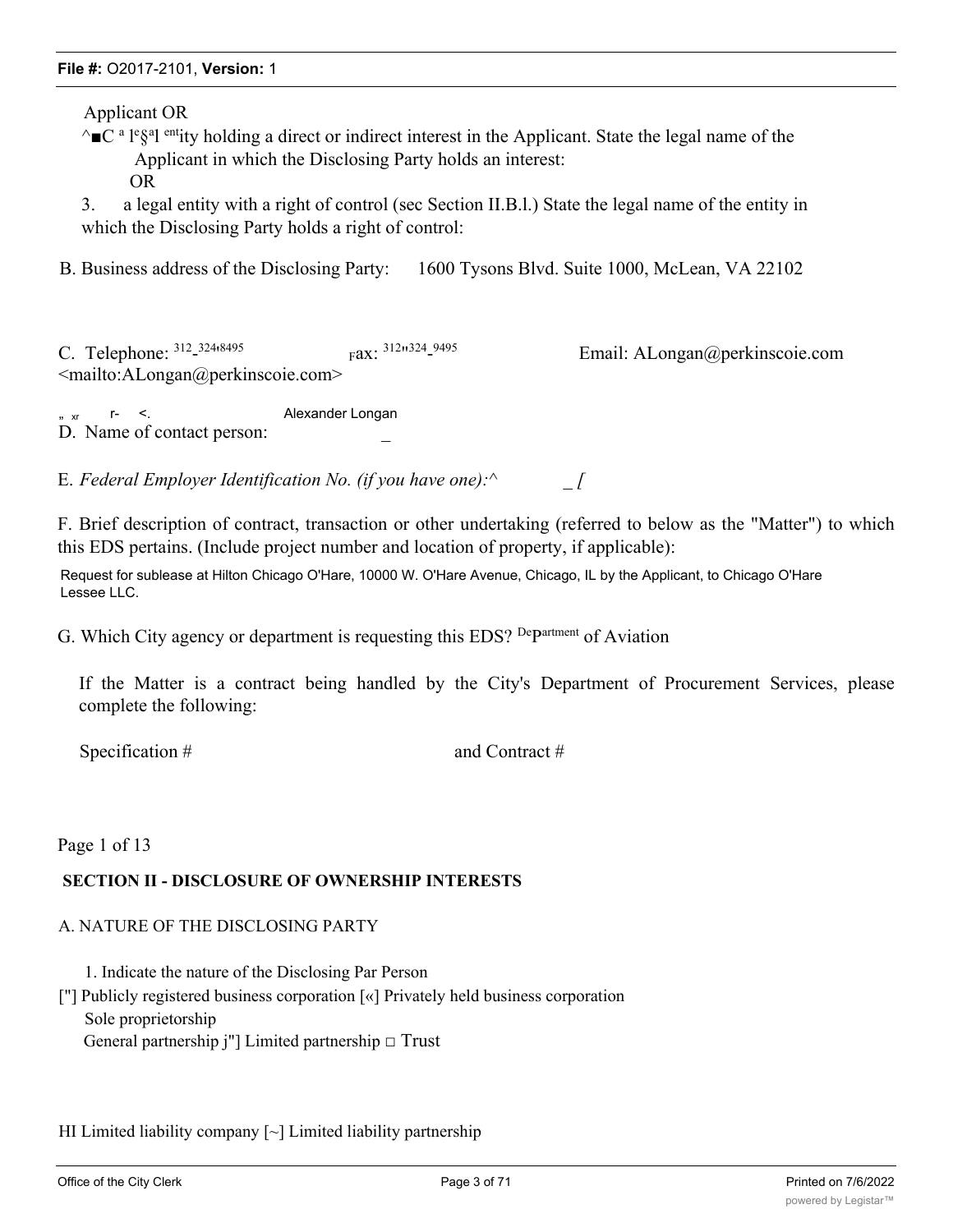Joint venture  $\land$  Not-for-profit corporation (Is the not-for-profit corporation also a 501(c)(3))?  $\Box$  Yes  $[H<sup>No</sup> f~]$  Other (please specify)

2. For legal entities, the state (or foreign country) of incorporation or organization, if applicable: Delaware

3. For legal entities not organized in the State of Illinois: Has the organization registered to do business in the State of Illinois as a foreign entity?

H Yes (as of 2/7/2017) E]No Qn/A

#### B. IF THE DISCLOSING PARTY IS A LEGAL ENTITY:

1. List below the full names and titles of all executive officers and all directors of the entity. NOTE: For not-forprofit corporations, also list below all members, if any, which are legal entities. If there are no such members, write "no members." For trusts, estates or other similar entities, list below the legal titleholder(s).

If the entity is a general partnership, limited partnership, limited liability company, limited liability partnership or joint venture, list below the name and title of each general partner, managing member, manager or any other person or entity that controls the day-to-day management of the Disclosing Party. NOTE: Each legal entity listed below must submit an EDS on its own behalf.

Name Title (Please see Addendum 1)

2. Please provide the following information concerning each person or entity having a direct or indirect beneficial interest (including ownership) in excess of 7.5% of the Disclosing Party. Examples of such an interest include shares in a corporation, partnership interest in a partnership or joint venture,

|  | Page 2 of 13 |  |  |  |  |
|--|--------------|--|--|--|--|
|--|--------------|--|--|--|--|

interest of a member or manager in a limited liability company, or interest of a beneficiary of a trust, estate or other similar entity. If none, state "None." NOTE: Pursuant to Section 2-154-030 of the Municipal Code of Chicago ("Municipal Code"), the City may require any such additional information from any applicant which is reasonably intended to achieve full disclosure.

| Name                           | <b>Business Address</b>                             | Percentage Interest in the<br>Disclosing Party |
|--------------------------------|-----------------------------------------------------|------------------------------------------------|
| Park Intermediate Holdings LLC | 1600 Tysons Blvd, Suite 1000, McLean, VA 22102 100% |                                                |
| Park Hotels & Resorts Inc.     | 1600 Tysons Blvd, Suite 1000, McLean, VA 22102 100% |                                                |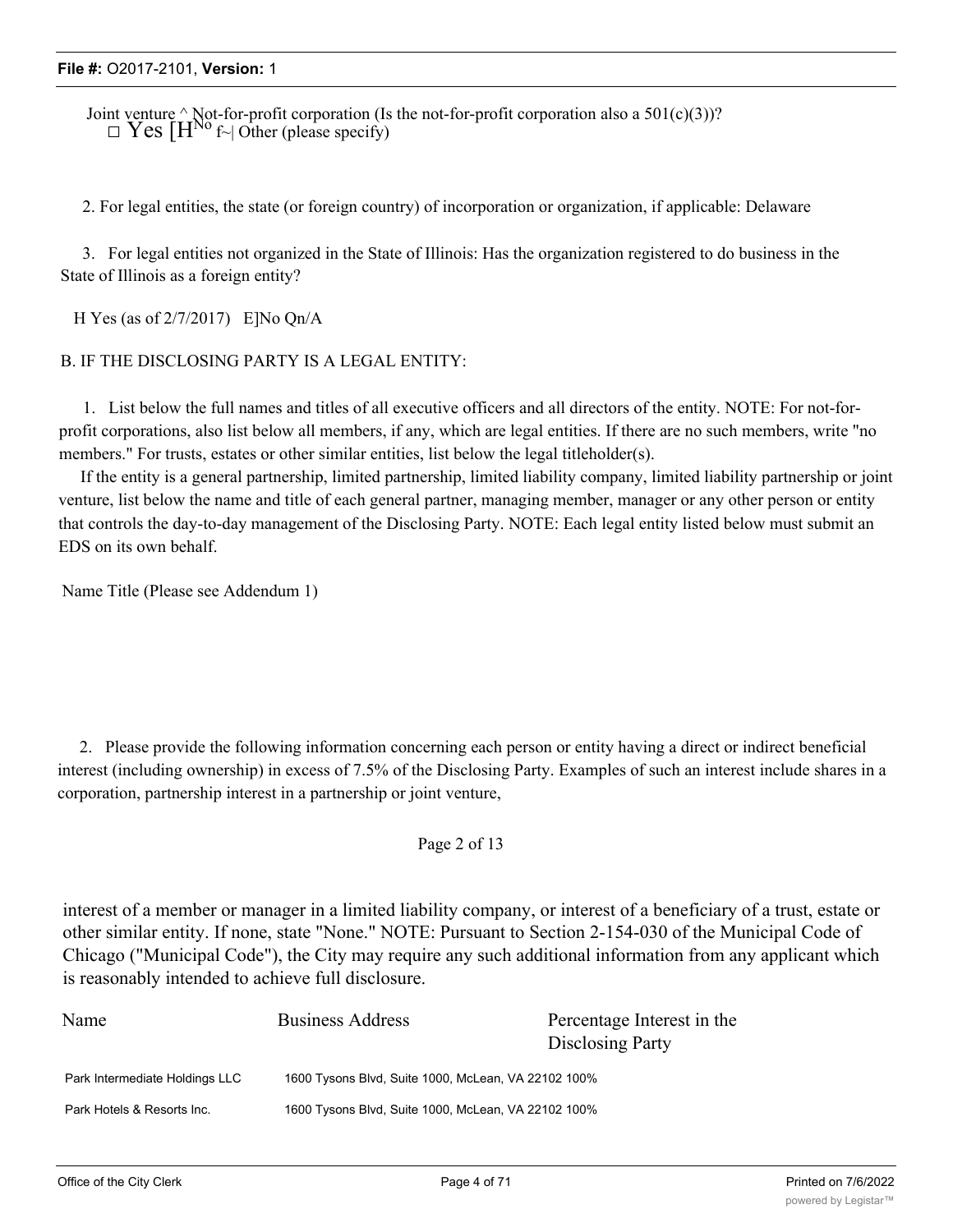(Park Hotels & Resorts Inc. is a publicly traded company. These disclosures do not address persons or entities that own shares in Park Hotels

& Resorts Inc.)

# **SECTION III - BUSINESS RELATIONSHIPS WITH CITY ELECTED OFFICIALS**

Has the Disclosing Party had a "business relationship," as defined in Chapter 2-156 of the Municipal Code, with any City elected official in the 12 months before the date this EDS is signed?

[~]Ycs 0No

If yes, please identify below the name(s) of such City elected official(s) and describe such relationship(s):

# **SECTION IV - DISCLOSURE OF SUBCONTRACTORS AND OTHER RETAINED PARTIES**

The Disclosing Party must disclose the name and business address of each subcontractor, attorney, lobbyist, accountant, consultant and any other person or entity whom the Disclosing Party has retained or expects to retain in connection with the Matter, as well as the nature of the relationship, and the total amount of the fees paid or estimated to be paid. The Disclosing Party is not required to disclose employees who are paid solely through the Disclosing Party's regular payroll.

"Lobbyist" means any person or entity who undertakes to influence any legislative or administrative action on behalf of any person or entity other than: (1) a not-for-profit entity, on an unpaid basis, or (2) himself. "Lobbyist" also means any person or entity any part of whose duties as an employee of another includes undertaking to influence any legislative or administrative action.

If the Disclosing Party is uncertain whether a disclosure is required under this Section, the Disclosing Party must either ask the City whether disclosure is required or make the disclosure.

Page 3 of 13

Name (indicate whether Business Relationship to Disclosing Party Fees (indicate whether retained or anticipated Address (subcontractor, attorney, paid or estimated.) NOTE: to be retained) lobbyist, etc.) "hourly rate" or "t.b.d." is

not an acceptable response.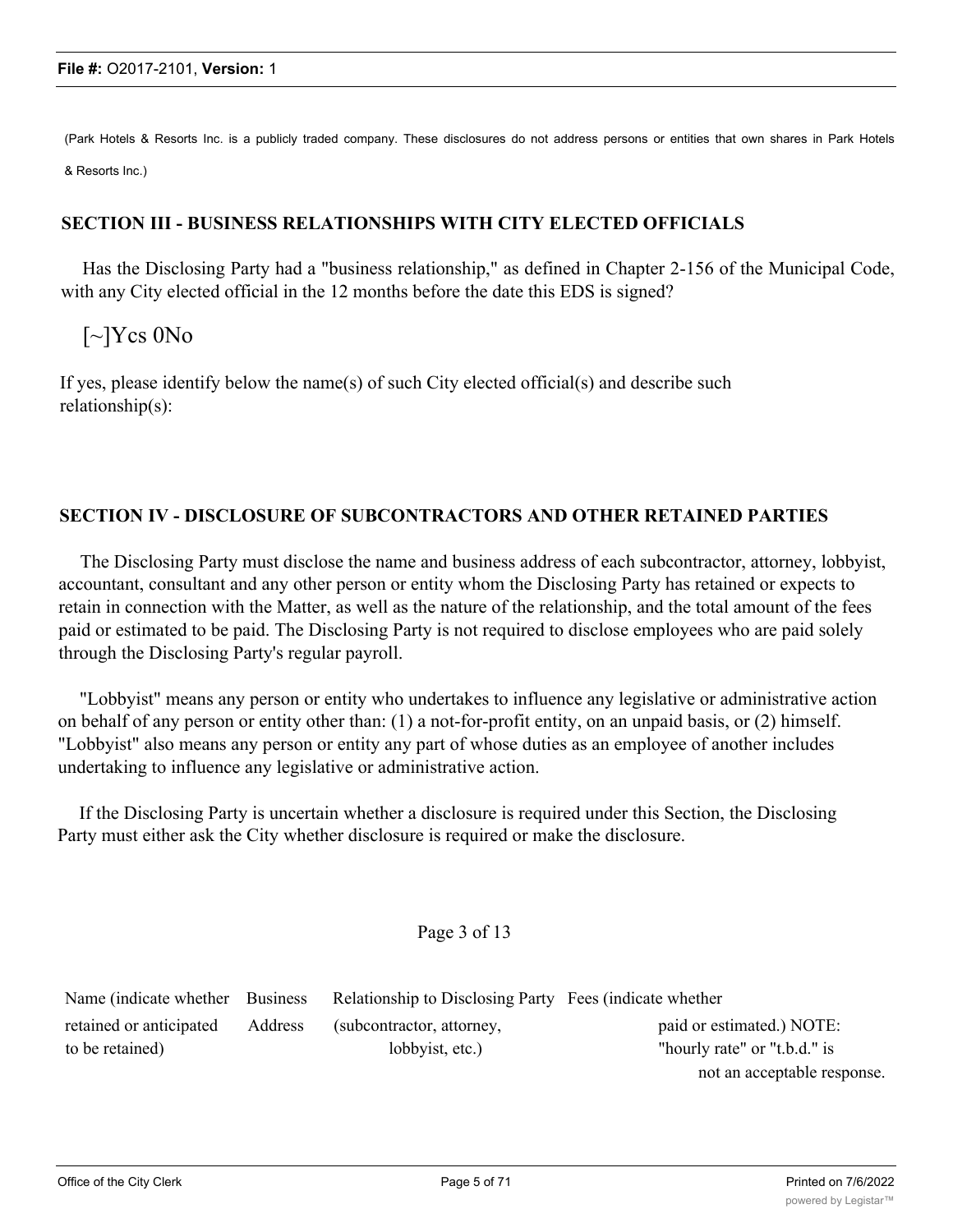(Add sheets if necessary)

## [7] Check h ere if the Disclosing Party has not retained, nor expects to retain, any such persons or entities.

#### **SECTION V - CERTIFICATIONS**

#### A. COURT-ORDERED CHILD SUPPORT COMPLIANCE

Under Municipal Code Section 2-92-415, substantial owners of business entities that contract with the City must remain in compliance with their child support obligations throughout the contract's term.

Has any person who directly or indirectly owns 10% or more of the Disclosing Party been declared in arrearage on any child support obligations by any Illinois court of competent jurisdiction?

• Yes  $\square$ No  $\boxed{T}$  No person directly or indirectly owns 10% or more of the Disclosing Party.

If "Yes," has the person entered into a court-approved agreement for payment of all support owed arid is the person in compliance with that agreement?

 $Yes \sqcap No$ 

#### B. FURTHER CERTIFICATIONS

1. Pursuant to Municipal Code Chapter 1-23, Article I ("Article I")(which the Applicant should consult for defined terms (e.g., "doing business") and legal requirements), if the Disclosing Party submitting this EDS is the Applicant and is doing business with the City, then the Disclosing Party certifies as follows: (i) neither the Applicant nor any controlling person is currently indicted or charged with, or has admitted guilt of, or has ever been convicted of, or placed under supervision for, any criminal offense involving actual, attempted, or conspiracy to commit bribery, theft, fraud, forgery, perjury, dishonesty or deceit against an officer or employee of the City or any sister agency; and (ii) the Applicant understands and acknowledges that compliance with Article I is a continuing requirement for doing business with the City. NOTE: If Article I applies to the Applicant, the permanent compliance timeframe in Article 1 supersedes some fiveyear compliance timeframes in certifications 2 and 3 below.

#### Page 4 of 13

2. The Disclosing Party and, if the Disclosing Party is a legal entity, all of those persons or entities identified in Section II.B.l. of this EDS:

a. arc not presently debarred, suspended, proposed for debarment, declared ineligible or voluntarily excluded from any transactions by any federal, state or local unit of government;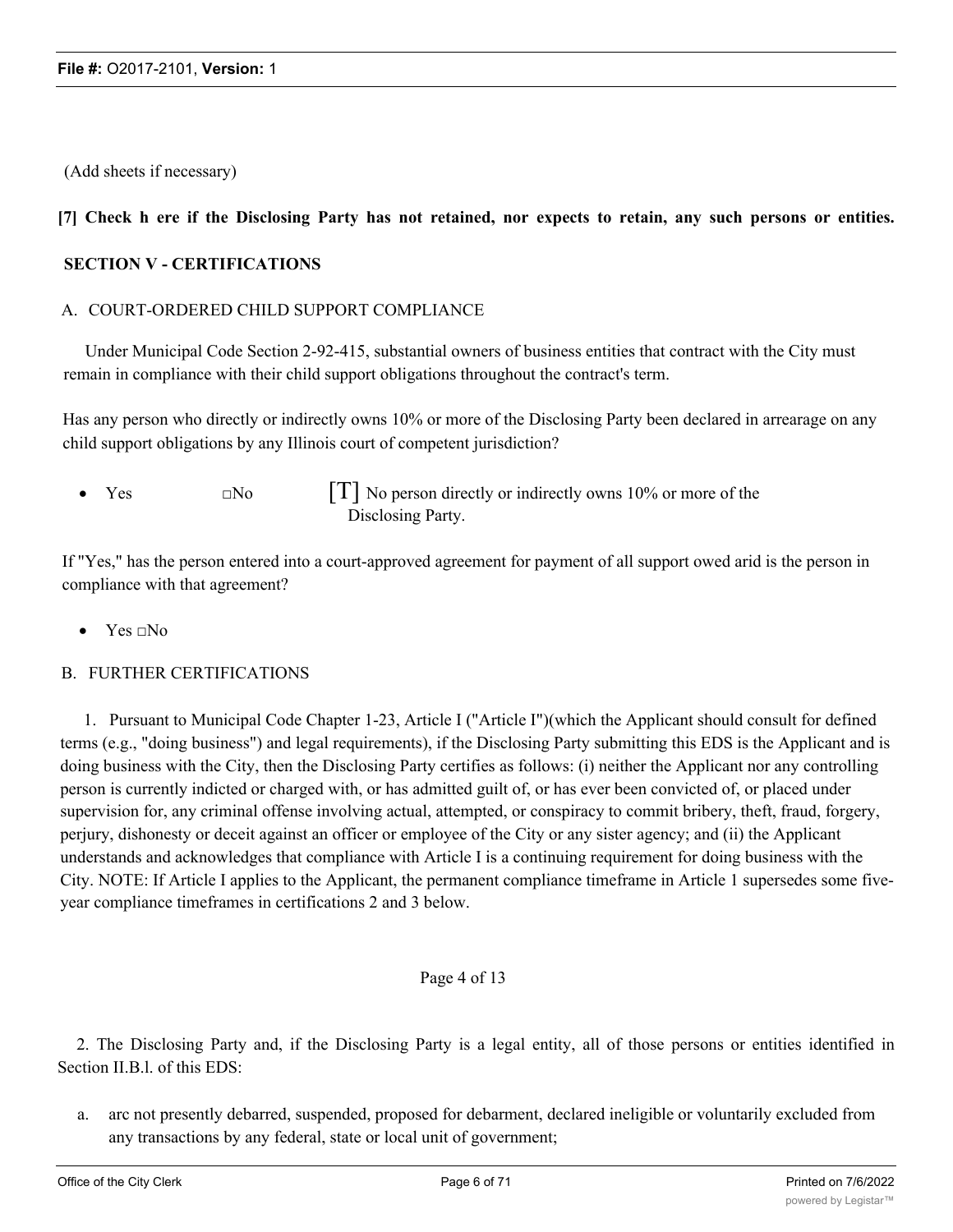- b. have not, within a five-year period preceding the date of this EDS, been convicted of a criminal offense, adjudged guilty, or had a civil judgment rendered against them in connection with: obtaining, attempting to obtain, or performing a public (federal, state or local) transaction or contract under a public transaction; a violation of federal or state antitrust statutes; fraud; embezzlement; theft; forgery; bribery; falsification or destruction of records; making false statements; or receiving stolen property;
- c. are not presently indicted for, or criminally or civilly charged by, a governmental entity (federal, state or local) with committing any of the offenses set forth in clause B.2.b. of this Section V;
- d. have not, within a five-year period preceding the date of this EDS, had one or more public transactions (federal, state or local) terminated for cause or default; and
- e. have not, within a five-year period preceding the date of this EDS, been convicted, adjudged guilty, or found liable in a civil proceeding, or in any criminal or civil action, including actions concerning environmental violations, instituted by the City or by the federal government, any state, or any other unit of local government.
- 3. The certifications in subparts 3, 4 and 5 concern:

# • the Disclosing Party;

· any "Contractor" (meaning any contractor or subcontractor used by the Disclosing Party in connection with the Matter, including but not limited to all persons or legal entities disclosed under Section IV, "Disclosure of Subcontractors and Other Retained Parties");

· any "Affiliated Entity" (meaning a person or entity that, directly or indirectly: controls the Disclosing Party, is controlled by the Disclosing Party, or is, with the Disclosing Party, under common control of another person or entity. Indicia of control include, without limitation: interlocking management or ownership; identity of interests among family members, shared facilities and equipment; common use of employees; or organization of a business entity following the ineligibility of a business entity to do business with federal or state or local government, including the City, using substantially the same management, ownership, or principals as the ineligible entity); with respect to Contractors, the term Affiliated Entity means a person or entity that directly or indirectly controls the Contractor, is controlled by it, or, with the Contractor, is under common control of another person or entity;

· any responsible official of the Disclosing Party, any Contractor or any Affiliated Entity or any other official, agent or employee of the Disclosing Party, any Contractor or any Affiliated Entity, acting pursuant to the direction or authorization of a responsible official of the Disclosing Party, any Contractor or any Affiliated Entity (collectively "Agents").

#### Page 5 of 13

Neither the Disclosing Party, nor any Contractor, nor any Affiliated Entity of either the Disclosing Party or any Contractor nor any Agents have, during the five years before the date this EDS is signed, or, with respect to a Contractor, an Affiliated Entity, or an Affiliated Entity of a Contractor during the five years before the date of such Contractor's or Affiliated Entity's contract or engagement in connection with the Matter:

a. bribed or attempted to bribe, or been convicted or adjudged guilty of bribery or attempting to bribe, a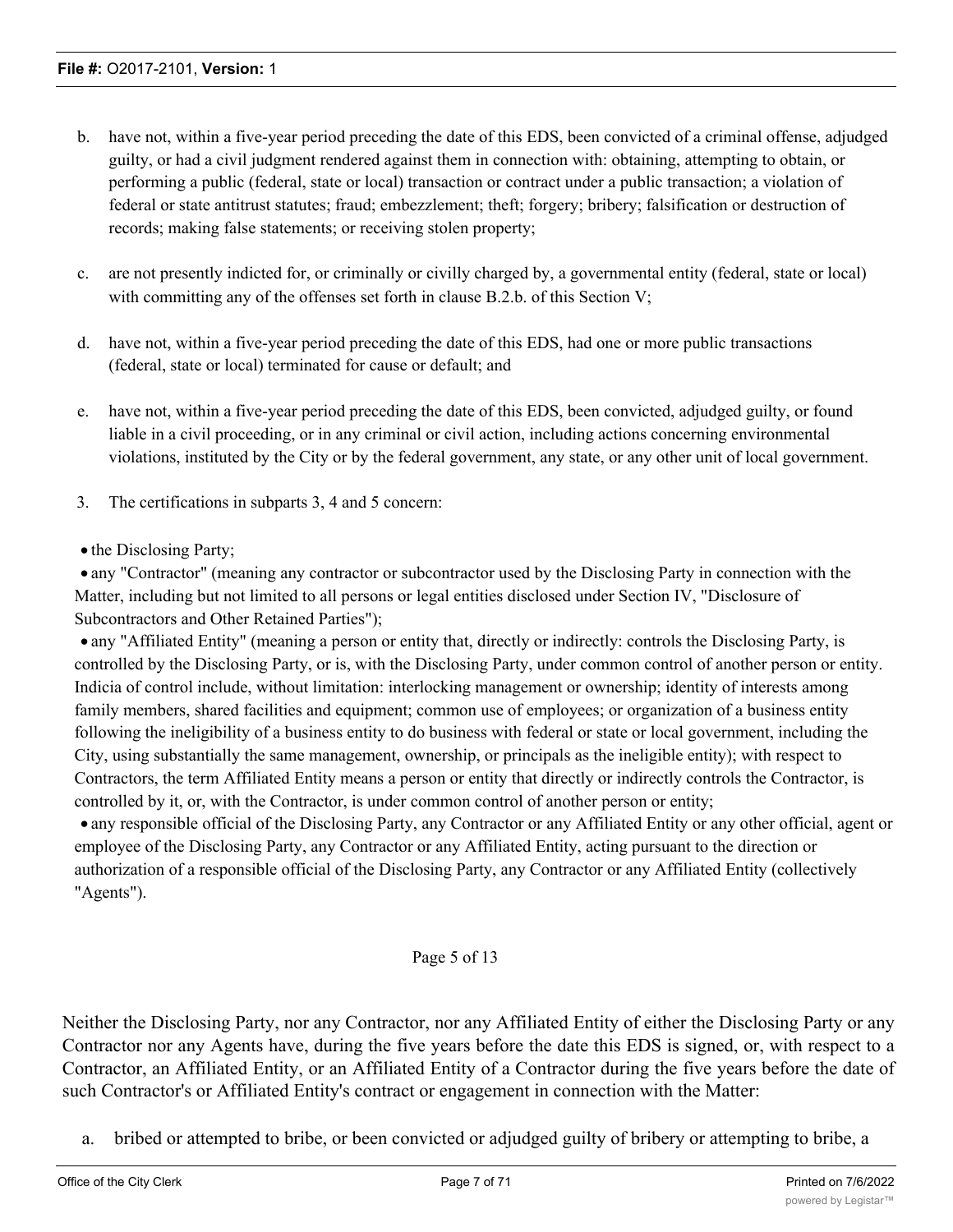public officer or employee of the City, the State of Illinois, or any agency of the federal government or of any state or local government in the United States of America, in that officer's or employee's official capacity;

- b. agreed or colluded with other bidders or prospective bidders, or been a party to any such agreement, or been convicted or adjudged guilty of agreement or collusion among bidders or prospective bidders, in restraint of freedom of competition by agreement to bid a fixed price or otherwise; or
- c. made an admission of such conduct described in a. or b. above that is a matter of record, but have not been prosecuted for such conduct; or
- d. violated the provisions of Municipal Code Section 2-92-610 (Living Wage Ordinance).

4. Neither the Disclosing Party, Affiliated Entity or Contractor, or any of their employees, officials, agents or partners, is barred from contracting with any unit of state or local government as a result of engaging in or being convicted of (1) bid-rigging in violation of 720 ILCS 5/33E-3; (2) bid-rotating in violation of 720 ILCS 5/33E-4; or (3) any similar offense of any state or of the United States of America that contains the same elements as the offense of bid-rigging or bid-rotating.

5. Neither the Disclosing Party nor any Affiliated Entity is listed on any of the following lists maintained by the Office of Foreign Assets Control of the U.S. Department of the Treasury or the Bureau of Industry and Security of the U.S. Department of Commerce or their successors: the Specially Designated Nationals List, the Denied Persons List, the Unverified List, the Entity List and the Debarred List.

6. The Disclosing Party understands and shall comply with the applicable requirements of Chapters 2-55 (Legislative Inspector General), 2-56 (Inspector General) and 2-156 (Governmental Ethics) of the Municipal Code.

7. If the Disclosing Party is unable to certify to any of the above statements in this Part B (Further Certifications), the Disclosing Party must explain below:

The statements in B(2)-(5) are made to the best of the Disclosing Party's knowledge after reasonable inquiry.

# Page 6 of 13

If the letters "NA," the word "None," or no response appears on the lines above, it will be conclusively presumed that the Disclosing Party certified to the above statements.

8. To the best of the Disclosing Party's knowledge after reasonable inquiry, the following is a complete list of all current employees of the Disclosing Party who were, at any time during the 12-month period preceding the execution date of this EDS, an employee, or elected or appointed official, of the City of Chicago (if none, indicate with "N/A" or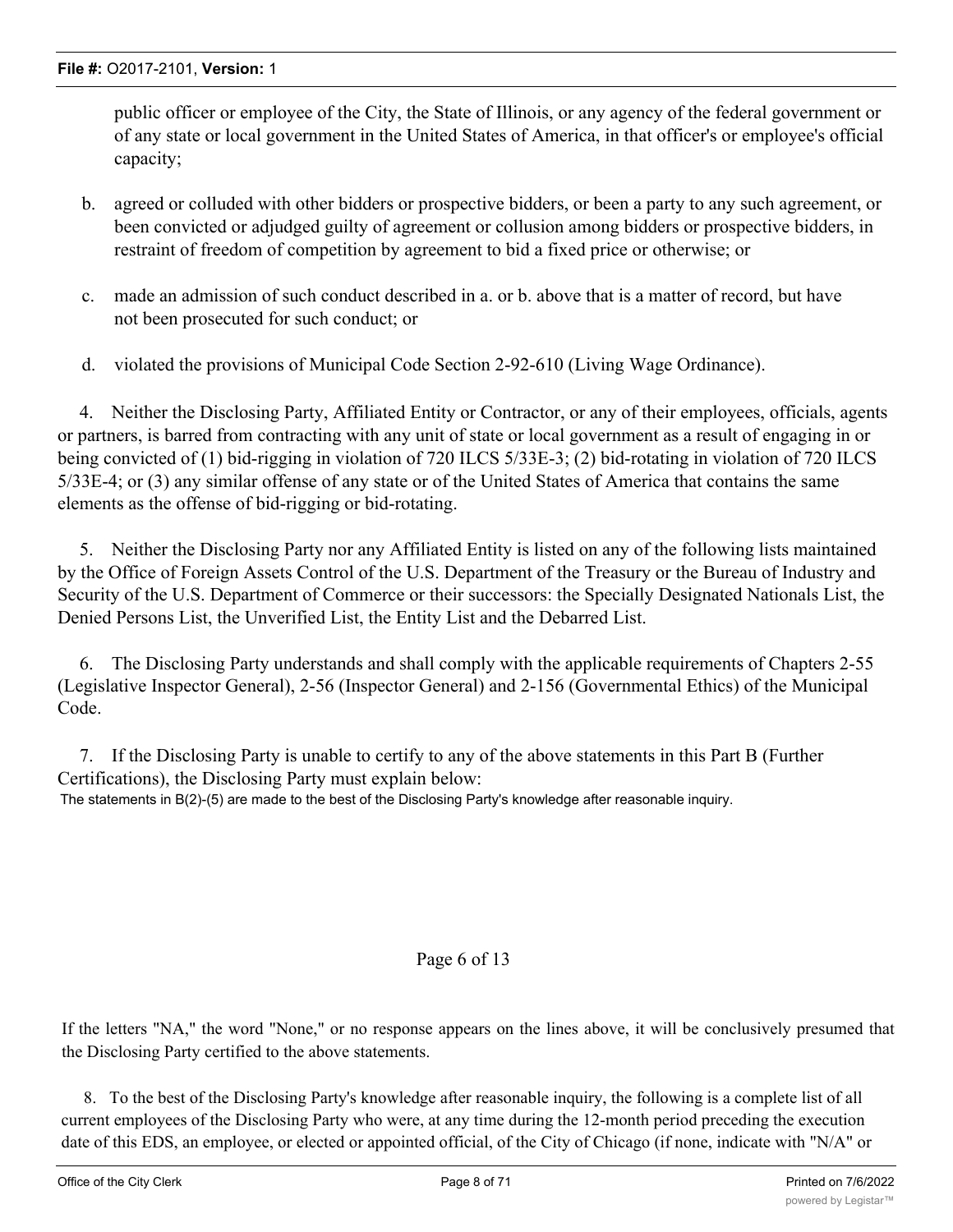"none"). None.

9. To the best of the Disclosing Party's knowledge after reasonable inquiry, the following is a complete list of all gifts that the Disclosing Party has given or caused to be given, at any time during the 12-month period preceding the execution date of this EDS, to an employee, or elected or appointed official, of the City of Chicago. For purposes of this statement, a "gift" does not include: (i) anything made generally available to City employees or to the general public, or (ii) food or drink provided in the course of official City business and having a retail value of less than \$20 per recipient (if none, indicate with "N/A" or "none"). As to any gift listed below, please also list the name of the City recipient. None.

# C. CERTIFICATION OF STATUS AS FINANCIAL INSTITUTION

- 1. The Disclosing Party certifies that the Disclosing Party (check one)
- 1.  $\sim \iota$  is fall is not

a "financial institution" as defined in Section 2-32-455(b) of the Municipal Code.

2. If the Disclosing Party IS a financial institution, then the Disclosing Party pledges:

"We are not and will not become a predatory lender as defined in Chapter 2-32 of the Municipal Code. We further pledge that none of our affiliates is, and none of them will become, a predatory lender as defined in Chapter 2-32 of the Municipal Code. We understand that becoming a predatory lender or becoming an affiliate of a predatory lender may result in the loss of the privilege of doing business with the City."

If the Disclosing Party is unable to make this pledge because it or any of its affiliates (as defined in Section 2-32-455(b) of the Municipal Code) is a predatory lender within the meaning of Chapter 2-32 of the Municipal Code, explain here (attach additional pages if necessary):

#### Page 7 of 13

If the letters "NA," the word "None," or no response appears on the lines above, it will be conclusively presumed that the Disclosing Party certified to the above statements.

# D. CERTIFICATION REGARDING INTEREST IN CITY BUSINESS

Any words or terms that are defined in Chapter 2-156 of the Municipal Code have the same meanings when used in this Part D.

1. In accordance with Section 2-156-110 of the Municipal Code: Does any official or employee of the City have a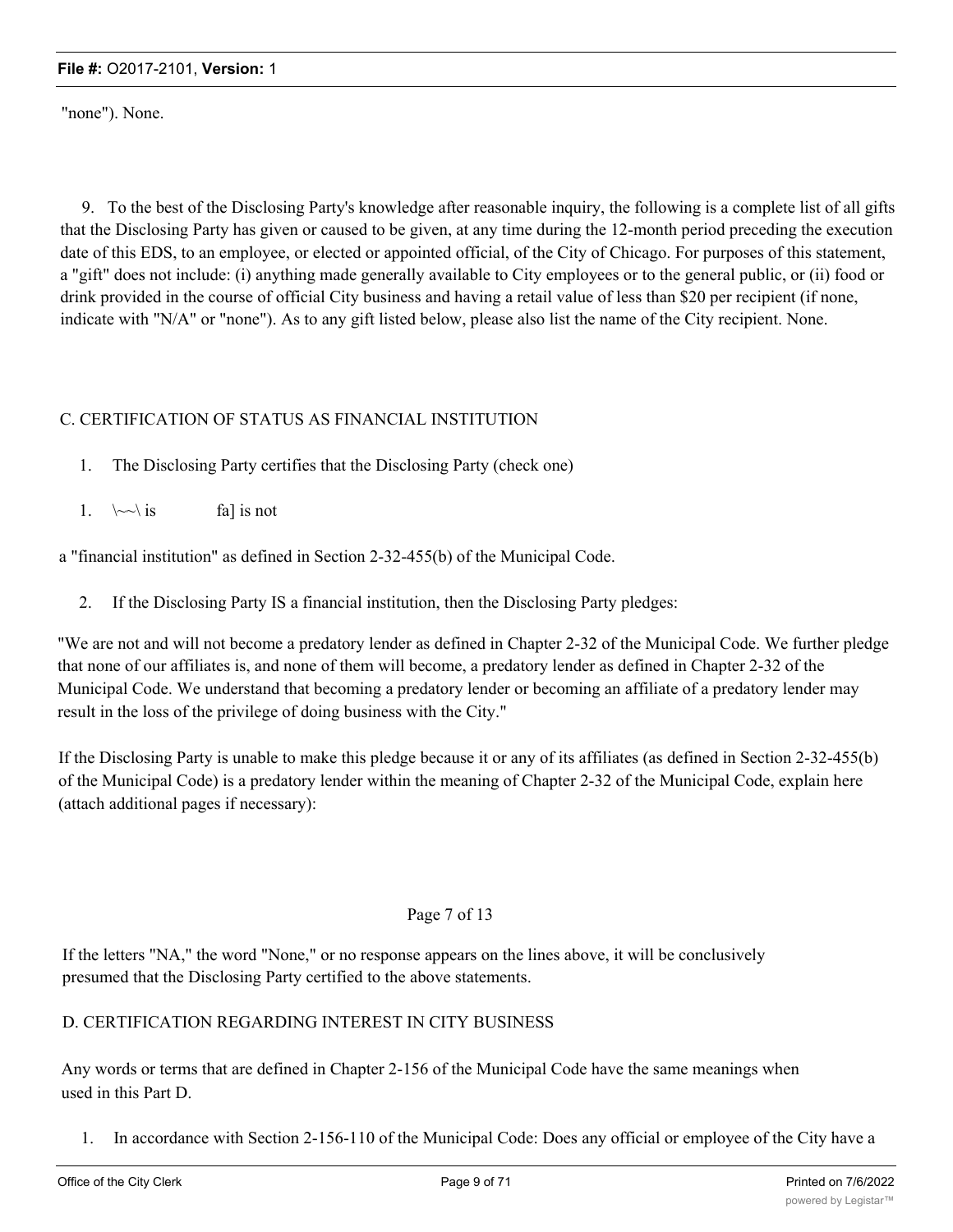financial interest in his or her own name or in the name of any other person or entity in the Matter?

# · **Yes [bJNo**

NOTE: If you checked "Yes" to Item D.L, proceed to Items D.2. and D.3. If you checked "No" to Item D.L, proceed to Part E.

2. Unless sold pursuant to a process of competitive bidding, or otherwise permitted, no City elected official or employee shall have a financial interest in his or her own name or in the name of any other person or entity in the purchase of any property that (i) belongs to the City, or (ii) is sold for taxes or assessments, or (iii) is sold by virtue of legal process at the suit of the City (collectively, "City Property Sale"). Compensation for property taken pursuant to the City's eminent domain power does not constitute a financial interest within the meaning of this Part D.

Does the Matter involve a City Property Sale?

• Yes nNo

3. If you checked "Yes" to Item D.l., provide the names and business addresses of the City officials or employees having such interest and identify the nature of such interest:

Name Business Address Nature of Interest

4. The Disclosing Party further certifies that no prohibited financial interest in the Matter will be acquired by any City official or employee.

## E. CERTIFICATION REGARDING SLAVERY ERA BUSINESS

Please check either 1. or 2. below. If the Disclosing Party checks 2., the Disclosing Party must disclose below or in an attachment to this EDS all information required by paragraph 2. Failure to

Page 8 of 13

comply with these disclosure requirements may make any contract entered into with the City in connection with the Matter voidable by the City..

I \* ll. The Disclosing Party verifies that the Disclosing Party has searched any and all records of the Disclosing Party and any and all predecessor entities regarding records of investments or profits from slavery or slaveholder insurance policies during the slavery era (including insurance policies issued to slaveholders that provided coverage for damage to or injury or death of their slaves), and the Disclosing Party has found no such records.

I [2. The Disclosing Party verifies that, as a result of conducting the search in step 1 above, the Disclosing Party has found records of investments or profits from slavery or slaveholder insurance policies. The Disclosing Party verifies that the following constitutes full disclosure of all such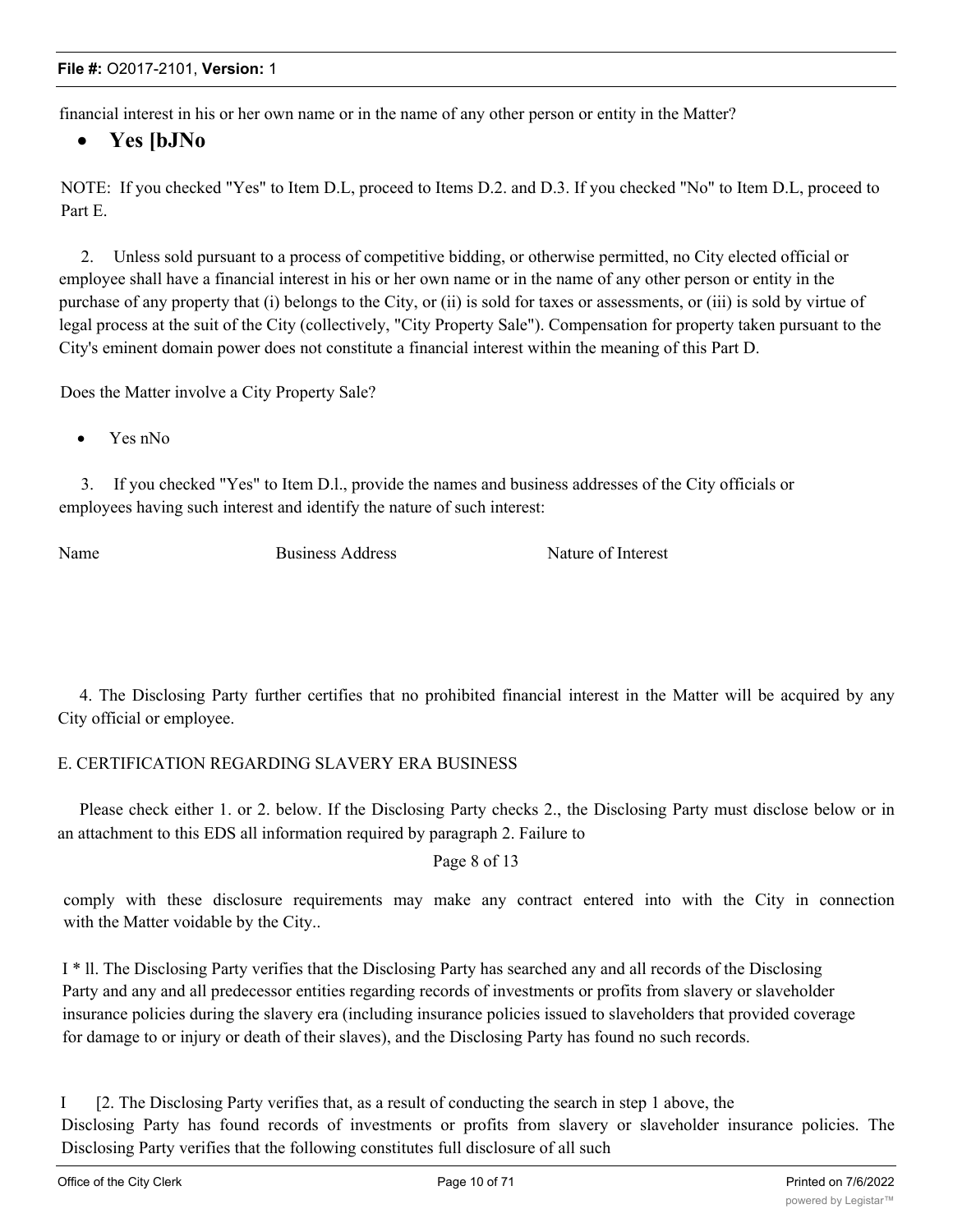records, including the names of any and all slaves or slaveholders described in those records: The Disclosing Party is a subsidiary of Park Hotels & Resorts Inc., which was formerly known as Hilton Hotels

Corporation ("HHC"). HHC was formed in 1946, after the end of the slavery era.

# **SECTION VI - CERTIFICATIONS FOR FEDERALLY FUNDED MATTERS**

NOTE: If the Matter is federally funded, complete this Section VI. If the Matter is not federally funded, proceed to Section VII. For purposes of this Section VI, tax credits allocated by the City and proceeds of debt obligations of the City are not federal funding.

## A. CERTIFICATION REGARDING LOBBYING

1. List below the names of all persons or entities registered under the federal Lobbying Disclosure Act of 1995 who have made lobbying contacts on behalf of the Disclosing Party with respect to the Matter: (Add sheets if necessary):

(If no explanation appears or begins on the lines above, or if the letters "NA" or if the word "None" appear, it will be conclusively presumed that the Disclosing Party means that NO persons or entities registered under the Lobbying Disclosure Act of 1995 have made lobbying contacts on behalf of the Disclosing Party with respect to the Matter.)

2. The Disclosing Party has not spent and will not expend any federally appropriated funds to pay any person or entity listed in Paragraph A.l. above for his or her lobbying activities or to pay any person or entity to influence or attempt to influence an officer or employee of any agency, as defined by applicable federal law, a member of Congress, an officer or employee of Congress, or an employee of a member of Congress, in connection with the award of any federally funded contract, making any federally funded grant or loan, entering into any cooperative agreement, or to extend, continue, renew, amend, or modify any federally funded contract, grant, loan, or cooperative agreement.

Page 9 of 13

3. The Disclosing Party will submit an updated certification at the end of each calendar quarter in which there occurs any event that materially affects the accuracy of the statements and information set forth in paragraphs A.l. and A.2. above.

4. The Disclosing Party certifies that either: (i) it is not an organization described in section  $501(c)(4)$  of the Internal Revenue Code of 1986; or (ii) it is an organization described in section  $501(c)(4)$  of the Internal Revenue Code of 1986 but has not engaged and will not engage in "Lobbying Activities".

5. If the Disclosing Party is the Applicant, the Disclosing Party must obtain certifications equal in form and substance to paragraphs A.l. through A.4. above from all subcontractors before it awards any subcontract and the Disclosing Party must maintain all such subcontractors' certifications for the duration of the Matter and must make such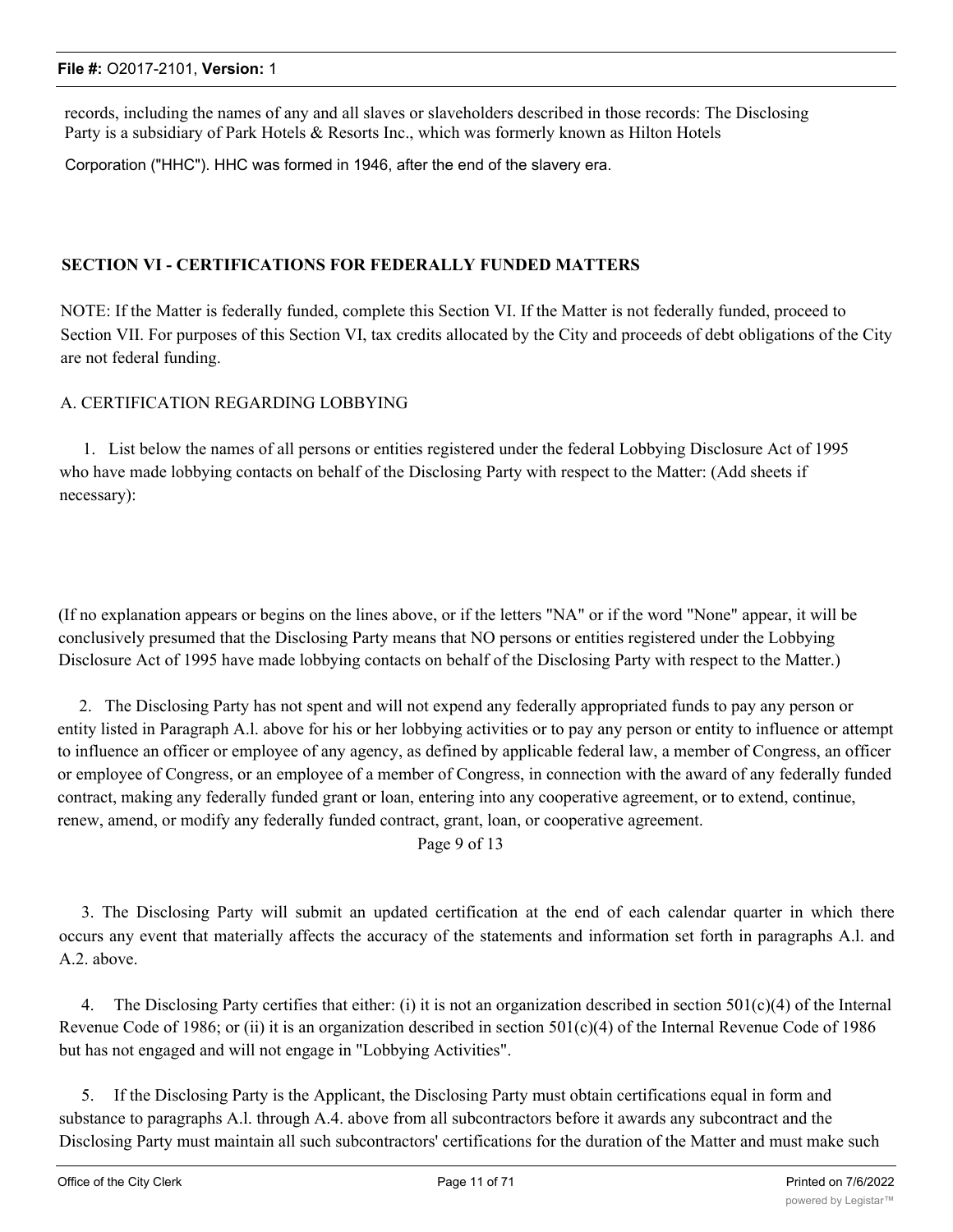certifications promptly available to the City upon request.

# B. CERTIFICATION REGARDING EQUAL EMPLOYMENT OPPORTUNITY

If the Matter is federally funded, federal regulations require the Applicant and all proposed subcontractors to submit the following information with their bids or in writing at the outset of negotiations.

Is the Disclosing Party the Applicant?

• Yes  $[H<sup>No</sup>]$ 

If "Yes," answer the three questions below:

1. Have you developed and do you have on file affirmative action programs pursuant to applicable federal regulations? (See 41 CFR Part 60-2.)

• Yes []No

2. Have you filed with the Joint Reporting Committee, the Director of the Office of Federal Contract Compliance Programs, or the Equal Employment Opportunity Commission all reports due under the applicable filing requirements?

• Yes []No

3. Have you participated in any previous contracts or subcontracts subject to the equal

opportunity clause?

· Yes

If you checked "No" to question 1. or 2. above, please provide an explanation:

#### Page 10 of 13

# **SECTION VII- ACKNOWLEDGMENTS, CONTRACT INCORPORATION, COMPLIANCE, PENALTIES, DISCLOSURE**

The Disclosing Party understands and agrees that:

A. The certifications, disclosures, and acknowledgments contained in this EDS will become part of any contract or other agreement between the Applicant and the City in connection with the Matter, whether procurement, City assistance, or other City action, and are material inducements to the City's execution of any contract or taking other action with respect to the Matter. The Disclosing Party understands that it must comply with all statutes, ordinances, and regulations on which this EDS is based.

B. The City's Governmental Ethics and Campaign Financing Ordinances, Chapters 2-156 and 2-164 of the Municipal Code, impose certain duties and obligations on persons or entities seeking City contracts, work, business, or transactions.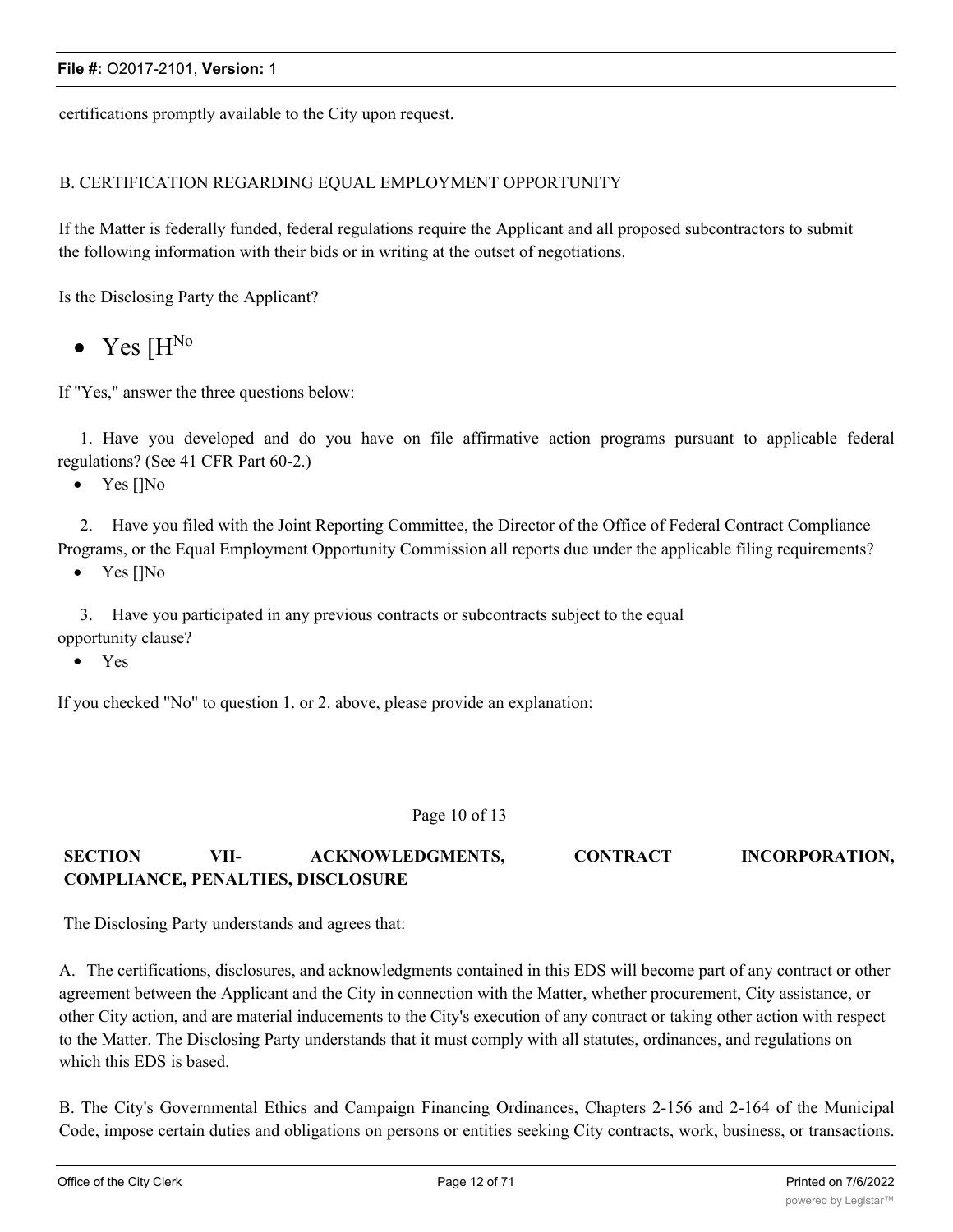The full text of these ordinances and a training program is available on line at www.cityofchicago.org/Ethics <http://www.cityofchicago.org/Ethics>, and may also be obtained from the City's Board of Ethics, 740 N.

Sedgwick St., Suite 500, Chicago, IL 60610, (312) 744-9660. The Disclosing Party must comply fully with the applicable ordinances.

C. If the City determines that any information provided in this EDS is false, incomplete or inaccurate, any contract or other agreement in connection with which it is submitted may be rescinded or be void or voidable, and the City may pursue any remedies under the contract or agreement (if not rescinded or void), at law, or in equity, including terminating the Disclosing Party's participation in the Matter and/or declining to allow the Disclosing Party to participate in other transactions with the City. Remedies at law for a false statement of material fact may include incarceration and an award to the City of treble damages.

D. It is the City's policy to make this document available to the public on its Internet site and/or upon request. Some or all of the information provided on this EDS and any attachments to this EDS may be made available to the public on the Internet, in response to a Freedom of Information Act request, or otherwise. By completing and signing this EDS, the Disclosing Party waives and releases any possible rights or claims which it may have against the City in connection with the public release of information contained in this EDS and also authorizes the City to verify the accuracy of any information submitted in this EDS.

E. The information provided in this EDS must be kept current. In the event of changes, the Disclosing Party must supplement this EDS up to the time the City takes action on the Matter. If the Matter is a contract being handled by the City's Department of Procurement Services, the Disclosing Party must update this EDS as the contract requires. NOTE: With respect to Matters subject to Article I of Chapter 1-23 of the Municipal Code (imposing PERMANENT INELIGIBILITY for certain specified offenses), the information provided herein regarding eligibility must be kept current for a longer period, as required by Chapter 1-23 and Section 2-154-020 of the Municipal Code.

The Disclosing Party represents and warrants that:

# Page 11 of 13

F.l. The Disclosing Party is not delinquent in the payment of any tax administered by the Illinois Department of Revenue, nor are the Disclosing Party or its Affiliated Entities delinquent in paying any fine, fee, tax or other charge owed to the City. This includes, but is not limited to, all water charges, sewer charges, license fees, parking tickets, property taxes or sales taxes.

F.2 If the Disclosing Party is the Applicant, the Disclosing Party and its Affiliated Entities will not use, nor permit their subcontractors to use, any facility listed by the U.S. E.P.A. on the federal Excluded Parties List System ("EPLS") maintained by the U. S. General Services Administration.

F.3 If the Disclosing Party is the Applicant, the Disclosing Party will obtain from any contractors/subcontractors hired or to be hired in connection with the Matter certifications equal in form and substance to those in F. 1. and F.2. above and will not, without the prior written consent of the City, use any such contractor/subcontractor that does not provide such certifications or that the Disclosing Party has reason to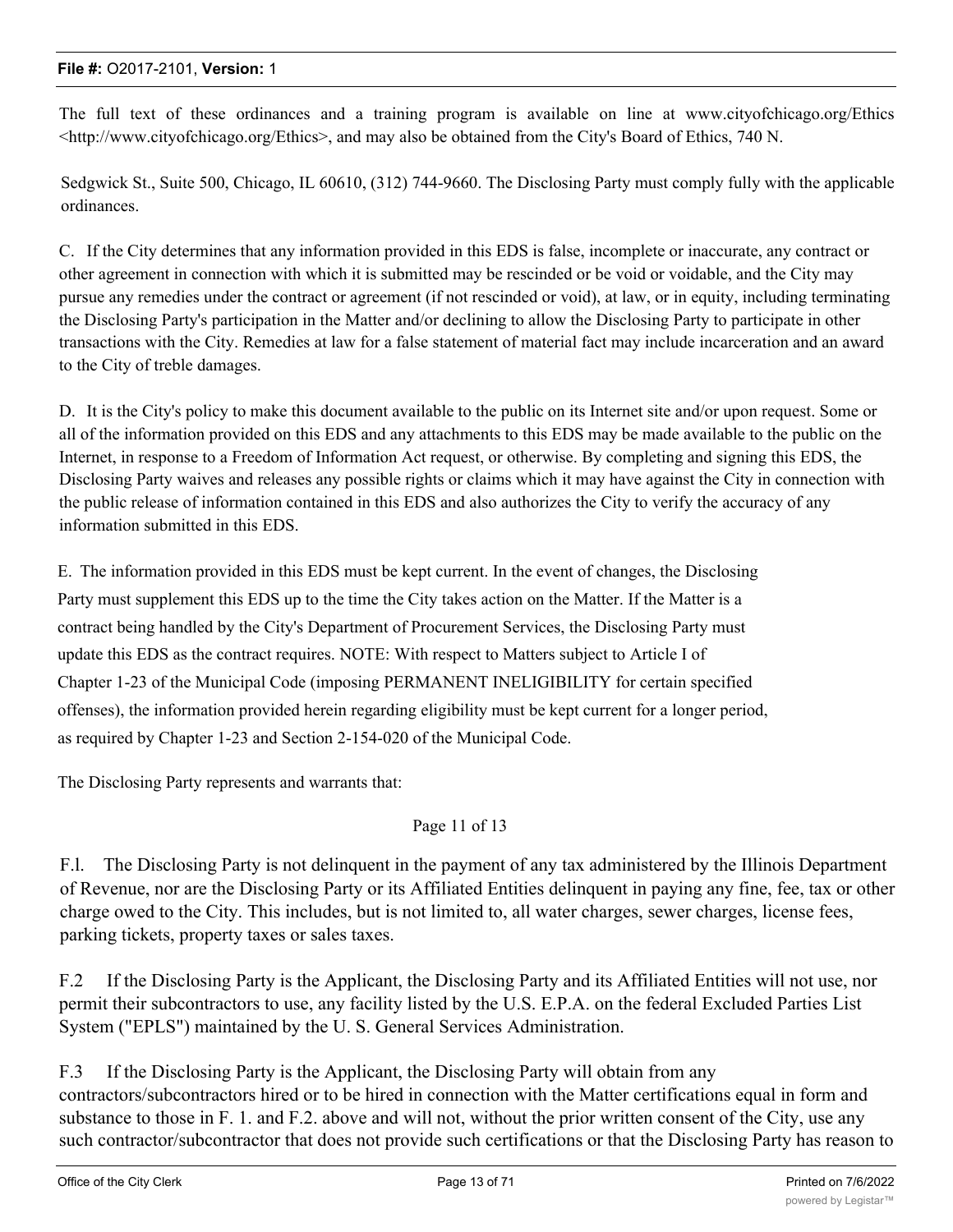believe has not provided or cannot provide truthful certifications.

NOTE: If the Disclosing Party cannot certify as to any of the items in F.L, F.2. or F.3. above, an explanatory statement must be attached to this EDS.

## **CERTIFICATION**

Under penalty of perjury, the person signing below: (1) warrants that he/she is authorized to execute this EDS and Appendix A (if applicable) on behalf of the Disclosing Party, and (2) warrants that all certifications and statements contained in this EDS and Appendix A (if applicable) are true, accurate and complete as of the date furnished to the City.

HLT O'Hare Inc. (Print or type name of Disclosing Party)

"{Sign here)

Sean Dell'Orto (Print or type name of person signing)

Vice President & Treasurer (Print or type title of person signing)

Signed and sworn to before me on (date) $\sqrt{\frac{f}{T}}/T$  30. ~7 at fsktf+rt XT County, (//r2ymVv (state).  $\wedge\wedge\wedge/\wedge\wedge\wedge\wedge\wedge/\wedge/\wedge Q$  Notary Public.

```
Commission expires: J \rightarrow \sim^{\wedge} \sim (1, \leq 3Q) p-Q[ 7.
```
*\ dfth A ifti dffr Ml*

CLAUDIA ANN BARTZ Notary Public Commonwealth of Virginia 309518 My Commission Expires Sep 30, 2017 *m w m m w w m*

Page 12 of 13

#### **CITY OF CHICAGO ECONOMIC DISCLOSURE STATEMENT AND AFFIDAVIT APPENDIX A**

# **FAMILIAL RELATIONSHIPS WITH ELECTED CITY OFFICIALS AND DEPARTMENT HEADS**

**This Appendix is to be completed only by (a) the Applicant, and (b) any legal entity which has a direct ownership interest in the Applicant exceeding 7.5 percent. It is not to be completed by any legal entity which has only an indirect ownership interest in the Applicant.**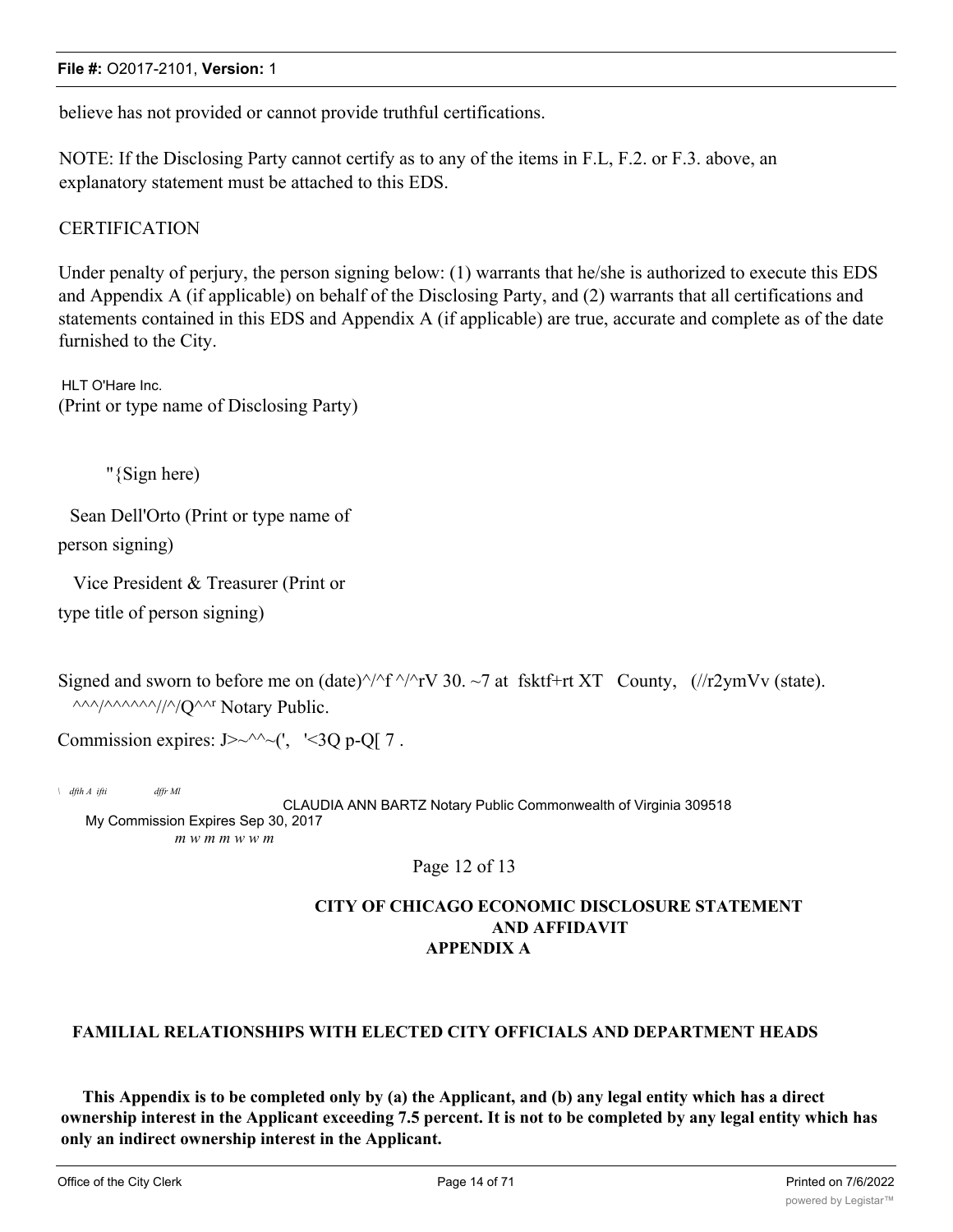Under Municipal Code Section 2-154-015, the Disclosing Party must disclose whether such Disclosing Party or any "Applicable Party" or any Spouse or Domestic Partner thereof currently has a "familial relationship" with any elected city official or department head. A "familial relationship" exists if, as of the date this EDS is signed, the Disclosing Party or any "Applicable Party" or any Spouse or Domestic Partner thereof is related to the mayor, any alderman, the city clerk, the city treasurer or any city department head as spouse or domestic partner or as any of the following, whether by blood or adoption: parent, child, brother or sister, aunt or uncle, niece or nephew, grandparent, grandchild, father-in-law, mother -in-law, son-in-law, daughter-in-law, stepfather or stepmother, stepson or stepdaughter, stepbrother or stepsister or halfbrother or half-sister.

"Applicable Party" means (1) all executive officers of the Disclosing Party listed in Section II.B.l.a., if the Disclosing Party is a corporation; all partners of the Disclosing Party, if the Disclosing Party is a general partnership; all general partners and limited partners of the Disclosing Party, if the Disclosing Party is a limited partnership; all managers, managing members and members of the Disclosing Party, if the Disclosing Party is a limited liability company; (2) all principal officers of the Disclosing Party; and (3) any person having more than a 7.5 percent ownership interest in the Disclosing Party. "Principal officers" means the president, chief operating officer, executive director, chief financial officer, treasurer or secretary of a legal entity or any person exercising similar authority.

Does the Disclosing Party or any "Applicable Party" or any Spouse or Domestic Partner thereof currently have a "familial relationship" with an elected city official or department head?

# $\square$  Yes  $\lceil \blacksquare \rceil$  No

If yes, please identify below (1) the name and title of such person, (2) the name of the legal entity to which such person is connected; (3) the name and title of the elected city official or department head to whom such person has a familial relationship, and (4) the precise nature of such familial relationship.

Page 13 of 13

# ADDENDUM I

#### RESPONSE TO SECTION II.B.1:

DIRECTORS:

Thomas J. Baltimore, Jr. Sean Dell'Orto Thomas C. Morey

#### OFFICERS: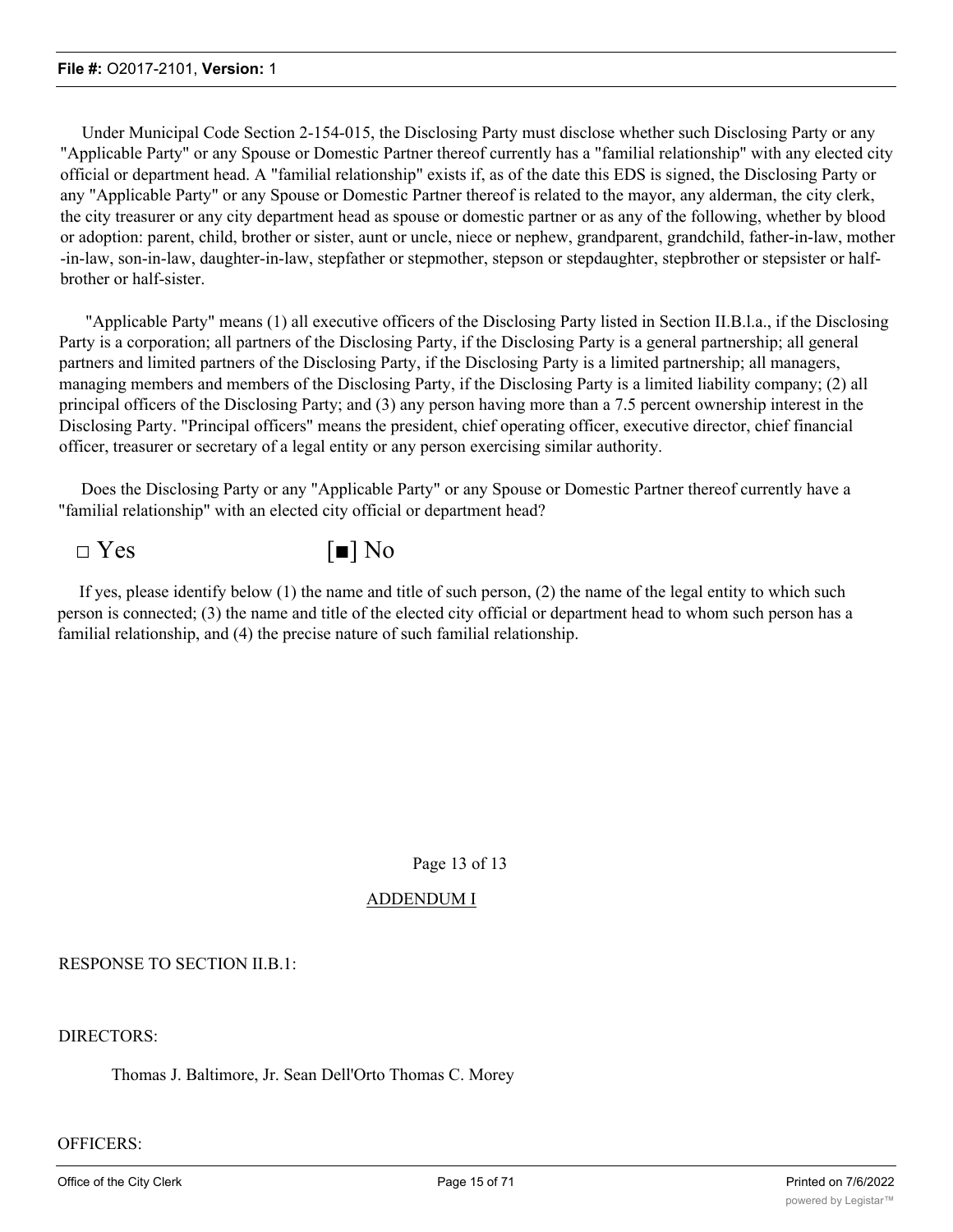Thomas J. Baltimore, Jr. Sean Dell'Orto Thomas C. Morey

President

Vice President and Treasurer Vice President and Secretary

# **CITY OF CHICAGO ECONOMIC DISCLOSURE STATEMENT AND AFFIDAVIT**

## **SECTION I -- GENERAL INFORMATION**

A. Legal name of the Disclosing Party submitting this EDS. Include d/b/a/ if applicable: Park

Intermediate Holdings LLC

#### **Check ONE of the following three boxes:**

Indicate whether the Disclosing Party submitting this EDS is:

1. j | the Applicant

OR

2. \u\ a legal entity holding a direct or indirect interest in the Applicant. State the legal name of the

2. Applicant in which the Disclosing Party holds an interest: HLT O Hare Inc.

OR

3. □] a legal entity with a right of control (see Section II.B.l.) State the legal name of the entity in which the Disclosing Party holds a right of control:

B. Business address of the Disclosing Party: 1600 Tysons Blvd, Suite 1000, McLean, VA 22102

| Telephone:                             | 312 324 18495 | Fax: | 312-324-9495 | Email: | ALongan@perkinscopic.com |
|----------------------------------------|---------------|------|--------------|--------|--------------------------|
| $\leq$ mailto:ALongan@perkinscoie.com> |               |      |              |        |                          |

Alexander Longan

D. Name of contact person: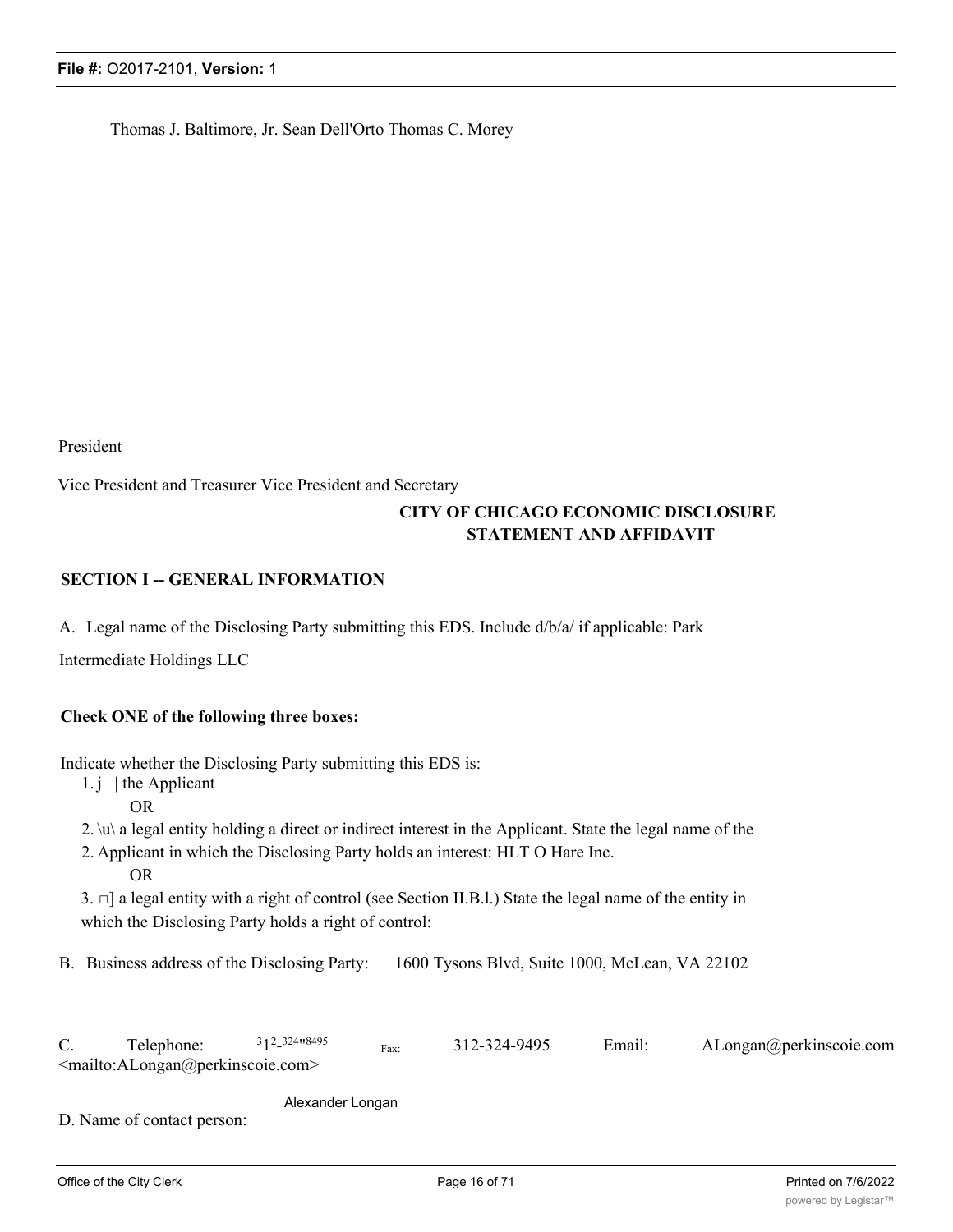E. Federal Employer Identification No. (if you have one):

F. Brief description of contract, transaction or other undertaking (referred to below as the "Matter") to which this EDS pertains. (Include project number and location of property, if applicable):

Request for sublease at Hilton Chicago O'Hare, 10000 W. O'Hare Avenue, Chicago, IL by the Applicant, a a subsidiary of the Disclosing Party, to Chicago O'Hare Lessee LLC.

G. Which City agency or department is requesting this EDS? Department of Aviation

If the Matter is a contract being handled by the City's Department of Procurement Services, please complete the following:

Specification # and Contract #

Page 1 of 13

#### **SECTION II - DISCLOSURE OF OWNERSHIP INTERESTS**

|                                             |     | A. NATURE OF THE DISCLOSING PARTY 1. Indicate the nature of the Disclosing Party: |                      |
|---------------------------------------------|-----|-----------------------------------------------------------------------------------|----------------------|
| $\lceil -3 \rceil$ Person                   |     |                                                                                   |                      |
| pj Publicly registered business corporation | r1  |                                                                                   |                      |
| $\land$ Privately held business corporation |     |                                                                                   |                      |
|                                             |     | Sole proprietorship                                                               | $\lceil \sim \rceil$ |
| Q General partnership                       | (Is |                                                                                   |                      |
| PI Limited partnership                      |     |                                                                                   |                      |
| $\Box$ Trust                                |     |                                                                                   |                      |

Limited liability company Limited liability partnership Joint venture Not-for-profit corporation

the not-for-profit corporation also a  $501(c)(3)$ ?

 $\square$  Yes ONo Other (please specify)

2. For legal entities, the state (or foreign country) of incorporation or organization, if applicable: Delaware

3. For legal entities not organized in the State of Illinois: Has the organization registered to do business in the State of Illinois as a foreign entity?

 $H<sup>Y</sup>$ es  $[H<sup>N/A</sup>$  b. If the disclosing party is a legal

#### ENTITY: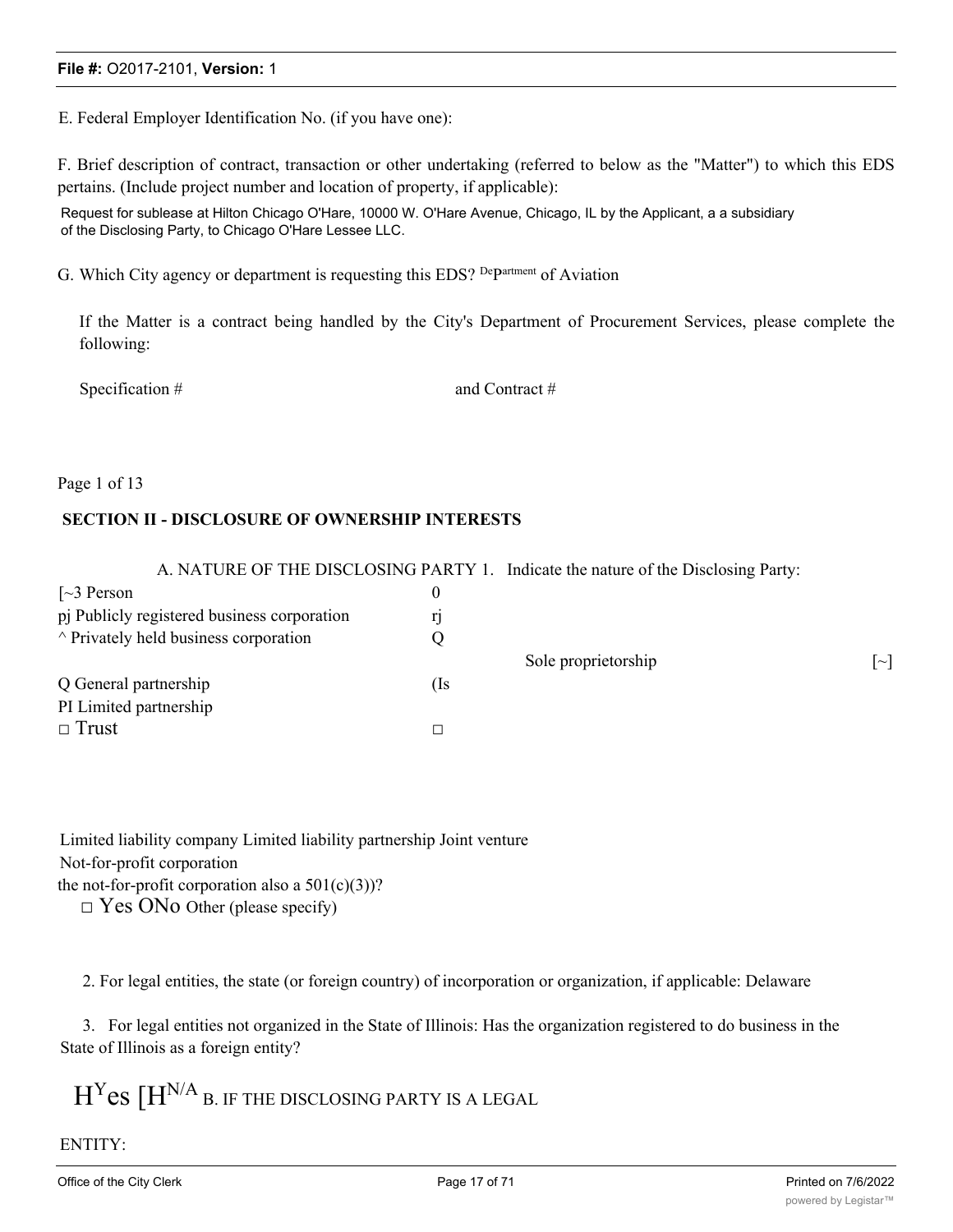1. List below the full names and titles of all executive officers and all directors of the entity. NOTE: For not-forprofit corporations, also list below all members, if any, which are legal entities. If there are no such members, write "no members." For trusts, estates or other similar entities, list below the legal titleholder(s).

If the entity is a general partnership, limited partnership, limited liability company, limited liability partnership or joint venture, list below the name and title of each general partner, managing member, manager or any other person or entity that controls the day-to-day management of the Disclosing Party. NOTE: Each legal entity listed below must submit an EDS on its own behalf.

Name Title (Please see Addendum 1)

2. Please provide the following information concerning each person or entity having a direct or indirect beneficial interest (including ownership) in excess of 7.5% of the Disclosing Party. Examples of such an interest include shares in a corporation, partnership interest in a partnership or joint venture,

## Page 2 of 13

interest of a member or manager in a limited liability company, or interest of a beneficiary of a trust, estate or other similar entity. If none, state "None." NOTE: Pursuant to Section 2-154-030 of the Municipal Code of Chicago ("Municipal Code"), the City may require any such additional information from any applicant which is reasonably intended to achieve full disclosure.

| Name                      | <b>Business Address</b>                             | Percentage Interest in the |  |
|---------------------------|-----------------------------------------------------|----------------------------|--|
|                           |                                                     | Disclosing Party           |  |
| Park Hotels & Resorts Inc | 1600 Tysons Blvd, Suite 1000, McLean, VA 22102 100% |                            |  |

(Park Hotels & Resorts Inc. is a publicly traded company. These disclosures do not address persons or entities that own shares in Park Hotels & Resorts Inc.)

# **SECTION III - BUSINESS RELATIONSHIPS WITH CITY ELECTED OFFICIALS**

Has the Disclosing Party had a "business relationship," as defined in Chapter 2-156 of the Municipal Code, with any City elected official in the 12 months before the date this EDS is signed?

# $\Box$  Yes ["3<sup>No</sup>

If yes, please identify below the name(s) of such City elected official(s) and describe such relationship(s):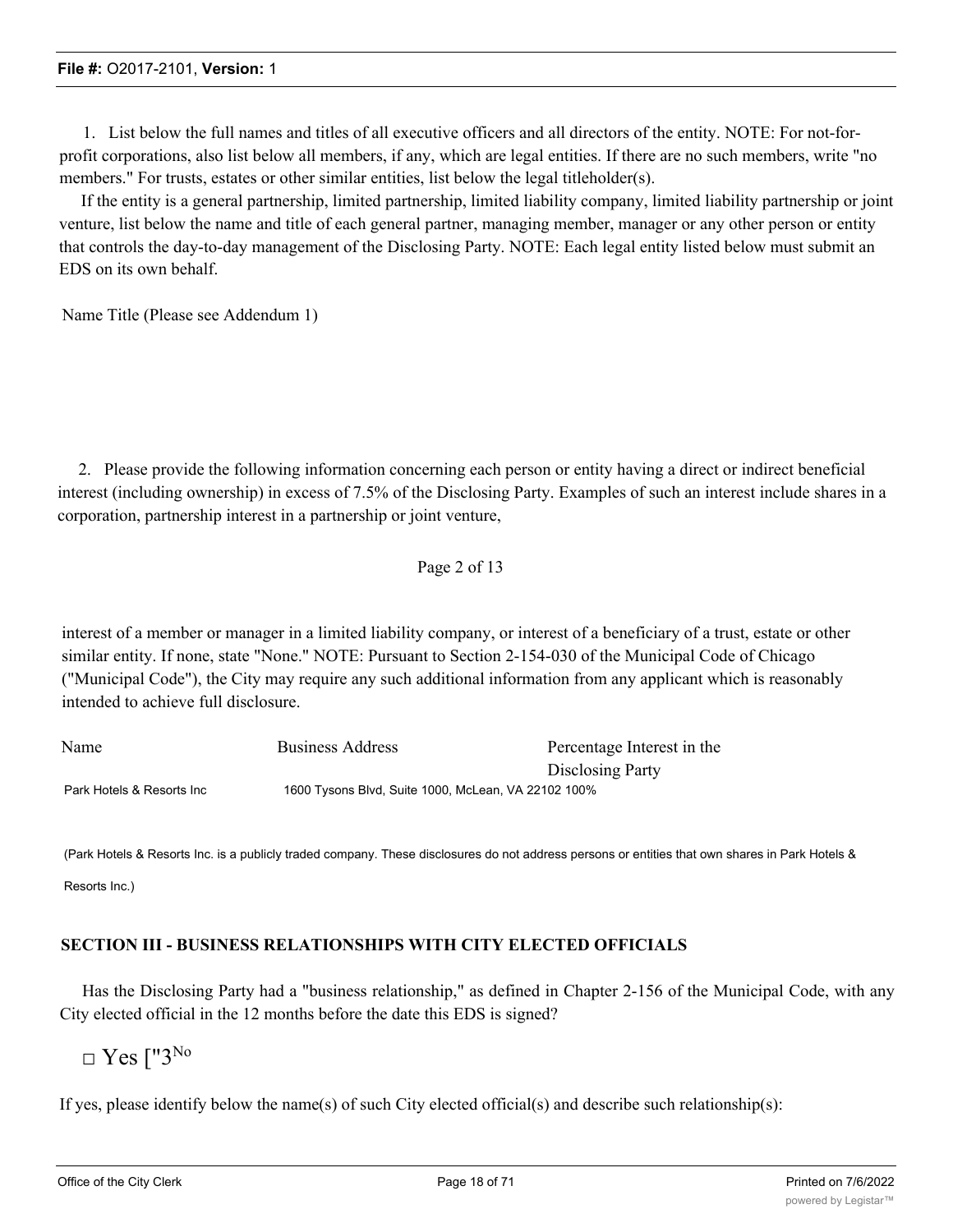#### **SECTION IV - DISCLOSURE OF SUBCONTRACTORS AND OTHER RETAINED PARTIES**

The Disclosing Party must disclose the name and business address of each subcontractor, attorney, lobbyist, accountant, consultant and any other person or entity whom the Disclosing Party has retained or expects to retain in connection with the Matter, as well as the nature of the relationship, and the total amount of the fees paid or estimated to be paid. The Disclosing Party is not required to disclose employees who are paid solely through the Disclosing Party's regular payroll.

"Lobbyist" means any person or entity who undertakes to influence any legislative or administrative action on behalf of any person or entity other than: (1) a not-for-profit entity, on an unpaid basis, or (2) himself. "Lobbyist" also means any person or entity any part of whose duties as an employee of another includes undertaking to influence any legislative or administrative action.

If the Disclosing Party is uncertain whether a disclosure is required under this Section, the Disclosing Party must either ask the City whether disclosure is required or make the disclosure.

Page 3 of 13

| Name (indicate whether Business |                | <b>Relationship to Disclosing Party Fees (indicate whether</b> |                              |
|---------------------------------|----------------|----------------------------------------------------------------|------------------------------|
| retained or anticipated         | <b>Address</b> | (subcontractor, attorney,                                      | paid or estimated.) NOTE:    |
| to be retained)                 |                | lobbyist, etc.)                                                | "hourly rate" or "t.b.d." is |
|                                 |                |                                                                | not an acceptable response.  |

(Add sheets if necessary)

\7\ Check h ere if the Disclosing Party has not retained, nor expects to retain, any such persons or entities.

#### **SECTION V - CERTIFICATIONS**

# A. COURT-ORDERED CHILD SUPPORT COMPLIANCE

Under Municipal Code Section 2-92-415, substantial owners of business entities that contract with the City must remain in compliance with their child support obligations throughout the contract's term.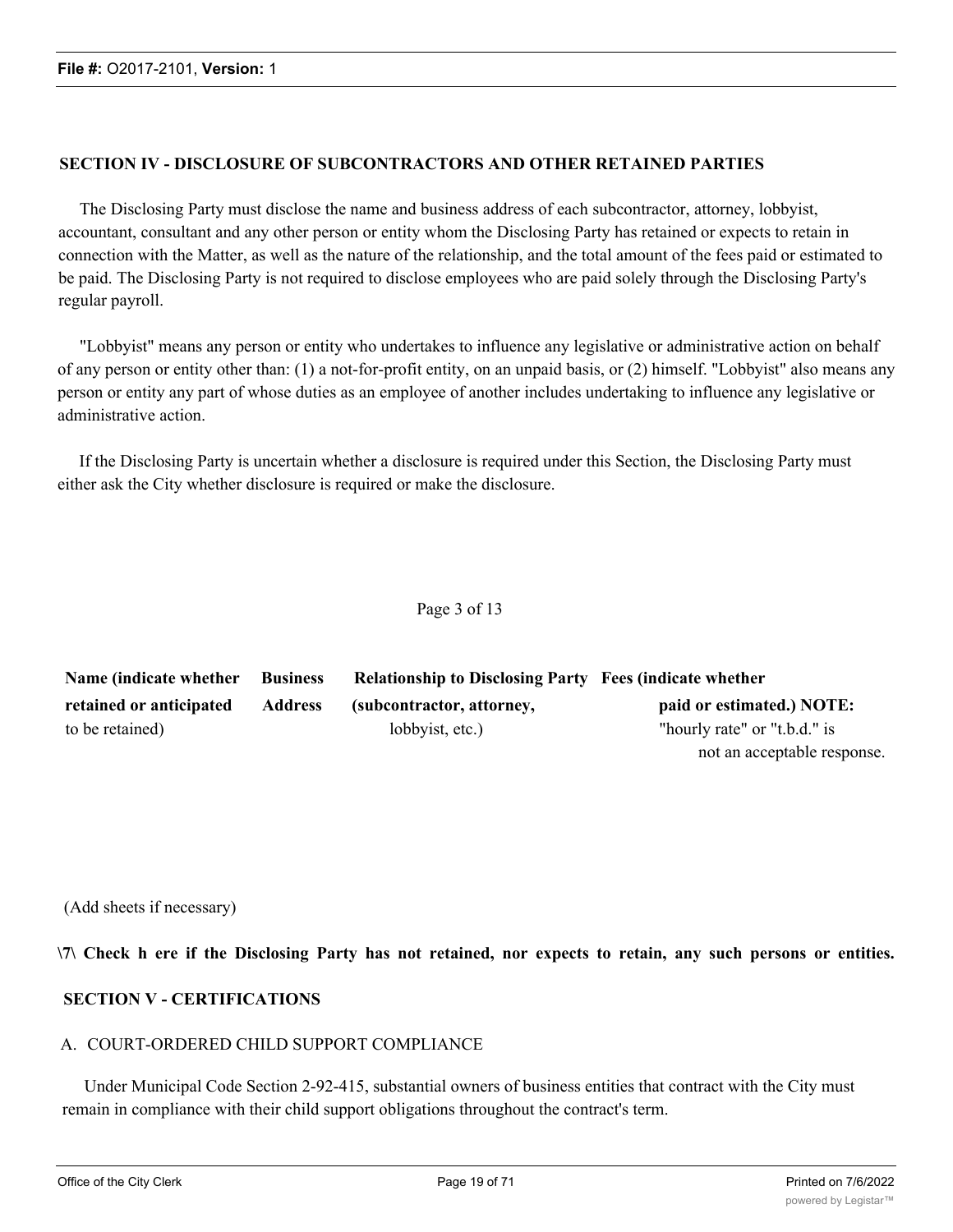| <b>File #: 02017-2101, Version: 1</b> |  |
|---------------------------------------|--|
|---------------------------------------|--|

Has any person who directly or indirectly owns 10% or more of the Disclosing Party been declared in arrearage on any child support obligations by any Illinois court of competent jurisdiction?

I 1 Yes  $0^{\wedge}0$  □ No person directly or indirectly owns 10% or more of the Disclosing Party.

If "Yes," has the person entered into a court-approved agreement for payment of all support owed and is the person in compliance with that agreement?

 $\Box$  Yes  $\Box$ No

# B. FURTHER CERTIFICATIONS

1. Pursuant to Municipal Code Chapter 1-23, Article I ("Article I")(which the Applicant should consult for defined terms (e.g., "doing business") and legal requirements), if the Disclosing Party submitting this EDS is the Applicant and is doing business with the City, then the Disclosing Party certifies as follows: (i) neither the Applicant nor any controlling person is currently indicted or charged with, or has admitted guilt of, or has ever been convicted of, or placed under supervision for, any criminal offense involving actual, attempted, or conspiracy to commit bribery, theft, fraud, forgery, perjury, dishonesty or deceit against an officer or employee of the City or any sister agency; and (ii) the Applicant understands and acknowledges that compliance with Article I is a continuing requirement for doing business with the City. NOTE: If Article I applies to the Applicant, the permanent compliance timeframe in Article I supersedes some fiveyear compliance timeframes in certifications 2 and 3 below.

# Page 4 of 13

2. The Disclosing Party and, if the Disclosing Party is a legal entity, all of those persons or entities identified in Section II.B. 1. of this EDS:

- a. are not presently debarred, suspended, proposed for debarment, declared ineligible or voluntarily excluded from any transactions by any federal, state or local unit of government;
- b. have not, within a five-year period preceding the date of this EDS, been convicted of a criminal offense, adjudged guilty, or had a civil judgment rendered against them in connection with: obtaining, attempting to obtain, or performing a public (federal, state or local) transaction or contract under a public transaction; a violation of federal or state antitrust statutes; fraud; embezzlement; theft; forgery; bribery; falsification or destruction of records; making false statements; or receiving stolen property;
- c. are not presently indicted for, or criminally or civilly charged by, a governmental entity (federal, state or local) with committing any of the offenses set forth in clause B.2.b. of this Section V;
- d. have not, within a five-year period preceding the date of this EDS, had one or more public transactions (federal, state or local) terminated for cause or default; and
- e. have not, within a five-year period preceding the date of this EDS, been convicted, adjudged guilty, or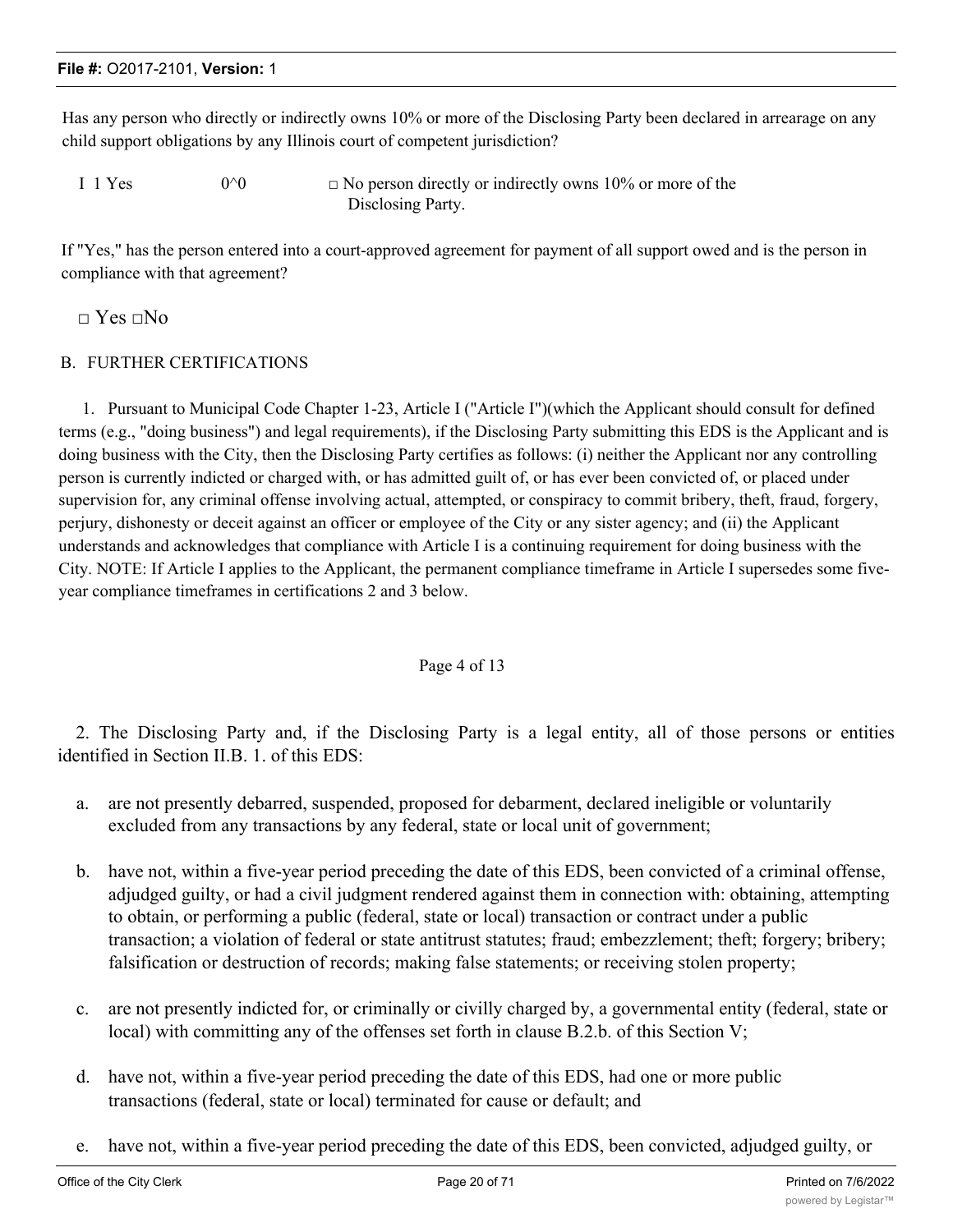found liable in a civil proceeding, or in any criminal or civil action, including actions concerning environmental violations, instituted by the City or by the federal government, any state, or any other unit of local government.

3. The certifications in subparts 3, 4 and 5 concern:

• the Disclosing Party;

· any "Contractor" (meaning any contractor or subcontractor used by the Disclosing Party in connection with the Matter, including but not limited to all persons or legal entities disclosed under Section IV, "Disclosure of Subcontractors and Other Retained Parties");

· any "Affiliated Entity" (meaning a person or entity that, directly or indirectly: controls the Disclosing Party, is controlled by the Disclosing Party, or is, with the Disclosing Party, under common control of another person or entity. Indicia of control include, without limitation: interlocking management or ownership; identity of interests among family members, shared facilities and equipment; common use of employees; or organization of a business entity following the ineligibility of a business entity to do business with federal or state or local government, including the City, using substantially the same management, ownership, or principals as the ineligible entity); with respect to Contractors, the term Affiliated Entity means a person or entity that directly or indirectly controls the Contractor, is controlled by it, or, with the Contractor, is under common control of another person or entity;

· any responsible official of the Disclosing Party, any Contractor or any Affiliated Entity or any other official, agent or employee of the Disclosing Party, any Contractor or any Affiliated Entity, acting pursuant to the direction or authorization of a responsible official of the Disclosing Party, any Contractor or any Affiliated Entity (collectively "Agents").

# Page 5 of 13

Neither the Disclosing Party, nor any Contractor, nor any Affiliated Entity of either the Disclosing Party or any Contractor nor any Agents have, during the five years before the date this EDS is signed, or, with respect to a Contractor, an Affiliated Entity, or an Affiliated Entity of a Contractor during the five years before the date of such Contractor's or Affiliated Entity's contract or engagement in connection with the Matter:

- a. bribed or attempted to bribe, or been convicted or adjudged guilty of bribery or attempting to bribe, a public officer or employee of the City, the State of Illinois, or any agency of the federal government or of any state or local government in the United States of America, in that officer's or employee's official capacity;
- b. agreed or colluded with other bidders or prospective bidders, or been a party to any such agreement, or been convicted or adjudged guilty of agreement or collusion among bidders or prospective bidders, in restraint of freedom of competition by agreement to bid a fixed price or otherwise; or
- c. made an admission of such conduct described in a. or b. above that is a matter of record, but have not been prosecuted for such conduct; or
- d. violated the provisions of Municipal Code Section 2-92-610 (Living Wage Ordinance).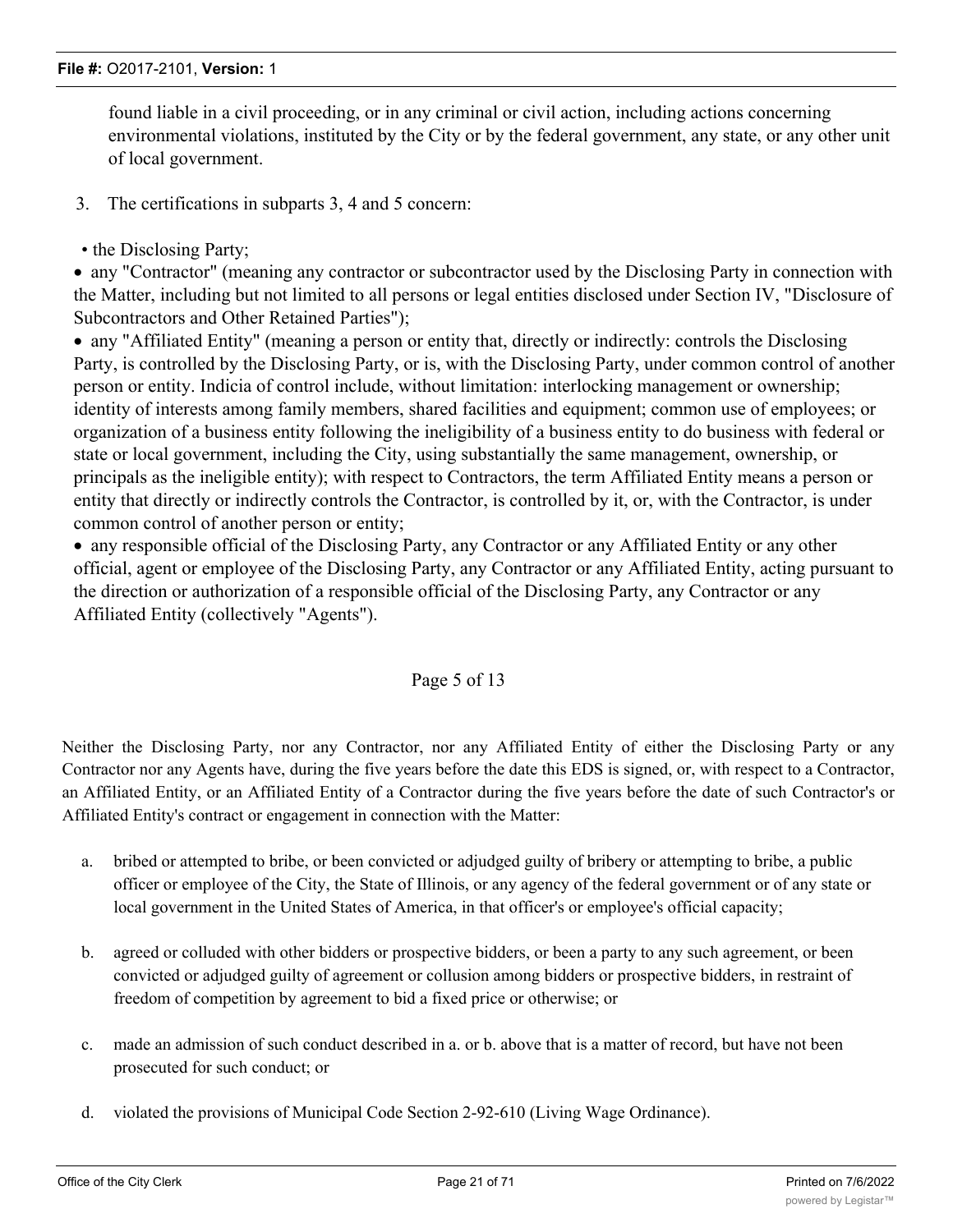4. Neither the Disclosing Party, Affiliated Entity or Contractor, or any of their employees, officials, agents or partners, is barred from contracting with any unit of state or local government as a result of engaging in or being convicted of (1) bid-rigging in violation of 720 ILCS 5/33E-3; (2) bid-rotating in violation of 720 ILCS 5/33E-4; or (3) any similar offense of any state or of the United States of America that contains the same elements as the offense of bidrigging or bid-rotating.

5. Neither the Disclosing Party nor any Affiliated Entity is listed on any of the following lists maintained by the Office of Foreign Assets Control of the U.S. Department of the Treasury or the Bureau of Industry and Security of the U.S. Department of Commerce or their successors: the Specially Designated Nationals List, the Denied Persons List, the Unverified List, the Entity List and the Debarred List.

6. The Disclosing Party understands and shall comply with the applicable requirements of Chapters 2-55 (Legislative Inspector General), 2-56 (Inspector General) and 2-156 (Governmental Ethics) of the Municipal Code.

7. If the Disclosing Party is unable to certify to any of the above statements in this Part B (Further Certifications), the Disclosing Party must explain below:

The statements in B(2) -(5) are made to the best of the Disclosing Party's knowledge after reasonable inquiry.

# Page 6 of 13

If the letters "NA," the word "None," or no response appears on the lines above, it will be conclusively presumed that the Disclosing Party certified to the above statements.

8. To the best of the Disclosing Party's knowledge after reasonable inquiry, the following is a complete list of all current employees of the Disclosing Party who were, at any time during the 12-month period preceding the execution date of this EDS, an employee, or elected or appointed official, of the City of Chicago (if none, indicate with "N/A" or "none"). None.

9. To the best of the Disclosing Party's knowledge after reasonable inquiry, the following is a complete list of all gifts that the Disclosing Party has given or caused to be given, at any time during the 12-month period preceding the execution date of this EDS, to an employee, or elected or appointed official, of the City of Chicago. For purposes of this statement, a "gift" does not include: (i) anything made generally available to City employees or to the general public, or (ii) food or drink provided in the course of official City business and having a retail value of less than \$20 per recipient (if none, indicate with "N/A" or "none"). As to any gift listed below, please also list the name of the City recipient. None.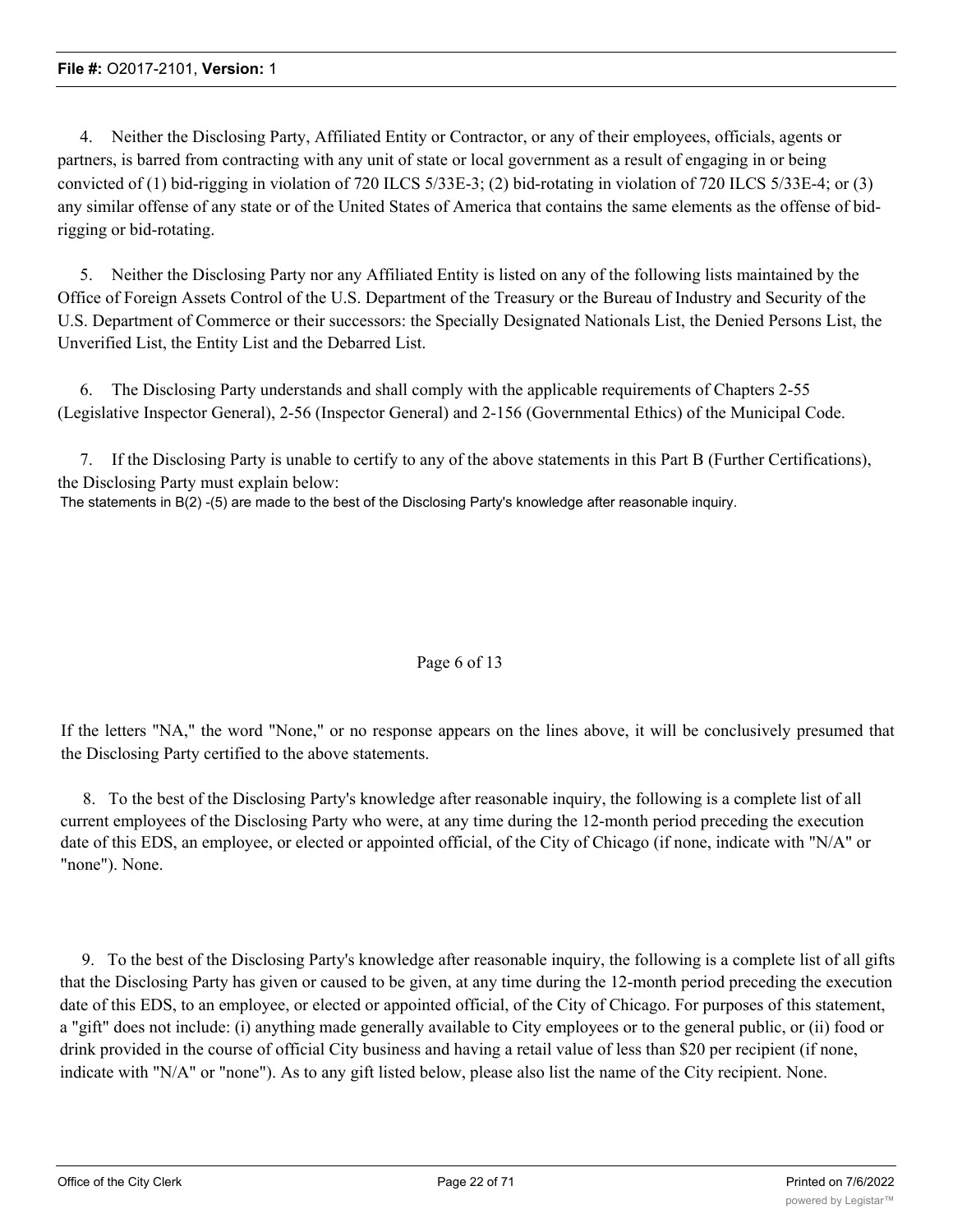# C. CERTIFICATION OF STATUS AS FINANCIAL INSTITUTION

- 1. The Disclosing Party certifies that the Disclosing Party (check one)
- 1.  $\int$  i is pTi is not

a "financial institution" as defined in Section 2-32-45 5(b) of the Municipal Code.

2. If the Disclosing Party IS a financial institution, then the Disclosing Party pledges:

"We are not and will not become a predatory lender as defined in Chapter 2-32 of the Municipal Code. We further pledge that none of our affiliates is, and none of them will become, a predatory lender as defined in Chapter 2-32 of the Municipal Code. We understand that becoming a predatory lender or becoming an affiliate of a predatory lender may result in the loss of the privilege of doing business with the City."

If the Disclosing Party is unable to make this pledge because it or any of its affiliates (as defined in Section 2-32-455(b) of the Municipal Code) is a predatory lender within the meaning of Chapter 2-32 of the Municipal Code, explain here (attach additional pages if necessary):

# Page 7 of 13

If the letters "NA," the word "None," or no response appears on the lines above, it will be conclusively presumed that the Disclosing Party certified to the above statements.

# D. CERTIFICATION REGARDING INTEREST IN CITY BUSINESS

Any words or terms that are defined in Chapter 2-156 of the Municipal Code have the same meanings when used in this Part D.

1. In accordance with Section 2-156-110 of the Municipal Code: Does any official or employee of the City have a financial interest in his or her own name or in the name of any other person or entity in the Matter? Q|Yes [TjNo

NOTE: If you checked "Yes" to Item D.L, proceed to Items D.2. and D.3. If you checked "No" to Item D.L, proceed to Part E.

2. Unless sold pursuant to a process of competitive bidding, or otherwise permitted, no City elected official or employee shall have a financial interest in his or her own name or in the name of any other person or entity in the purchase of any property that (i) belongs to the City, or (ii) is sold for taxes or assessments, or (iii) is sold by virtue of legal process at the suit of the City (collectively, "City Property Sale"). Compensation for property taken pursuant to the City's eminent domain power does not constitute a financial interest within the meaning of this Part D.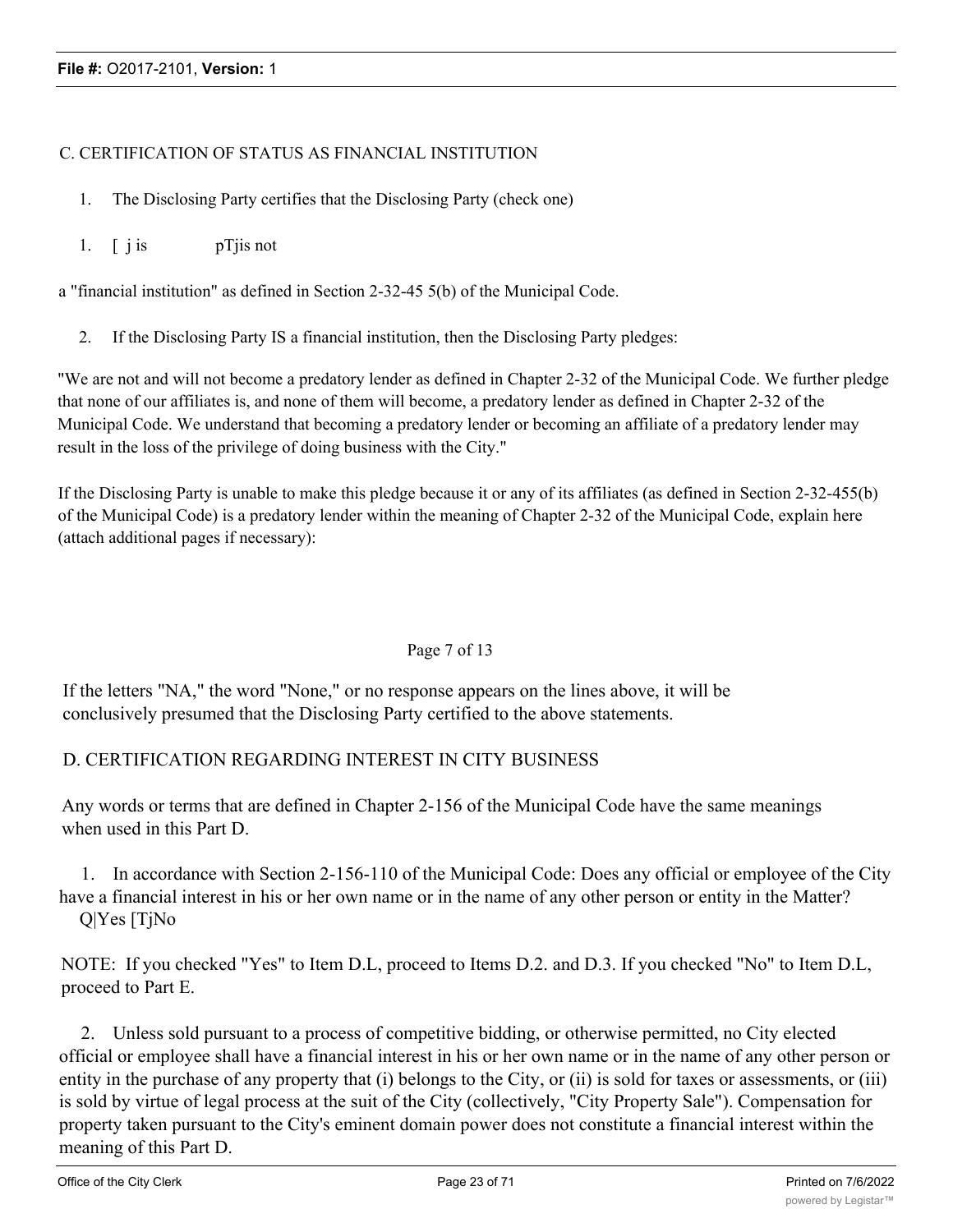Does the Matter involve a City Property Sale?

 $\neg$  Yes DNo

3. If you checked "Yes" to Item D.L, provide the names and-business addresses of the City officials or employees having such interest and identify the nature of such interest:

Name Business Address Nature of Interest

4. The Disclosing Party further certifies that no prohibited financial interest in the Matter will be acquired by any City official or employee.

# E. CERTIFICATION REGARDING SLAVERY ERA BUSINESS

Please check either 1. or 2. below. If the Disclosing Party checks 2., the Disclosing Party must disclose below or in an attachment to this EDS all information required by paragraph 2. Failure to

Page 8 of 13

comply with these disclosure requirements may make any contract entered into with the City in connection with the Matter voidable by the City.

1. The Disclosing Party verifies that the Disclosing Party has searched any and all records of the Disclosing Party and any and all predecessor entities regarding records of investments or profits from slavery or slaveholder insurance policies during the slavery era (including insurance policies issued to slaveholders that provided coverage for damage to or injury or death of their slaves), and the Disclosing Party has found no such records.

2. The Disclosing Party verifies that, as a result of conducting the search in step 1 above, the Disclosing Party has found records of investments or profits from slavery or slaveholder insurance policies. The Disclosing Party verifies that the following constitutes full disclosure of all such records, including the names of any and all slaves or slaveholders described in those records:

The Disclosing Party is a subsidiary of Park Hotels & Resorts Inc., which was formerly known as Hilton Hotels

Corporation ("HHC"). HHC was formed in 1946, after the end of the slavery era.

#### **SECTION VI -- CERTIFICATIONS FOR FEDERALLY FUNDED MATTERS**

NOTE: If the Matter is federally funded, complete this Section VI. If the Matter is not federally funded, proceed to Section VII. For purposes of this Section VI, tax credits allocated by the City and proceeds of debt obligations of the City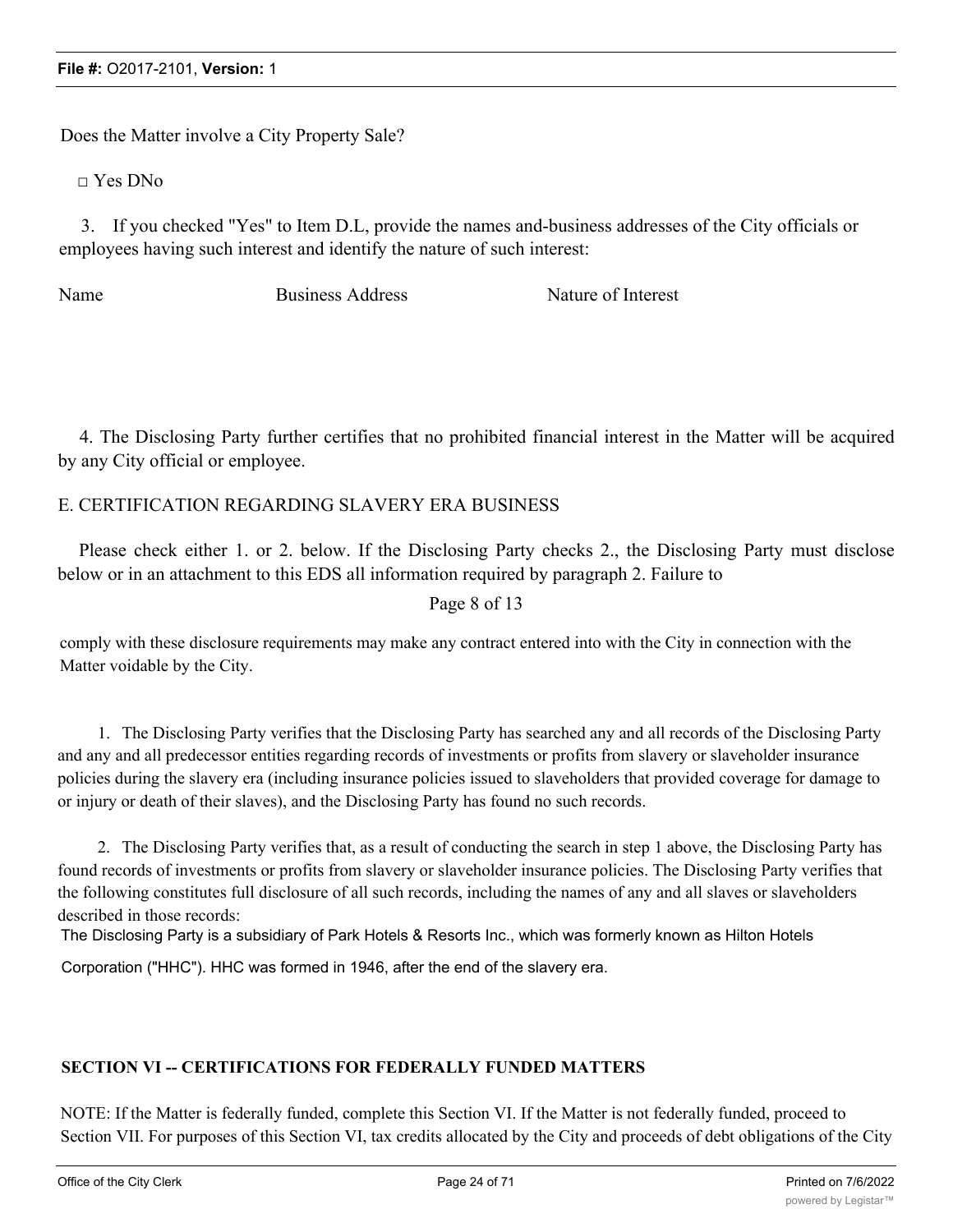are not federal funding.

#### A. CERTIFICATION REGARDING LOBBYING

1. List below the names of all persons or entities registered under the federal Lobbying Disclosure Act of 1995 who have made lobbying contacts on behalf of the Disclosing Party with respect to the Matter: (Add sheets if necessary):

(If no explanation appears or begins on the lines above, or if the letters "NA" or if the word "None" appear, it will be conclusively presumed that the Disclosing Party means that NO persons or entities registered under the Lobbying Disclosure Act of 1995 have made lobbying contacts on behalf of the Disclosing Party with respect to the Matter.)

2. The Disclosing Party has not spent and will not expend any federally appropriated funds to pay any person or entity listed in Paragraph A.l. above for his or her lobbying activities or to pay any person or entity to influence or attempt to influence an officer or employee of any agency, as defined by applicable federal law, a member of Congress, an officer or employee of Congress, or an employee of a member of Congress, in connection with the award of any federally funded contract, making any federally funded grant or loan, entering into any cooperative agreement, or to extend, continue, renew, amend, or modify any federally funded contract, grant, loan, or cooperative agreement.

Page 9 of 13

3. The Disclosing Party will submit an updated certification at the end of each calendar quarter in which there occurs any event that materially affects the accuracy of the statements and information set forth in paragraphs A.l. and A.2. above.

4. The Disclosing Party certifies that either: (i) it is not an organization described in section  $501(c)(4)$  of the Internal Revenue Code of 1986; or (ii) it is an organization described in section  $501(c)(4)$  of the Internal Revenue Code of 1986 but has not engaged and will not engage in "Lobbying Activities".

5. If the Disclosing Party is the Applicant, the Disclosing Party must obtain certifications equal in form and substance to paragraphs A.l. through A.4. above from all subcontractors before it awards any subcontract and the Disclosing Party must maintain all such subcontractors' certifications for the duration of the Matter and must make such certifications promptly available to the City upon request.

# B. CERTIFICATION REGARDING EQUAL EMPLOYMENT OPPORTUNITY

If the Matter is federally funded, federal regulations require the Applicant and all proposed subcontractors to submit the following information with their bids or in writing at the outset of negotiations.

Is the Disclosing Party the Applicant?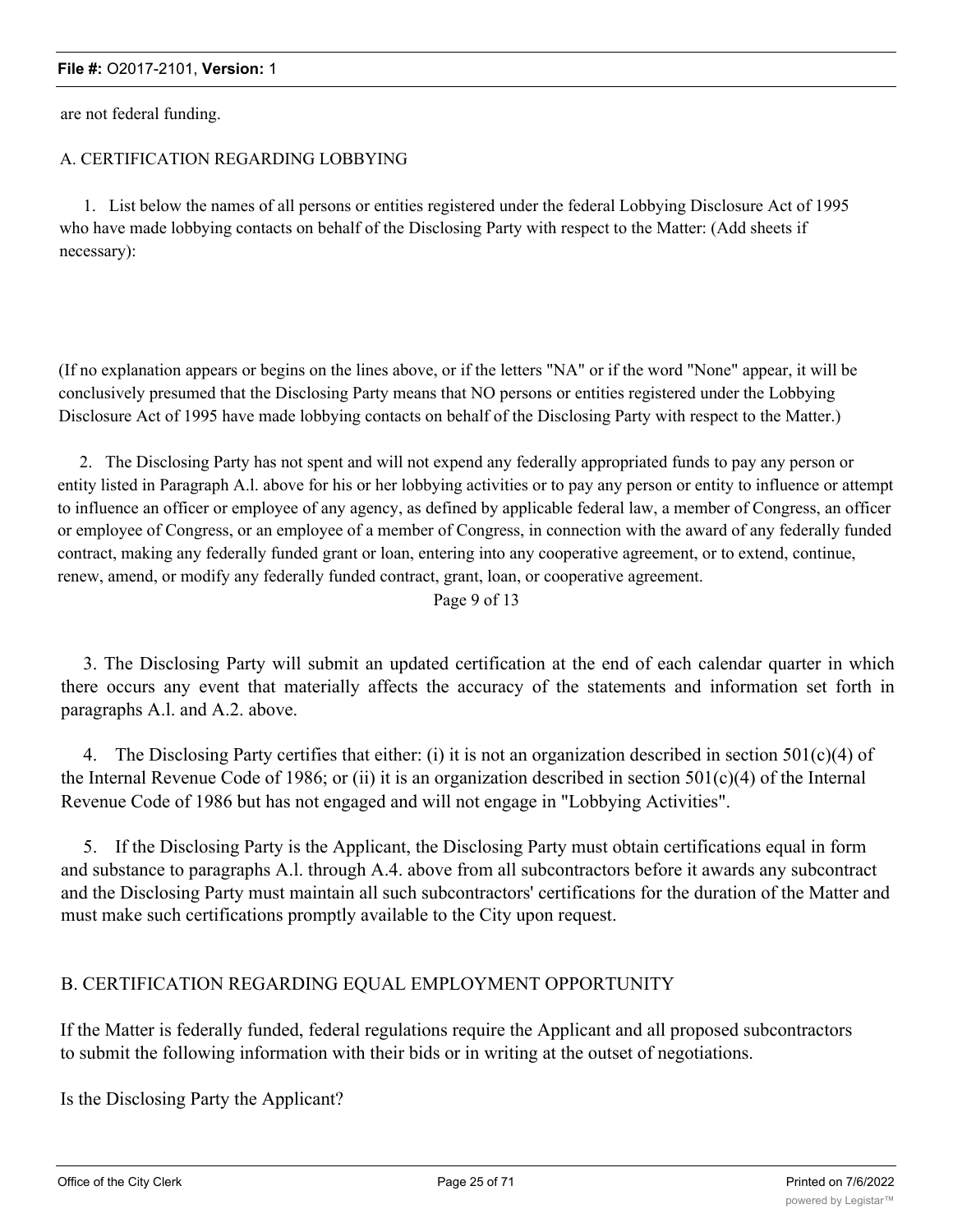[ $[$ [Yes O<sup>N0</sup> If "Yes," answer the three questions

below:

1. Have you developed and do you have on file affirmative action programs pursuant to applicable federal regulations? (See 41 CFR Part 60-2.)

• Yes P]No

2. Have you filed with the Joint Reporting Committee, the Director of the Office of Federal Contract Compliance Programs, or the Equal Employment Opportunity Commission all reports due under the applicable filing requirements?

QYes []No

3. Have you participated in any previous contracts or subcontracts subject to the equal opportunity clause?

• *Yes*  $\sim 2^{N_o}$ 

If you checked "No" to question 1. or 2. above, please provide an explanation:

# Page 10 of 13

# **SECTION VII - ACKNOWLEDGMENTS, CONTRACT INCORPORATION, COMPLIANCE, PENALTIES, DISCLOSURE**

The Disclosing Party understands and agrees that:

A. The certifications, disclosures, and acknowledgments contained in this EDS will become part of any contract or other agreement between the Applicant and the City in connection with the Matter, whether procurement, City assistance, or other City action, and are material inducements to the City's execution of any contract or taking other action with respect to the Matter. The Disclosing Party understands that it must comply with all statutes, ordinances, and regulations on which this EDS is based.

B. The City's Governmental Ethics and Campaign Financing Ordinances, Chapters 2-156 and 2-164 of the Municipal Code, impose certain duties and obligations on persons or entities seeking City contracts, work, business, or transactions. The full text of these ordinances and a training program is available on line at www.cityofchicago.org/Ethics <http://www.cityofchicago.org/Ethics>, and may also be obtained from the City's Board of Ethics, 740 N.

Sedgwick St., Suite 500, Chicago, IL 60610, (312) 744-9660. The Disclosing Party must comply fully with the applicable ordinances.

C. If the City determines that any information provided in this EDS is false, incomplete or inaccurate, any contract or other agreement in connection with which it is submitted may be rescinded or be void or voidable, and the City may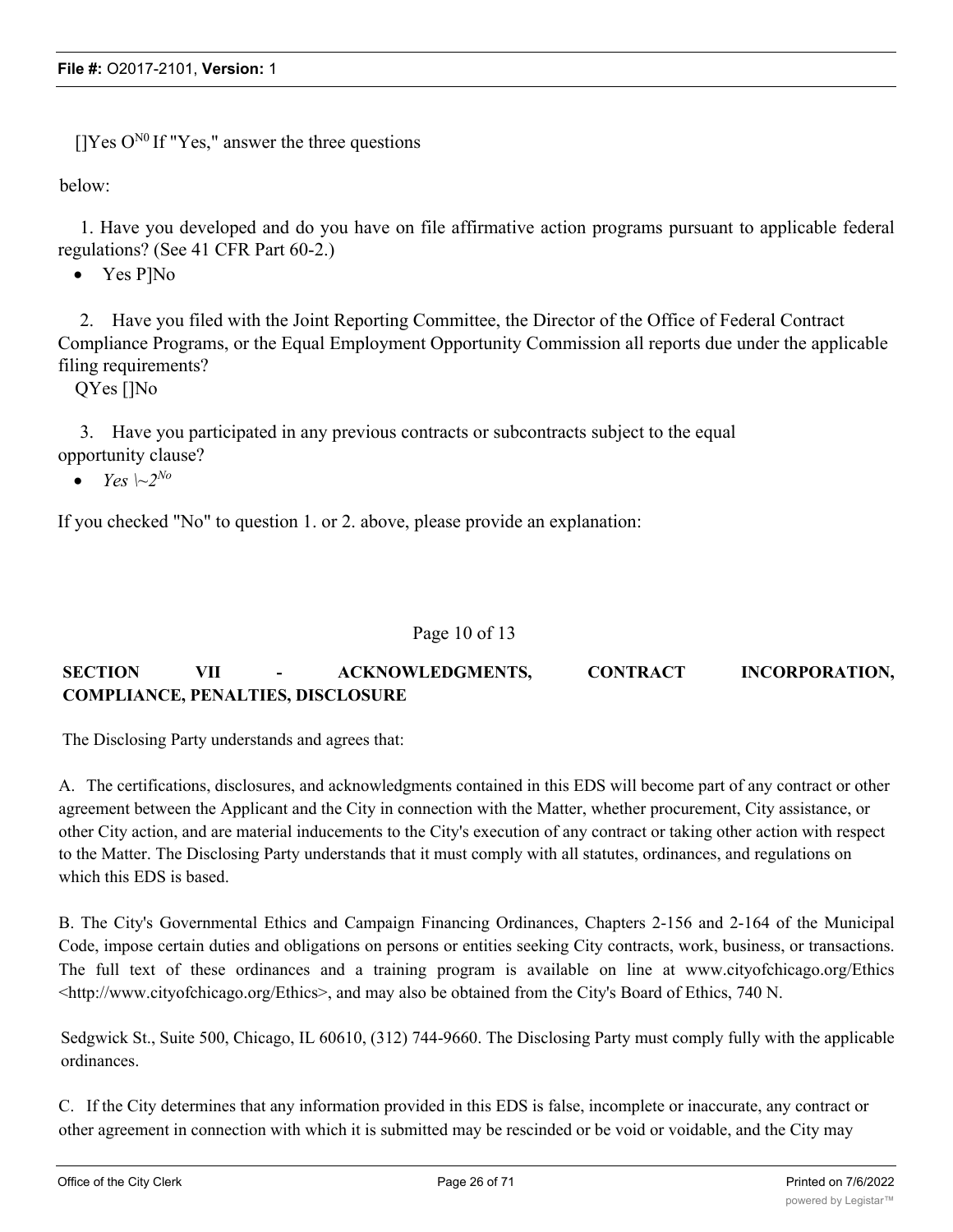pursue any remedies under the contract or agreement (if not rescinded or void), at law, or in equity, including terminating the Disclosing Party's participation in the Matter and/or declining to allow the Disclosing Party to participate in other transactions with the City. Remedies at law for a false statement of material fact may include incarceration and an award to the City of treble damages.

D. It is the City's policy to make this document available to the public on its Internet site and/or upon request. Some or all of the information provided on this EDS and any attachments to this EDS may be made available to the public on the Internet, in response to a Freedom of Information Act request, or otherwise. By completing and signing this EDS, the Disclosing Party waives and releases any possible rights or claims which it may have against the City in connection with the public release of information contained in this EDS and also authorizes the City to verify the accuracy of any information submitted in this EDS.

E. The information provided in this EDS must be kept current. In the event of changes, the Disclosing Party must supplement this EDS up to the time the City takes action on the Matter. If the Matter is a contract being handled by the City's Department of Procurement Services, the Disclosing Party must update this EDS as the contract requires. NOTE: With respect to Matters subject to Article I of Chapter 1-23 of the Municipal Code (imposing PERMANENT INELIGIBILITY for certain specified offenses), the information provided herein regarding eligibility must be kept current for a longer period, as required by Chapter 1-23 and Section 2-154-020 of the Municipal Code.

The Disclosing Party represents and warrants that:

# Page 11 of 13

F.l. The Disclosing Party is not delinquent in the payment of any tax administered by the Illinois Department of Revenue, nor are the Disclosing Party or its Affiliated Entities delinquent in paying any fine, fee, tax or other charge owed to the City. This includes, but is not limited to, all water charges, sewer charges, license fees, parking tickets, property taxes or sales taxes.

F.2 If the Disclosing Party is the Applicant, the Disclosing Party and its Affiliated Entities will not use, nor permit their subcontractors to use, any facility listed by the U.S. E.P.A. on the federal Excluded Parties List System ("EPLS") maintained by the U. S. General Services Administration.

F.3 If the Disclosing Party is the Applicant, the Disclosing Party will obtain from any contractors/subcontractors hired or to be hired in connection with the Matter certifications equal in form and substance to those in F.l. and F.2. above and will not, without the prior written consent of the City, use any such contractor/subcontractor that does not provide such certifications or that the Disclosing Party has reason to believe has not provided or cannot provide truthful certifications.

NOTE: If the Disclosing Party cannot certify as to any of the items in F.L, F.2. or F.3. above, an explanatory statement must be attached to this EDS.

# **CERTIFICATION**

Under penalty of perjury, the person signing below: (1) warrants that he/she is authorized to execute this EDS and Appendix A (if applicable) on behalf of the Disclosing Party, and (2) warrants that all certifications and statements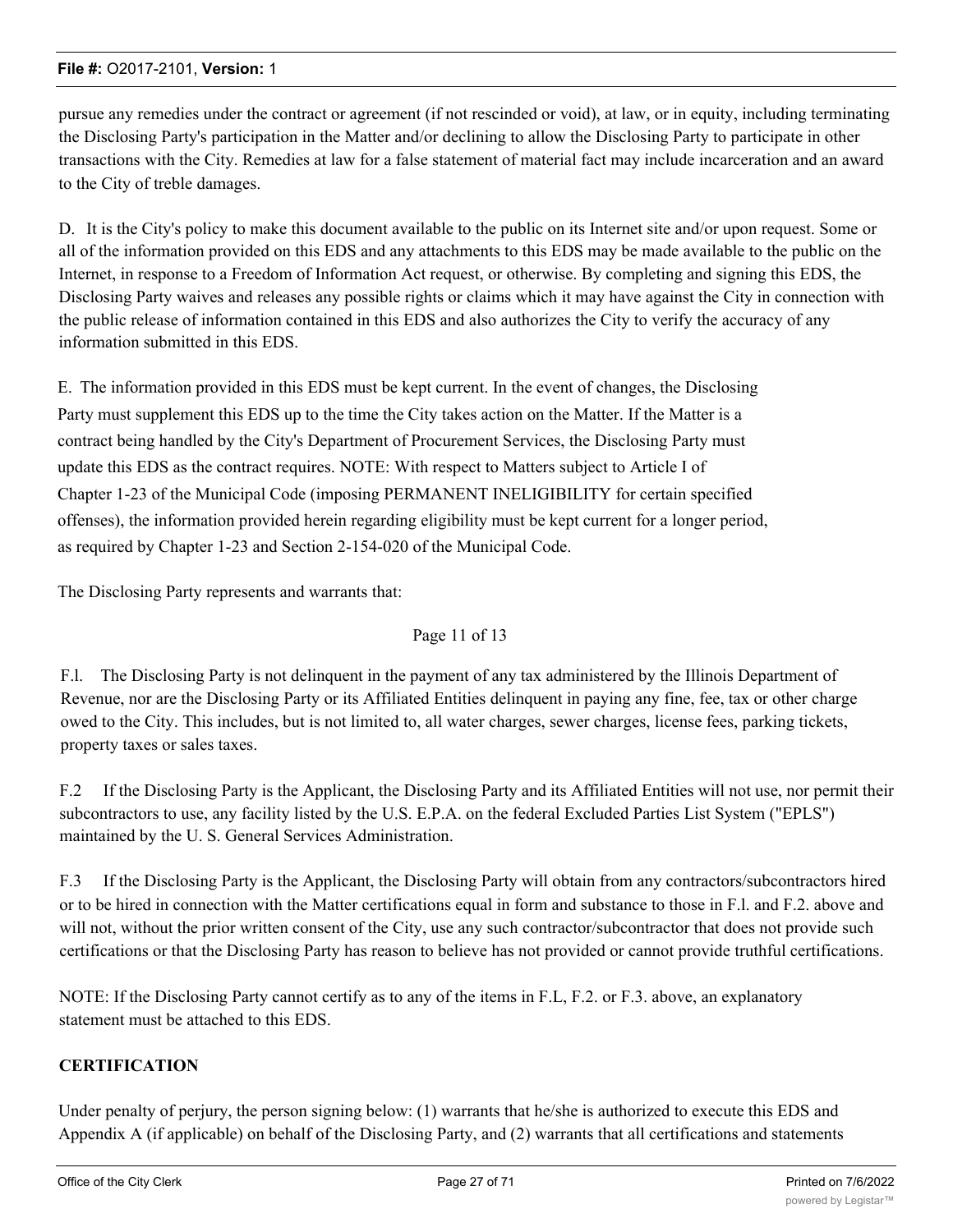contained in this EDS and Appendix A (if applicable) are true, accurate and complete as of the date furnished to the City.

#### **Park Intermediate Holdings LLC**

(Print or  $\land\land\land\land\land$  me $\land$  of Disclosing Party)

"(Sign here) Sean Dell'Orto (Print or type name

of person signing)

Executive Vice President, Chief Financial Officer, & Treasurer (Print or type title of person signing)

*Signed and sworn to before me on (date)*  $\sim S'v\sqrt{J} \& V\rightarrow V$  *OrJIT? at EaIr'fa K County, {/"(V*^i *n X/X (state). f* 

dfe^&ti&J, ^rUA j^ATl^ Notary Public. Commission expires: £f^)\f \ \f \ 13[\pid \cdots \cdots \cdots \cdots \cdots \cdots \cdots \cdots \cdots \cdots \cdots \cdots \cdots \cdots \cdots \cdots \cdots \cdots \cdots \cdots \

CLAUDIA ANN 8ARTZ Notary Public Commonwealth of Virginia 309518

My Commission Expires Sep 30, 2017 *v w m*

Page 12 of 13

## **CITY OF CHICAGO ECONOMIC DISCLOSURE STATEMENT AND AFFIDAVIT APPENDIX A**

#### **FAMILIAL RELATIONSHIPS WITH ELECTED CITY OFFICIALS AND DEPARTMENT HEADS**

# **This Appendix is to be completed only by (a) the Applicant, and (b) any legal entity which has a direct ownership interest in the Applicant exceeding 7.5 percent. It is not to be completed by any legal entity which has only an indirect ownership interest in the Applicant.**

Under Municipal Code Section 2-154-015, the Disclosing Party must disclose whether such Disclosing Party or any "Applicable Party" or any Spouse or Domestic Partner thereof currently has a "familial relationship" with any elected city official or department head. A "familial relationship" exists if, as of the date this EDS is signed, the Disclosing Party or any "Applicable Party" or any Spouse or Domestic Partner thereof is related to the mayor, any alderman, the city clerk, the city treasurer or any city department head as spouse or domestic partner or as any of the following, whether by blood or adoption: parent, child, brother or sister, aunt or uncle, niece or nephew, grandparent, grandchild, father-in-law, mother -in-law, son-in-law, daughter-in-law, stepfather or stepmother, stepson or stepdaughter, stepbrother or stepsister or halfbrother or half-sister.

"Applicable Party" means (1) all executive officers of the Disclosing Party listed in Section II.B.l.a., if the Disclosing Party is a corporation; all partners of the Disclosing Party, if the Disclosing Party is a general partnership; all general partners and limited partners of the Disclosing Party, if the Disclosing Party is a limited partnership; all managers, managing members and members of the Disclosing Party, if the Disclosing Party is a limited liability company; (2) all principal officers of the Disclosing Party; and (3) any person having more than a 7.5 percent ownership interest in the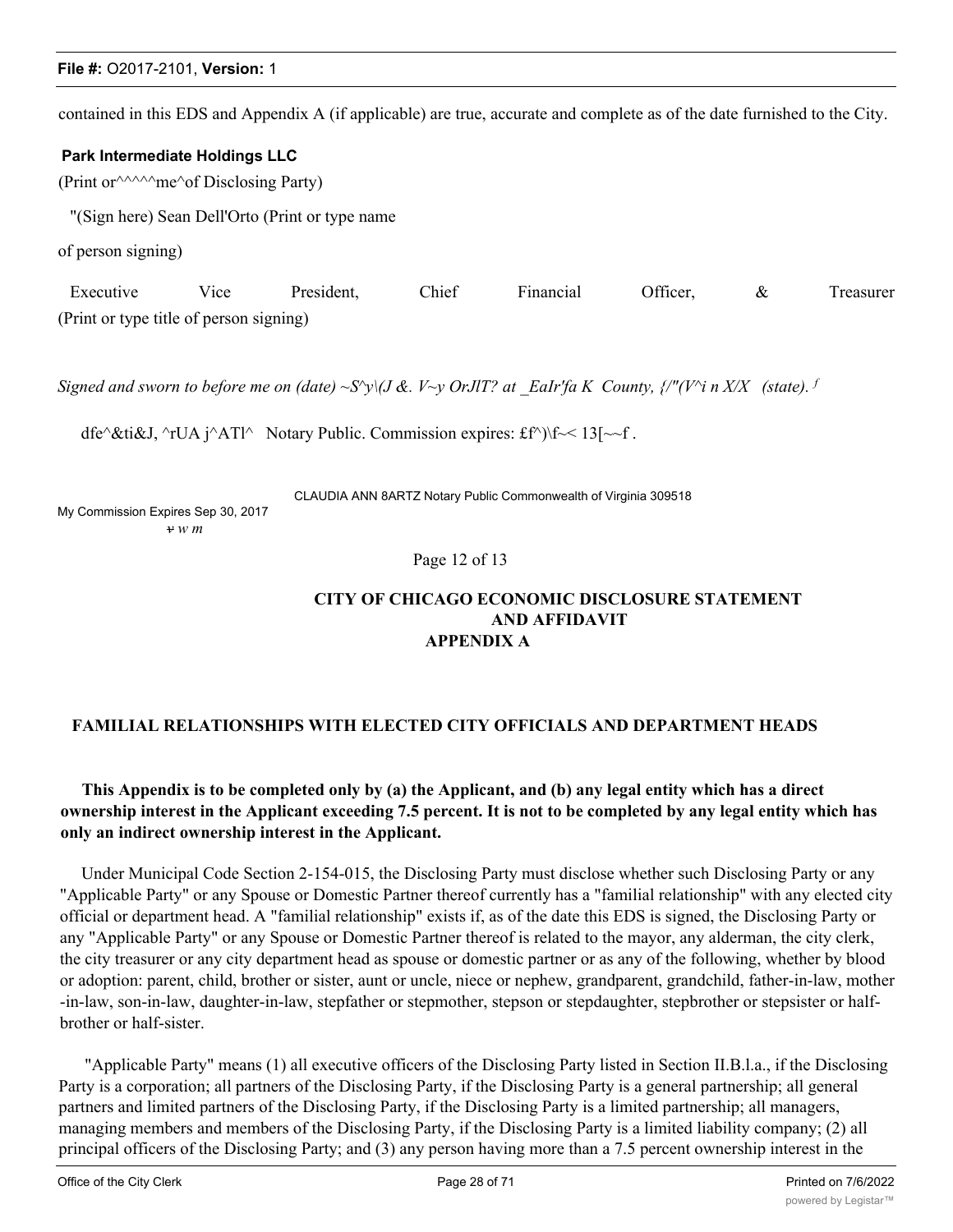Disclosing Party. "Principal officers" means the president, chief operating officer, executive director, chief financial officer, treasurer or secretary of a legal entity or any person exercising similar authority.

Does the Disclosing Party or any "Applicable Party" or any Spouse or Domestic Partner thereof currently have a "familial relationship" with an elected city official or department head?

# $Q$  Yes  $\lceil \blacksquare \rceil$  No

If yes, please identify below (1) the name and title of such person, (2) the name of the legal entity to which such person is connected; (3) the name and title of the elected city official or department head to whom such person has a familial relationship, and (4) the precise nature of such familial relationship.

Page 13 of 13

# **CITY OF CHICAGO ECONOMIC DISCLOSURE STATEMENT AND AFFIDAVIT APPENDIX B**

# **BUILDING CODE SCOFFLAW/PROBLEM LANDLORD CERTIFICATION**

This Appendix is to be completed only by (a) the Applicant, and (b) any legal entity which has a direct ownership interest in the Applicant exceeding 7.5 percent (an "Owner"). It is not to be completed by any legal entity which has only an indirect ownership interest in the Applicant. '

1. Pursuant to Municipal Code Section 2-154-010, is the Applicant or any Owner identified as a building code scofflaw or problem landlord pursuant to Section 2-92-416 of the Municipal Code?

L] Yes

- $\square$  Yes  $\blacksquare$  No
- 2. If the Applicant is a legal entity publicly traded on any exchange, is any officer or director of the Applicant identified as a building code scofflaw or problem landlord pursuant to Section 2-92-416 of the Municipal Code?
	- No jii] Not Applicable
- 3. If yes to (1) or (2) above, please identify below the name of the person or legal entity identified as a building code scofflaw or problem landlord and the address of the building or buildings to which the pertinent code violations apply.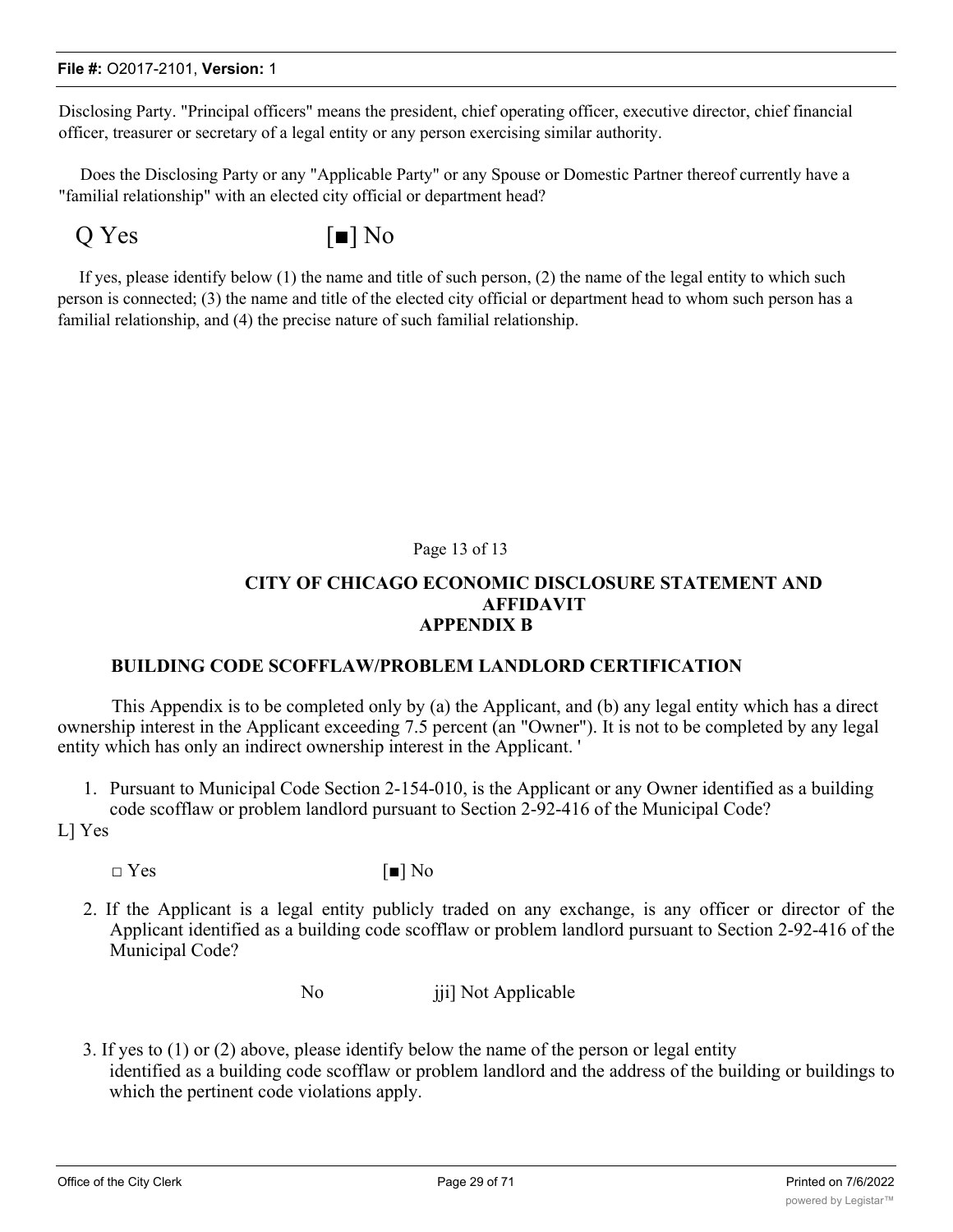# **FILLING OUT THIS APPENDIX B CONSTITUTES ACKNOWLEDGMENT AND AGREEMENT THAT THIS APPENDIX B IS INCORPORATED BY REFERENCE INTO, AND MADE A PART OF, THE ASSOCIATED EDS, AND THAT THE REPRESENTATIONS MADE IN THIS APPENDIX B ARE SUBJECT TO THE CERTIFICATION MADE UNDER PENALTY OF PERJURY ON PAGE 12 OF THE ASSOCIATED EDS.**

# ADDENDUM I

#### RESPONSE TO SECTION II.B.l

#### BOARD OF DIRECTORS:

Thomas J. Baltimore, Jr. Sean Dell'Orto

## OFFICERS:

Thomas J. Baltimore, Jr. Sean DelPOrto

Thomas C. Morey R. Deanne Brand Matthew A. Sparks Robert D. Tanenbaum Darren W. Robb W. Guy Lindsey

Scott D. Winer Stephanie S. Wingader

President and Chief Executive Officer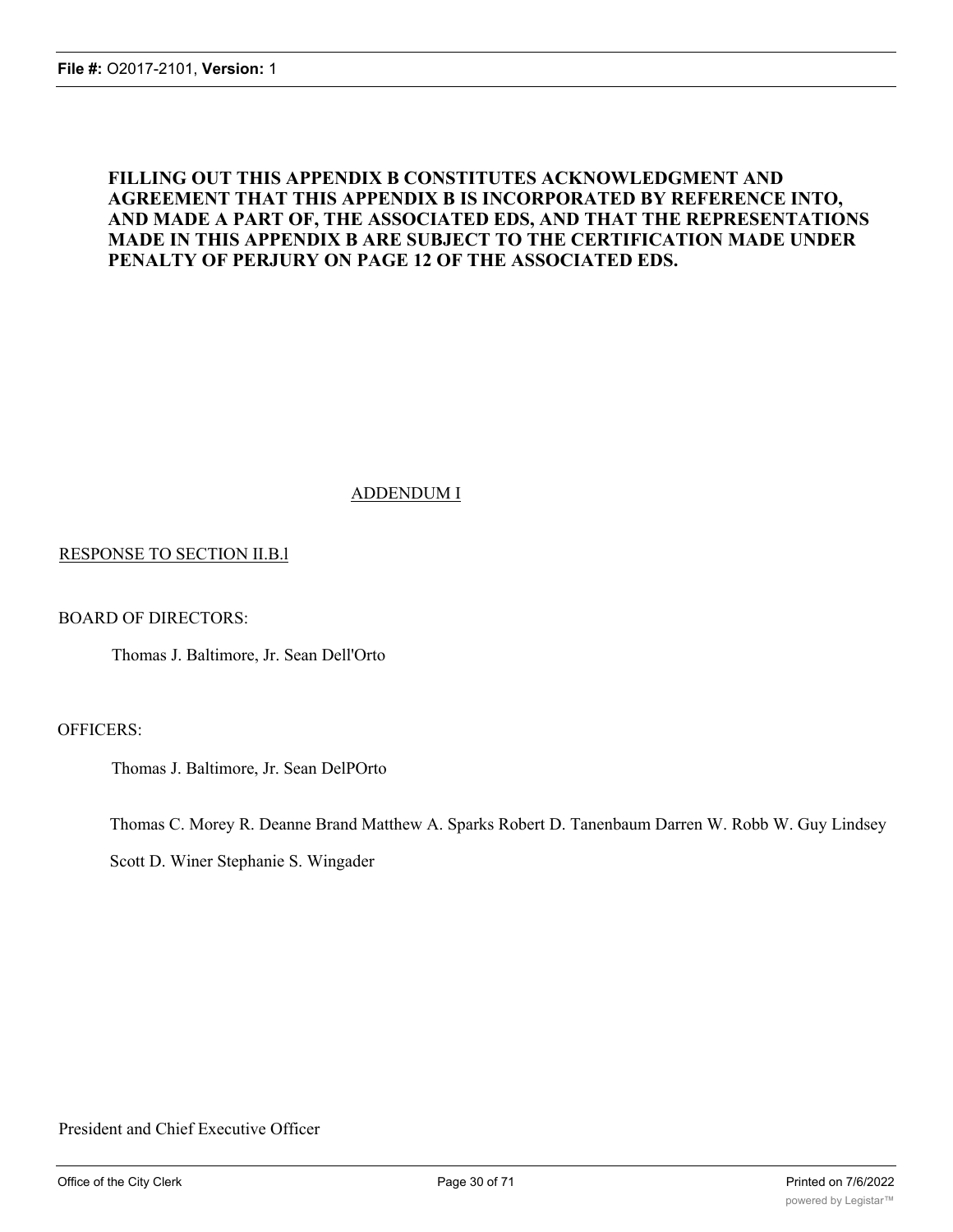Executive Vice President, Chief Financial Officer and Treasurer

Senior Vice President, General Counsel and Secretary Vice President, Capital Markets and Liquidity Executive Vice

President and Chief Investment Officer Executive Vice President, Asset Management Senior Vice President and Chief

Accounting Officer Senior Vice President, Design and Construction Senior Vice President, Tax Assistant Secretary

# **CITY OF CHICAGO ECONOMIC DISCLOSURE STATEMENT AND AFFIDAVIT**

# **SECTION I -- GENERAL INFORMATION**

A. Legal name of the Disclosing Party submitting this EDS. Include d/b/a/ if applicable: Chicago O'Hare Lessee LLC

# **Check ONE of the following three boxes:**

Indicate whether the Disclosing Party submitting this EDS is:

- 1. [™] the Applicant
	- OR
- 2. fT| a legal entity holding a direct or indirect interest in the Applicant. State the legal name of the Applicant in which the Disclosing Party holds an interest: HLT O'Hare Inc. (the Disclosing Party is OR OR **OR** OF  $\alpha$  only an affiliate of the Applicant)

3. □ a legal entity with a right of control (see Section II.B.l.) State the legal name of the entity in which the Disclosing Party holds a right of control:

B. Business address of the Disclosing Party: 1600 Tysons Blvd, Suite 1000, McLean, VA 22102

| Telephone:                                                        | 312_324118495 | Fax: | 312-324-9495 | Email: | ALon9an@perkinscoie.com |
|-------------------------------------------------------------------|---------------|------|--------------|--------|-------------------------|
| <mailto:alon9an@perkinscoie.com></mailto:alon9an@perkinscoie.com> |               |      |              |        |                         |

t-. x, T- . . Alexander Longan D. Name ot contact person:

E. Federal Employer Identification No. (if you have one):

F. Brief description of contract, transaction or other undertaking (referred to below as the "Matter") to which this EDS pertains. (Include project number and location of property, if applicable):

Request for sublease at Hilton Chicago O'Hare, 10000 W. O'Hare Avenue, Chicago, IL by the Applicant, an

affiliate of the Disclosing Party, to the Disclosing Party.

G. Which City agency or department is requesting this EDS? Department ofAviation

If the Matter is a contract being handled by the City's Department of Procurement Services, please complete the following: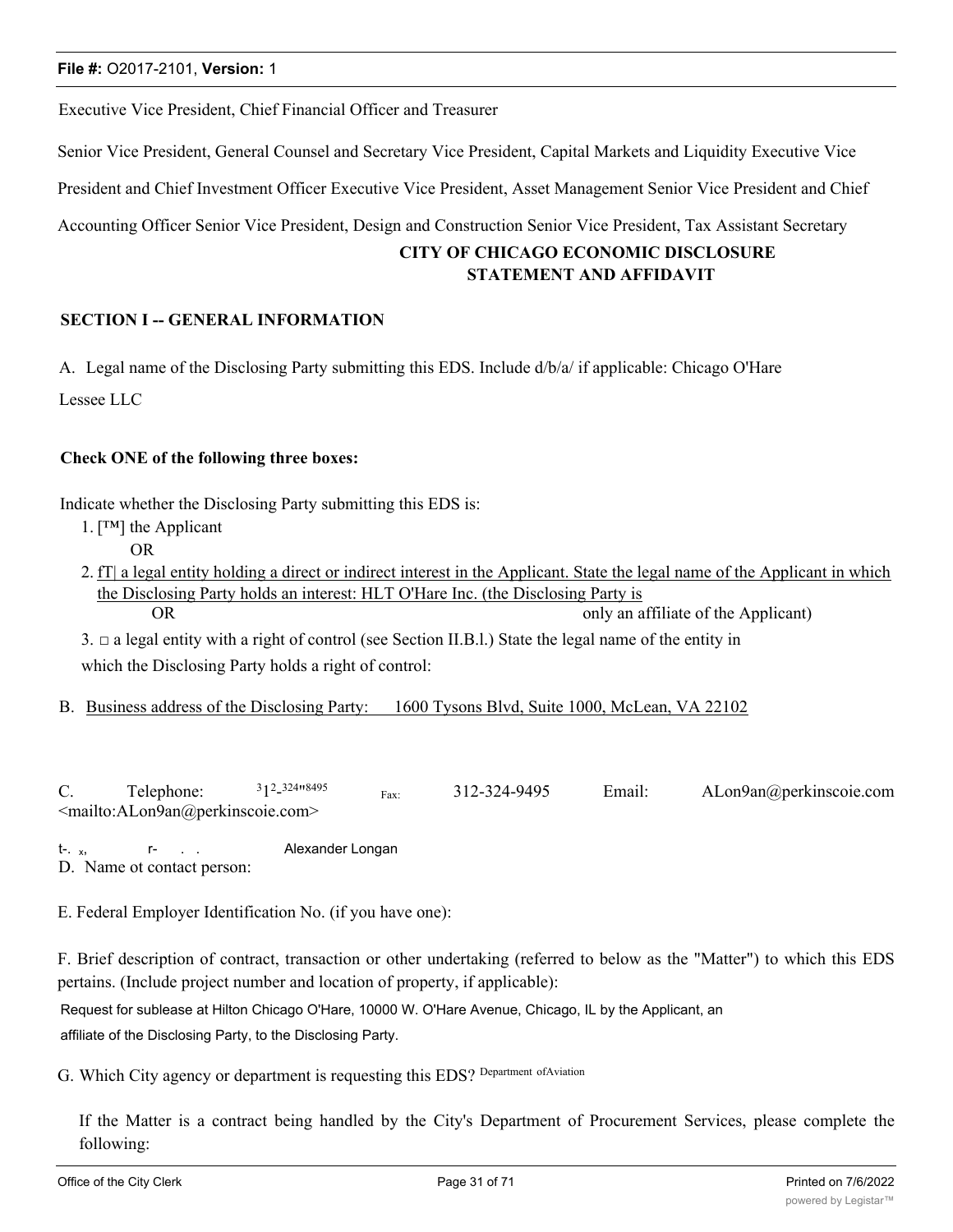Specification # and Contract #

Page 1 of 13

# **SECTION II - DISCLOSURE OF OWNERSHIP INTERESTS**

A. NATURE OF THE DISCLOSING PARTY 1. Indicate the nature of the Disclosing Party:

| Person                                       |          |
|----------------------------------------------|----------|
| [3 Publicly registered business corporation] | и        |
| Privately held business corporation          | $\wedge$ |
| fi Sole proprietorship                       |          |
| General partnership                          | (Is      |
| $L^*$ ] Limited partnership                  |          |
| $\Box$ Trust                                 |          |

Limited liability company Limited liability partnership Joint venture Not-for-profit corporation the not-for-profit corporation also a  $501(c)(3)$ ?  $\Box$  Yes  $\ddot{D}^{No}$  Other (please specify)

2. For legal entities, the state (or foreign country) of incorporation or organization, if applicable:

Delaware

3. For legal entities not organized in the State of Illinois: Has the organization registered to do business in the State of Illinois as a foreign entity?

# $0Yes EH<sup>N/A</sup>$  B. IF THE DISCLOSING PARTY IS A LEGAL

# ENTITY:

1. List below the full names and titles of all executive officers and all directors of the entity. NOTE: For not-for-profit corporations, also list below all members, if any, which are legal entities. If there are no such members, write "no members." For trusts, estates or other similar entities, list below the legal titleholder(s).

If the entity is a general partnership, limited partnership, limited liability company, limited liability partnership or joint venture, list below the name and title of each general partner, managing member, manager or any other person or entity that controls the day-to-day management of the Disclosing Party. NOTE: Each legal entity listed below must submit an EDS on its own behalf.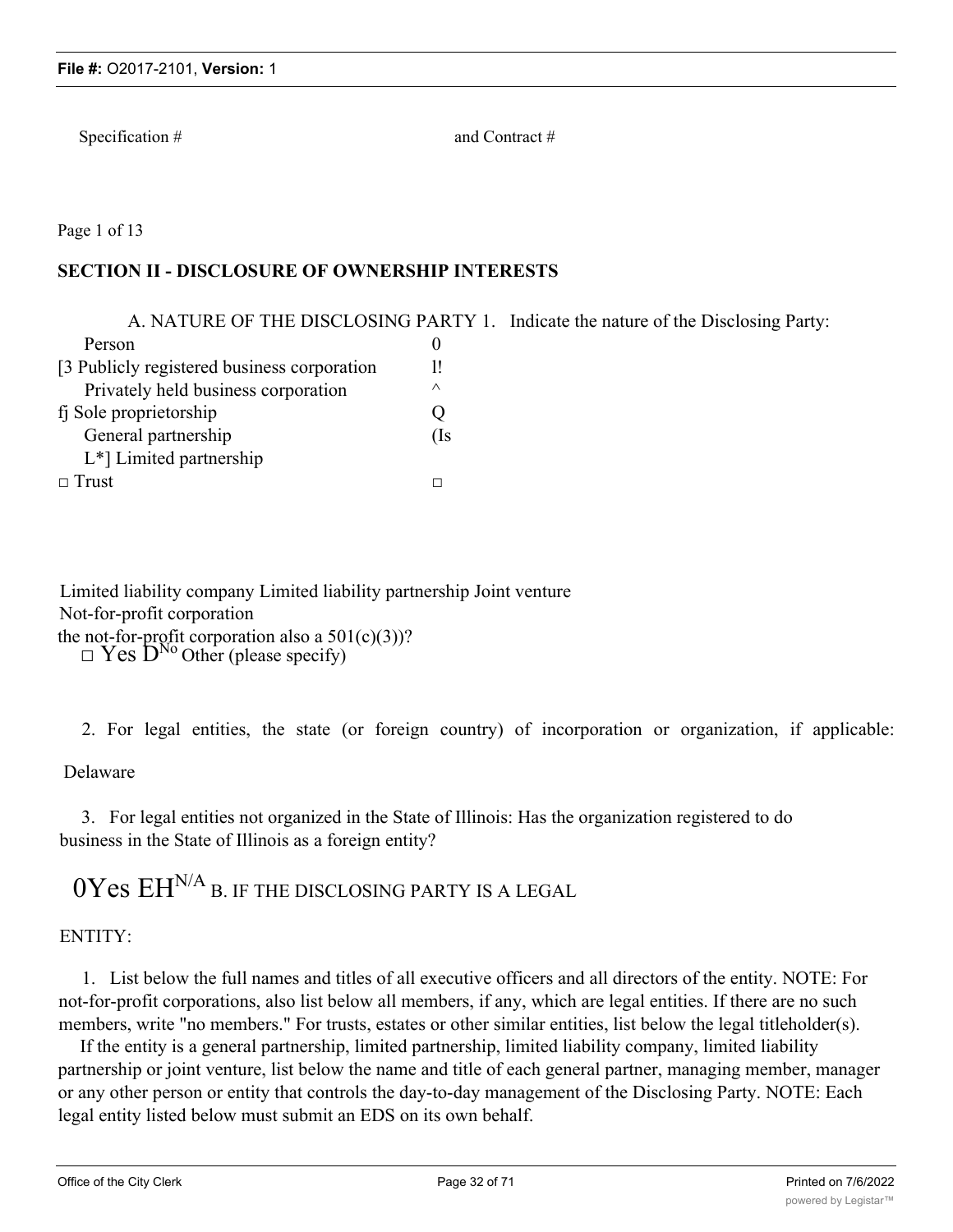| Name Title Thomas J. Baltimore, Jr. President |                              |
|-----------------------------------------------|------------------------------|
| Thomas C. Morey                               | Vice President and Secretary |
| Sean Dell'Orto                                | Vice President and Treasurer |
| Park US Lessee Holdings Inc.                  | <b>Managing Member</b>       |

2. Please provide the following information concerning each person or entity having a direct or indirect beneficial interest (including ownership) in excess of 7.5% of the Disclosing Party. Examples of such an interest include shares in a corporation, partnership interest in a partnership or joint venture,

## Page 2 of 13

interest of a member or manager in a limited liability company, or interest of a beneficiary of a trust, estate or other similar entity. If none, state "None." NOTE: Pursuant to Section 2-154-030 of the Municipal Code of Chicago ("Municipal Code"), the City may require any such additional information from any applicant which is reasonably intended to achieve full disclosure.

| Name                           | <b>Business Address</b>                                                                                                       | Percentage Interest in the<br>Disclosing Party |
|--------------------------------|-------------------------------------------------------------------------------------------------------------------------------|------------------------------------------------|
| Park US Lessee Holdings Inc    | 1600 Tysons Blvd, Suite 1000, McLean, VA 22102 100%                                                                           |                                                |
| Park Intermediate Holdings LLC | 1600 Tysons Blvd, Suite 1000, McLean, VA 22102 100%                                                                           |                                                |
| Park Hotels & Resorts Inc      | 1600 Tysons Blvd, Suite 1000, McLean, VA 22102 100%                                                                           |                                                |
|                                | (Park Hotels & Resorts Inc, is a publicly traded company. These disclosures do not address persons or entities that own share |                                                |

ns or entities that own shares in Park Hotels & Resorts Inc.)

# **SECTION III -- BUSINESS RELATIONSHIPS WITH CITY ELECTED OFFICIALS**

Has the Disclosing Party had a "business relationship," as defined in Chapter 2-156 of the Municipal Code, with any City elected official in the 12 months before the date this EDS is signed?

 $\Box$  Yes 0No

If yes, please identify below the name(s) of such City elected official(s) and describe such relationship(s):

# **SECTION IV -- DISCLOSURE OF SUBCONTRACTORS AND OTHER RETAINED PARTIES**

The Disclosing Party must disclose the name and business address of each subcontractor, attorney, lobbyist, accountant, consultant and any other person or entity whom the Disclosing Party has retained or expects to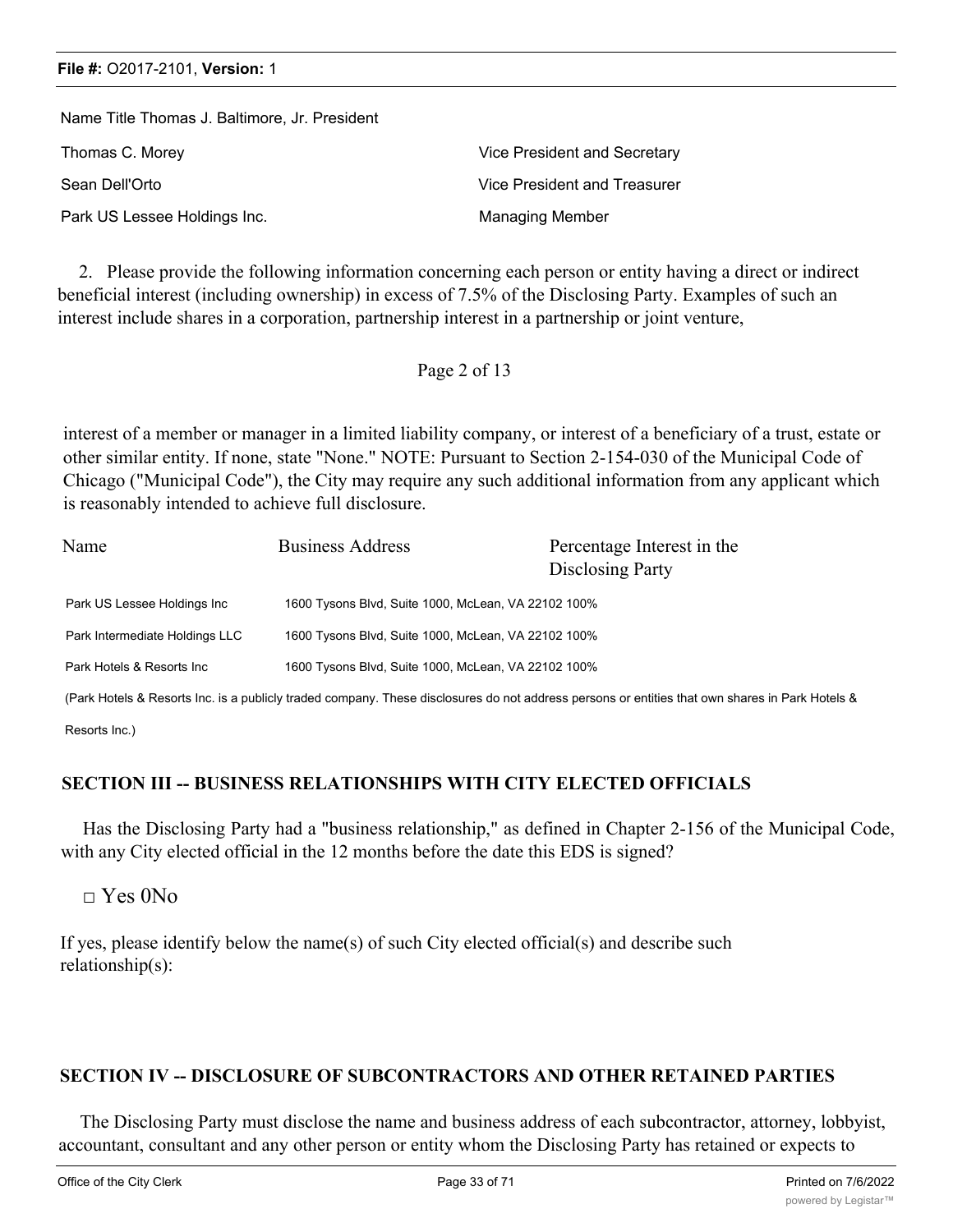retain in connection with the Matter, as well as the nature of the relationship, and the total amount of the fees paid or estimated to be paid. The Disclosing Party is not required to disclose employees who are paid solely through the Disclosing Party's regular payroll.

"Lobbyist" means any person or entity who undertakes to influence any legislative or administrative action on behalf of any person or entity other than: (1) a not-for-profit entity, on an unpaid basis, or (2) himself. "Lobbyist" also means any person or entity any part of whose duties as an employee of another includes undertaking to influence any legislative or administrative action.

If the Disclosing Party is uncertain whether a disclosure is required under this Section, the Disclosing Party must either ask the City whether disclosure is required or make the disclosure.

# Page 3 of 13

| Name (indicate whether                     | <b>Business</b> | <b>Relationship to Disclosing Party Fees (indicate whether)</b>                                                                          |                                                                                          |
|--------------------------------------------|-----------------|------------------------------------------------------------------------------------------------------------------------------------------|------------------------------------------------------------------------------------------|
| retained or anticipated<br>to be retained) | <b>Address</b>  | (subcontractor, attorney,<br>lobbyist, etc.)                                                                                             | paid or estimated.) NOTE:<br>"hourly rate" or "t.b.d." is<br>not an acceptable response. |
| Hogan Lovells LLP                          |                 | 555 13th Street, NW, Washington DC 20004, Attorneys                                                                                      | Approx. \$15,000                                                                         |
| Perkins Coie, LLP                          |                 | 131 S. Dearborn Street, Suite 1700, Chicago, IL 60603, Attorneys                                                                         | Approx \$15,000                                                                          |
|                                            |                 | Michael Kasper of Fletcher, O'Brien, Kasper & Nottage, P.C., 222 N. LaSalle Street, Chicago, IL 60601, Lobbyist Approx. \$3,000 (Michael |                                                                                          |
|                                            |                 | Kasper was also retained in connection with efforts to extend the lease between the Applicant and the City. Approx \$300,000)            |                                                                                          |

(Add sheets if necessary)

#### || Check here if the Disclosing Party has not retained, nor expects to retain, any such persons or entities.

## **SECTION V - CERTIFICATIONS**

#### A. COURT-ORDERED CHILD SUPPORT COMPLIANCE

Under Municipal Code Section 2-92-415, substantial owners of business entities that contract with the City must remain in compliance with their child support obligations throughout the contract's term.

Has any person who directly or indirectly owns 10% or more of the Disclosing Party been declared in arrearage on any child support obligations by any Illinois court of competent jurisdiction?

 $Y$ es  $^{\wedge}$ No [■] No person directly or indirectly owns 10% or more of the Disclosing Party.

If "Yes," has the person entered into a court-approved agreement for payment of all support owed and is the person in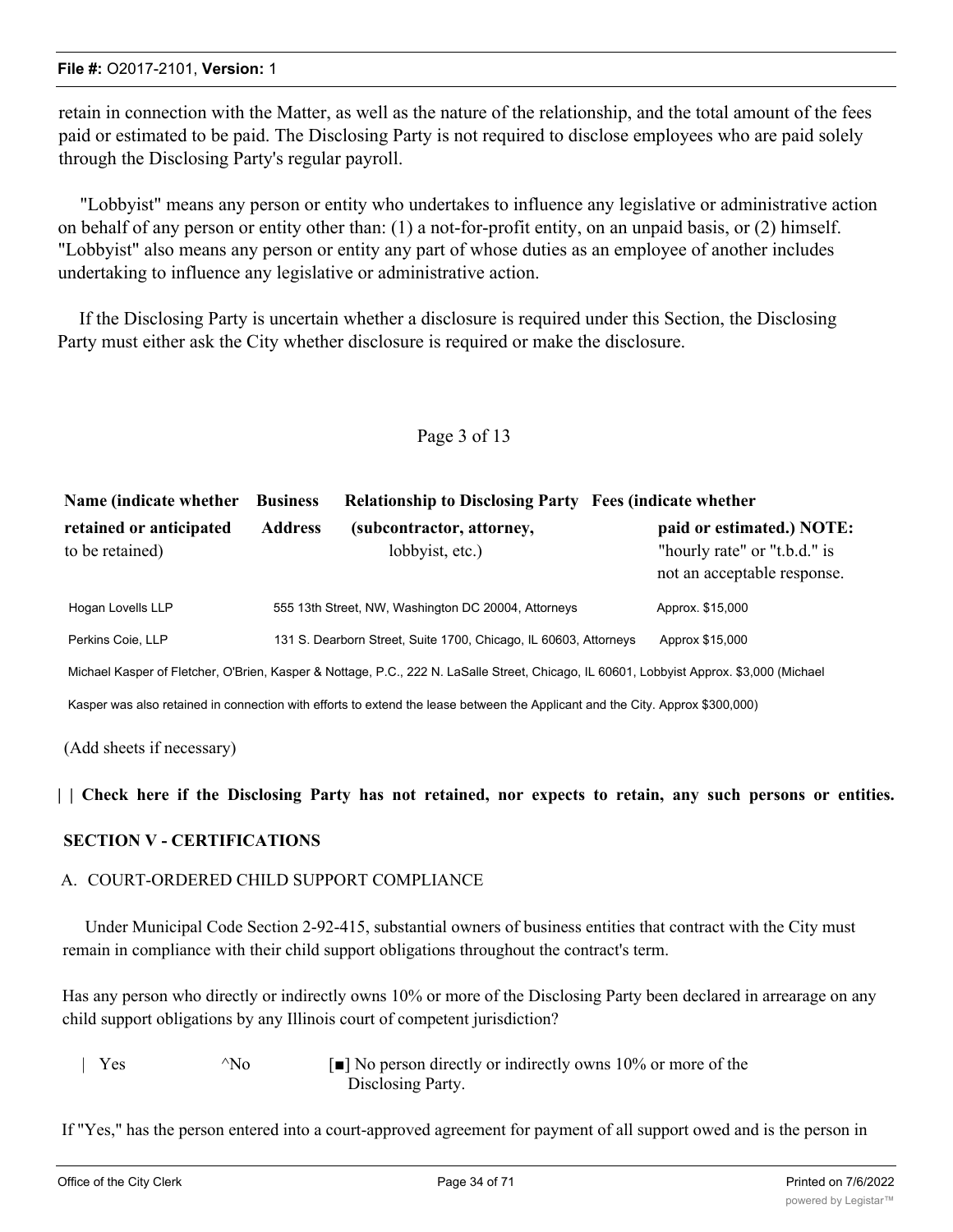compliance with that agreement?

 $\neg$  Yes  $^{\wedge}$ No

#### B. FURTHER CERTIFICATIONS

1. Pursuant to Municipal Code Chapter 1-23, Article I ("Article I")(which the Applicant should consult for defined terms (e.g., "doing business") and legal requirements), if the Disclosing Party submitting this EDS is the Applicant and is doing business with the City, then the Disclosing Party certifies as follows: (i) neither the Applicant nor any controlling person is currently indicted or charged with, or has admitted guilt of, or has ever been convicted of, or placed under supervision for, any criminal offense involving actual, attempted, or conspiracy to commit bribery, theft, fraud, forgery, perjury, dishonesty or deceit against an officer or employee of the City or any sister agency; and (ii) the Applicant understands and acknowledges that compliance with Article I is a continuing requirement for doing business with the City. NOTE: If Article I applies to the Applicant, the permanent compliance timeframe in Article I supersedes some fiveyear compliance timeframes in certifications 2 and 3 below.

## Page 4 of 13

2. The Disclosing Party and, if the Disclosing Party is a legal entity, all of those persons or entities identified in Section II.B.l. of this EDS:

- a. are not presently debarred, suspended, proposed for debarment, declared ineligible or voluntarily excluded from any transactions by any federal, state or local unit of government;
- b. have not, within a five-year period preceding the date of this EDS, been convicted of a criminal offense, adjudged guilty, or had a civil judgment rendered against them in connection with: obtaining, attempting to obtain, or performing a public (federal, state or local) transaction or contract under a public transaction; a violation of federal or state antitrust statutes; fraud; embezzlement; theft; forgery; bribery; falsification or destruction of records; making false statements; or receiving stolen property;
- c. are not presently indicted for, or criminally or civilly charged by, a governmental entity (federal, state or local) with committing any of the offenses set forth in clause B.2.b. of this Section V;
- d. have not, within a five-year period preceding the date of this EDS, had one or more public transactions (federal, state or local) terminated for cause or default; and
- e. have not, within a five-year period preceding the date of this EDS, been convicted, adjudged guilty, or found liable in a civil proceeding, or in any criminal or civil action, including actions concerning environmental violations, instituted by the City or by the federal government, any state, or any other unit of local government.
- 3. The certifications in subparts 3, 4 and 5 concern:
- the Disclosing Party;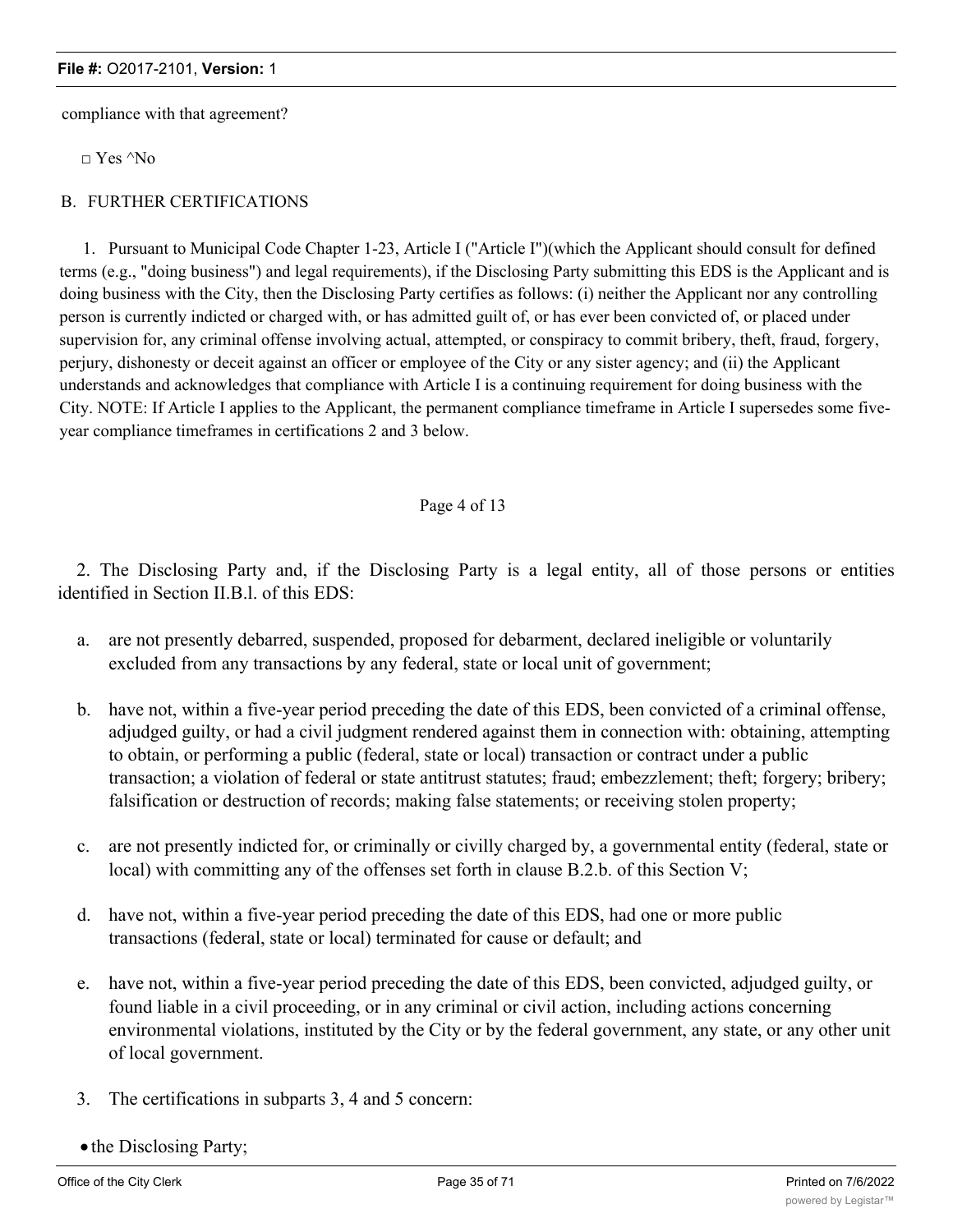· any "Contractor" (meaning any contractor or subcontractor used by the Disclosing Party in connection with the Matter, including but not limited to all persons or legal entities disclosed under Section IV, "Disclosure of Subcontractors and Other Retained Parties");

• any "Affiliated Entity" (meaning a person or entity that, directly or indirectly: controls the Disclosing Party, is controlled by the Disclosing Party, or is, with the Disclosing Party, under common control of another person or entity. Indicia of control include, without limitation: interlocking management or ownership; identity of interests among family members, shared facilities and equipment; common use of employees; or organization of a business entity following the ineligibility of a business entity to do business with federal or state or local government, including the City, using substantially the same management, ownership, or principals as the ineligible entity); with respect to Contractors, the term Affiliated Entity means a person or entity that directly or indirectly controls the Contractor, is controlled by it, or, with the Contractor, is under common control of another person or entity;

· any responsible official of the Disclosing Party, any Contractor or any Affiliated Entity or any other official, agent or employee of the Disclosing Party, any Contractor or any Affiliated Entity, acting pursuant to the direction or authorization of a responsible official of the Disclosing Party, any Contractor or any Affiliated Entity (collectively "Agents").

# Page 5 of 13

Neither the Disclosing Party, nor any Contractor, nor any Affiliated Entity of either the Disclosing Party or any Contractor nor any Agents have, during the five years before the date this EDS is signed, or, with respect to a Contractor, an Affiliated Entity, or an Affiliated Entity of a Contractor during the five years before the date of such Contractor's or Affiliated Entity's contract or engagement in connection with the Matter:

- a. bribed or attempted to bribe, or been convicted or adjudged guilty of bribery or attempting to bribe, a public officer or employee of the City, the State of Illinois, or any agency of the federal government or of any state or local government in the United States of America, in that officer's or employee's official capacity;
- b. agreed or colluded with other bidders or prospective bidders, or been a party to any such agreement, or been convicted or adjudged guilty of agreement or collusion among bidders or prospective bidders, in restraint of freedom of competition by agreement to bid a fixed price or otherwise; or
- c. made an admission of such conduct described in a. or b. above that is a matter of record, but have not been prosecuted for such conduct; or
- d. violated the provisions of Municipal Code Section 2-92-610 (Living Wage Ordinance).

4. Neither the Disclosing Party, Affiliated Entity or Contractor, or any of their employees, officials, agents or partners, is barred from contracting with any unit of state or local government as a result of engaging in or being convicted of (1) bid-rigging in violation of 720 ILCS 5/33E-3; (2) bid-rotating in violation of 720 ILCS 5/33E-4; or (3) any similar offense of any state or of the United States of America that contains the same elements as the offense of bidrigging or bid-rotating.

5. Neither the Disclosing Party nor any Affiliated Entity is listed on any of the following lists maintained by the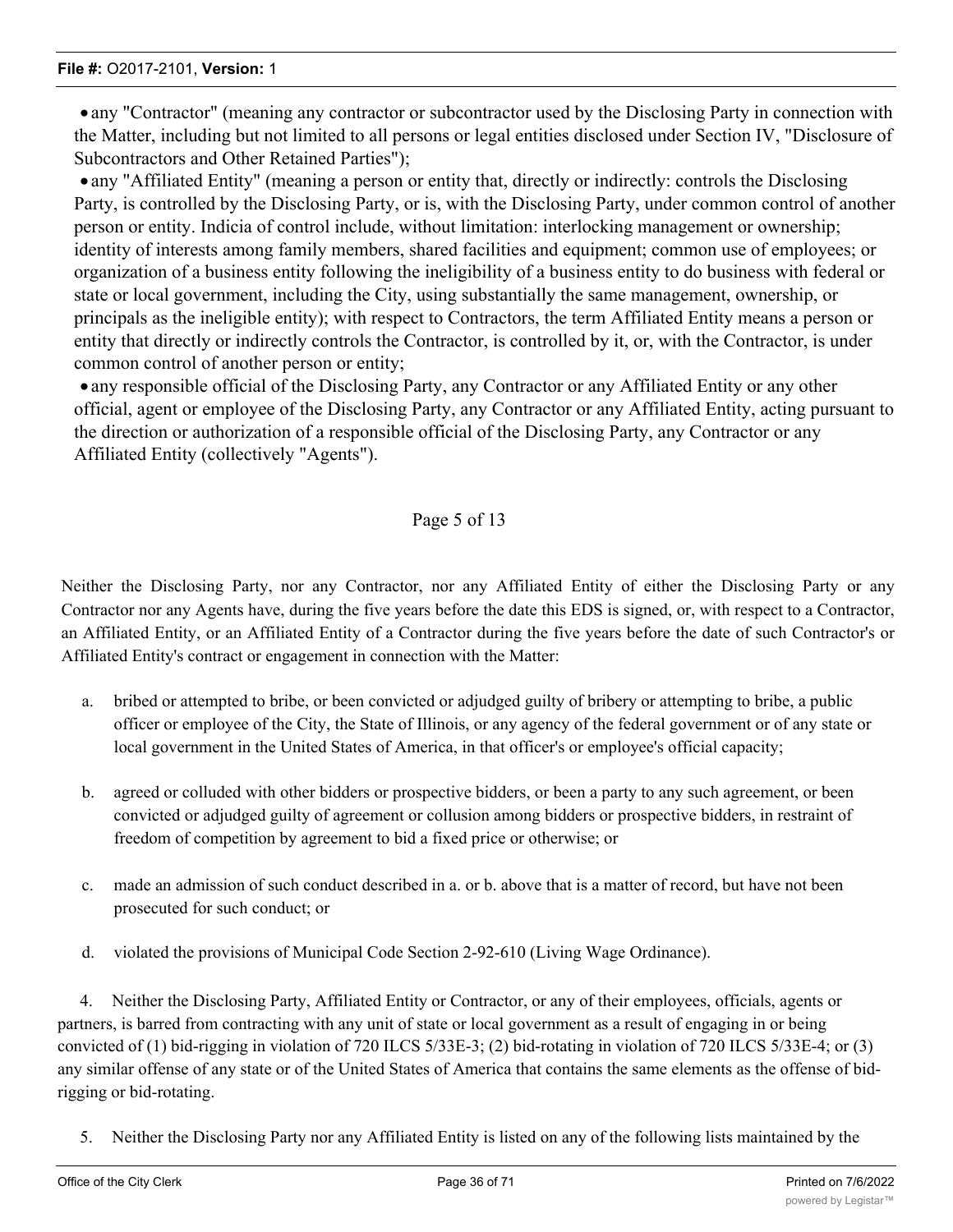Office of Foreign Assets Control of the U.S. Department of the Treasury or the Bureau of Industry and Security of the U.S. Department of Commerce or their successors: the Specially Designated Nationals List, the Denied Persons List, the Unverified List, the Entity List and the Debarred List.

6. The Disclosing Party understands and shall comply with the applicable requirements of Chapters 2-55 (Legislative Inspector General), 2-56 (Inspector General) and 2-156 (Governmental Ethics) of the Municipal Code.

7. If the Disclosing Party is unable to certify to any of the above statements in this Part B (Further Certifications), the Disclosing Party must explain below:

The statements in B(2)-(5) are made to the best of the Disclosing Party's knowledge after reasonable inquiry.

#### Page 6 of 13

If the letters "NA," the word "None," or no response appears on the lines above, it will be conclusively presumed that the Disclosing Party certified to the above statements.

8. To the best of the Disclosing Party's knowledge after reasonable inquiry, the following is a complete list of all current employees of the Disclosing Party who were, at any time during the 12-month period preceding the execution date of this EDS, an employee, or elected or appointed official, of the City of Chicago (if none, indicate with "N/A" or "none"). None.

9. To the best of the Disclosing Party's knowledge after reasonable inquiry, the following is a complete list of all gifts that the Disclosing Party has given or caused to be given, at any time during the 12-month period preceding the execution date of this EDS, to an employee, or elected or appointed official, of the City of Chicago. For purposes of this statement, a "gift" does not include: (i) anything made generally available to City employees or to the general public, or (ii) food or drink provided in the course of official City business and having a retail value of less than \$20 per recipient (if none, indicate with "N/A" or "none"). As to any gift listed below, please also list the name of the City recipient. None.

# C. CERTIFICATION OF STATUS AS FINANCIAL INSTITUTION

- 1. The Disclosing Party certifies that the Disclosing Party (check one)
- 1.  $\lvert \sim j \rvert$  is . fit is not

a "financial institution" as defined in Section 2-32-455(b) of the Municipal Code.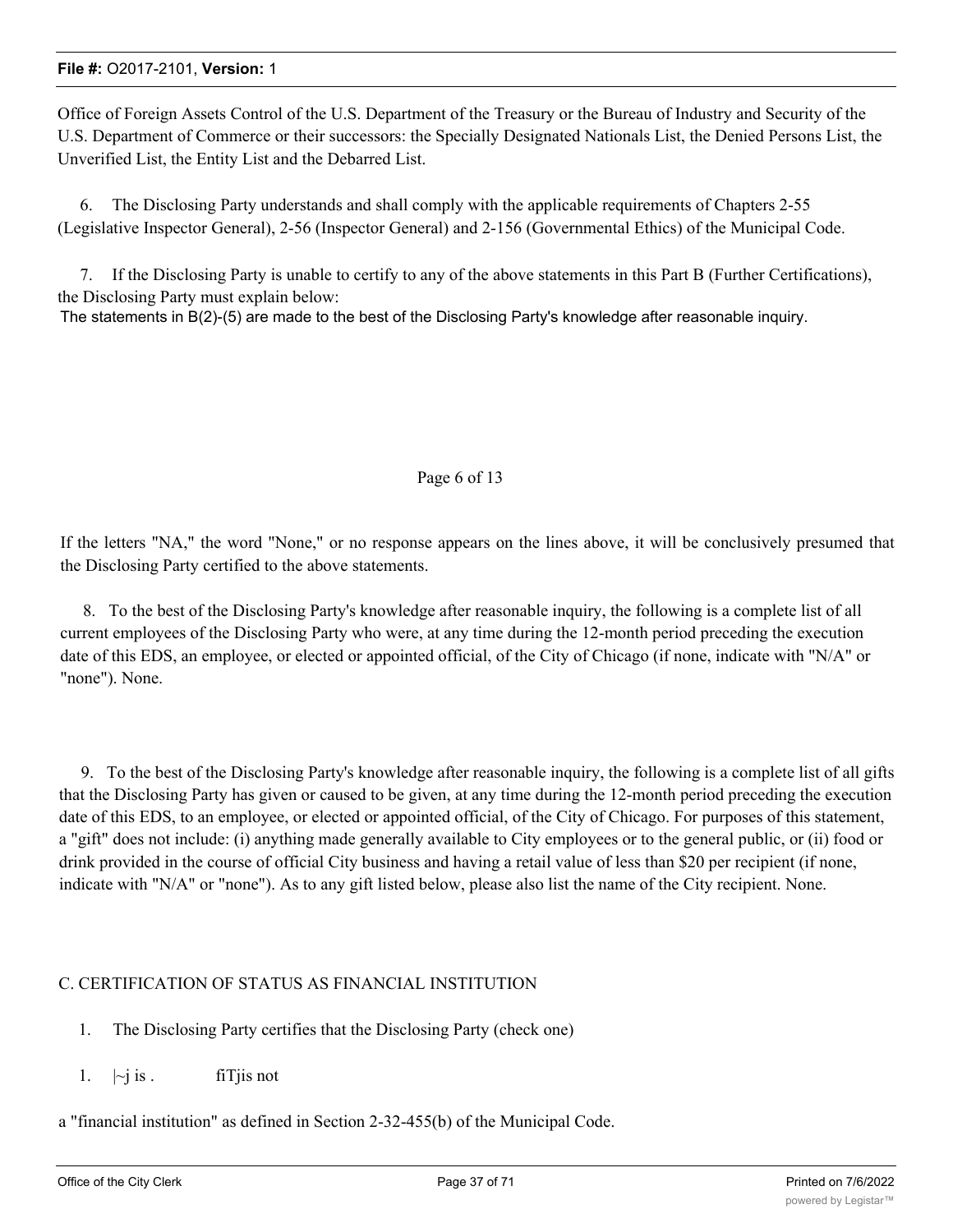2. If the Disclosing Party IS a financial institution, then the Disclosing Party pledges:

"We are not and will not become a predatory lender as defined in Chapter 2-32 of the Municipal Code. We further pledge that none of our affiliates is, and none of them will become, a predatory lender as defined in Chapter 2-32 of the Municipal Code. We understand that becoming a predatory lender or becoming an affiliate of a predatory lender may result in the loss of the privilege of doing business with the City."

If the Disclosing Party is unable to make this pledge because it or any of its affiliates (as defined in Section 2-32-455(b) of the Municipal Code) is a predatory lender within the meaning of Chapter 2-32 of the Municipal Code, explain here (attach additional pages if necessary):

## Page 7 of 13

If the letters "NA," the word "None," or no response appears on the lines above, it will be conclusively presumed that the Disclosing Party certified to the above statements.

# D. CERTIFICATION REGARDING INTEREST IN CITY BUSINESS

Any words or terms that are defined in Chapter 2-156 of the Municipal Code have the same meanings when used in this Part D.

1. In accordance with Section 2-156-110 of the Municipal Code: Does any official or employee of the City have a financial interest in his or her own name or in the name of any other person or entity in the Matter?

• Yes [T]No

NOTE: If you checked "Yes" to Item D.l., proceed to Items D.2. and D.3. If you checked "No" to Item D.l., proceed to Part E.

2. Unless sold pursuant to a process of competitive bidding, or otherwise permitted, no City elected official or employee shall have a financial interest in his or her own name or in the name of any other person or entity in the purchase of any property that (i) belongs to the City, or (ii) is sold for taxes or assessments, or (iii) is sold by virtue of legal process at the suit of the City (collectively, "City Property Sale"). Compensation for property taken pursuant to the City's eminent domain power does not constitute a financial interest within the meaning of this Part D.

Does the Matter involve a City Property Sale?

· Yes

3. If you checked "Yes" to Item D.l., provide the names and business addresses of the City officials or employees having such interest and identify the nature of such interest: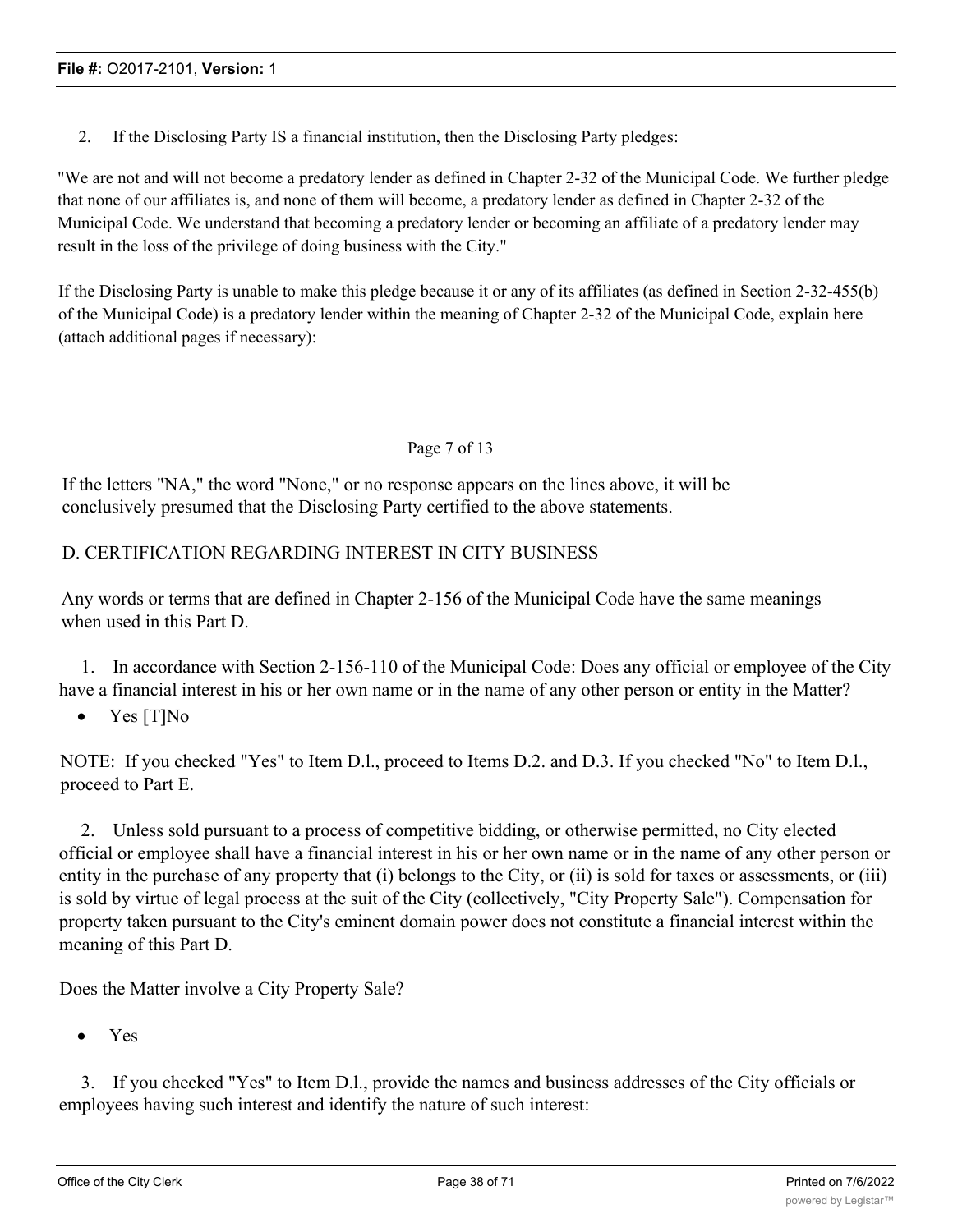Name Business Address Nature of Interest

4. The Disclosing Party further certifies that no prohibited financial interest in the Matter will be acquired by any City official or employee.

# E. CERTIFICATION REGARDING SLAVERY ERA BUSINESS

Please check either 1. or 2. below. If the Disclosing Party checks 2., the Disclosing Party must disclose below or in an attachment to this EDS all information required by paragraph 2. Failure to

Page 8 of 13

comply with these disclosure requirements may make any contract entered into with the City in connection with the Matter voidable by the City.

1. The Disclosing Party verifies that the Disclosing Party has searched any and all records of the Disclosing Party and any and all predecessor entities regarding records of investments or profits from slavery or slaveholder insurance policies during the slavery era (including insurance policies issued to slaveholders that provided coverage for damage to or injury or death of their slaves), and the Disclosing Party has found no such records.

I [2. The Disclosing Party verifies that, as a result of conducting the search in step 1 above, the Disclosing Party has found records of investments or profits from slavery or slaveholder insurance policies. The Disclosing Party verifies that the following constitutes full disclosure of all such records, including the names of any and all slaves or slaveholders described in those records: The Disclosing Party is a subsidiary of Park Hotels & Resorts Inc., which was formerly known as Hilton Hotels

Corporation ("HHC"). HHC was formed in 1946, after the end of the slavery era.

# **SECTION VI - CERTIFICATIONS FOR FEDERALLY FUNDED MATTERS**

NOTE: If the Matter is federally funded, complete this Section VI. If the Matter is not federally funded, proceed to Section VII. For purposes of this Section VI, tax credits allocated by the City and proceeds of debt obligations of the City arc not federal funding.

# A. CERTIFICATION REGARDING LOBBYING

1. List below the names of all persons or entities registered under the federal Lobbying Disclosure Act of 1995 who have made lobbying contacts on behalf of the Disclosing Party with respect to the Matter: (Add sheets if necessary):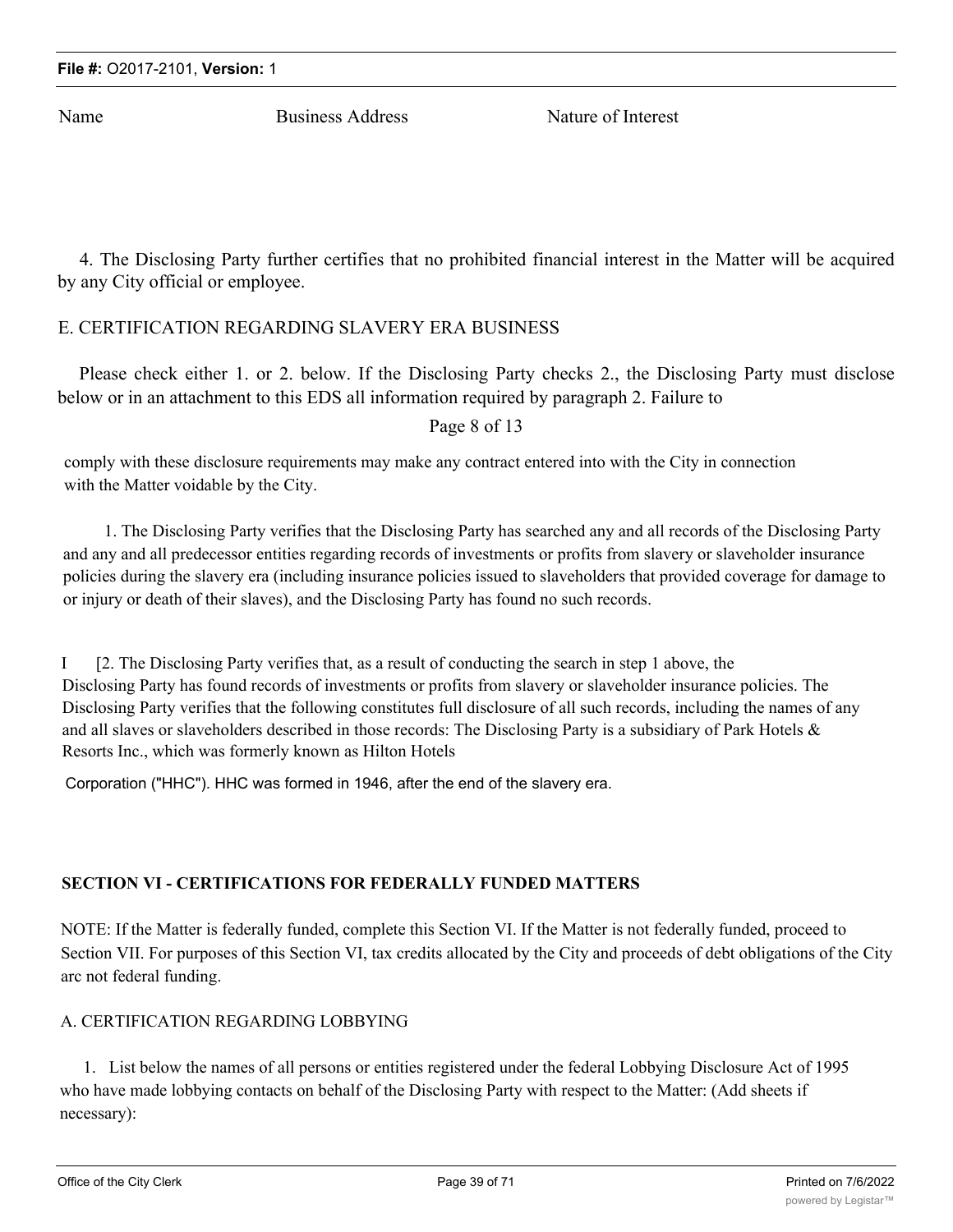(If no explanation appears or begins on the lines above, or if the letters "NA" or if the word "None" appear, it will be conclusively presumed that the Disclosing Party means that NO persons or entities registered under the Lobbying Disclosure Act of 1995 have made lobbying contacts on behalf of the Disclosing Party with respect to the Matter.)

2. The Disclosing Party has not spent and will not expend any federally appropriated funds to pay any person or entity listed in Paragraph A.l. above for his or her lobbying activities or to pay any person or entity to influence or attempt to influence an officer or employee of any agency, as defined by applicable federal law, a member of Congress, an officer or employee of Congress, or an employee of a member of Congress, in connection with the award of any federally funded contract, making any federally funded grant or loan, entering into any cooperative agreement, or to extend, continue, renew, amend, or modify any federally funded contract, grant, loan, or cooperative agreement.

Page 9 of 13

3. The Disclosing Party will submit an updated certification at the end of each calendar quarter in which there occurs any event that materially affects the accuracy of the statements and information set forth in paragraphs A.l. and A.2. above.

4. The Disclosing Party certifies that either: (i) it is not an organization described in section  $501(c)(4)$  of the Internal Revenue Code of 1986; or (ii) it is an organization described in section  $501(c)(4)$  of the Internal Revenue Code of 1986 but has not engaged and will not engage in "Lobbying Activities".

5. If the Disclosing Party is the Applicant, the Disclosing Party must obtain certifications equal in form and substance to paragraphs A.l. through A.4. above from all subcontractors before it awards any subcontract and the Disclosing Party must maintain all such subcontractors' certifications for the duration of the Matter and must make such certifications promptly available to the City upon request.

# B. CERTIFICATION REGARDING EQUAL EMPLOYMENT OPPORTUNITY

If the Matter is federally funded, federal regulations require the Applicant and all proposed subcontractors to submit the following information with their bids or in writing at the outset of negotiations.

Is the Disclosing Party the Applicant?

 $Q$ <sup>No</sup> If "Yes," answer the three

# questions below:

1. Have you developed and do you have on file affirmative action programs pursuant to applicable federal regulations? (See 41 CFR Part 60-2.)

• Yes  $r\sim|No|$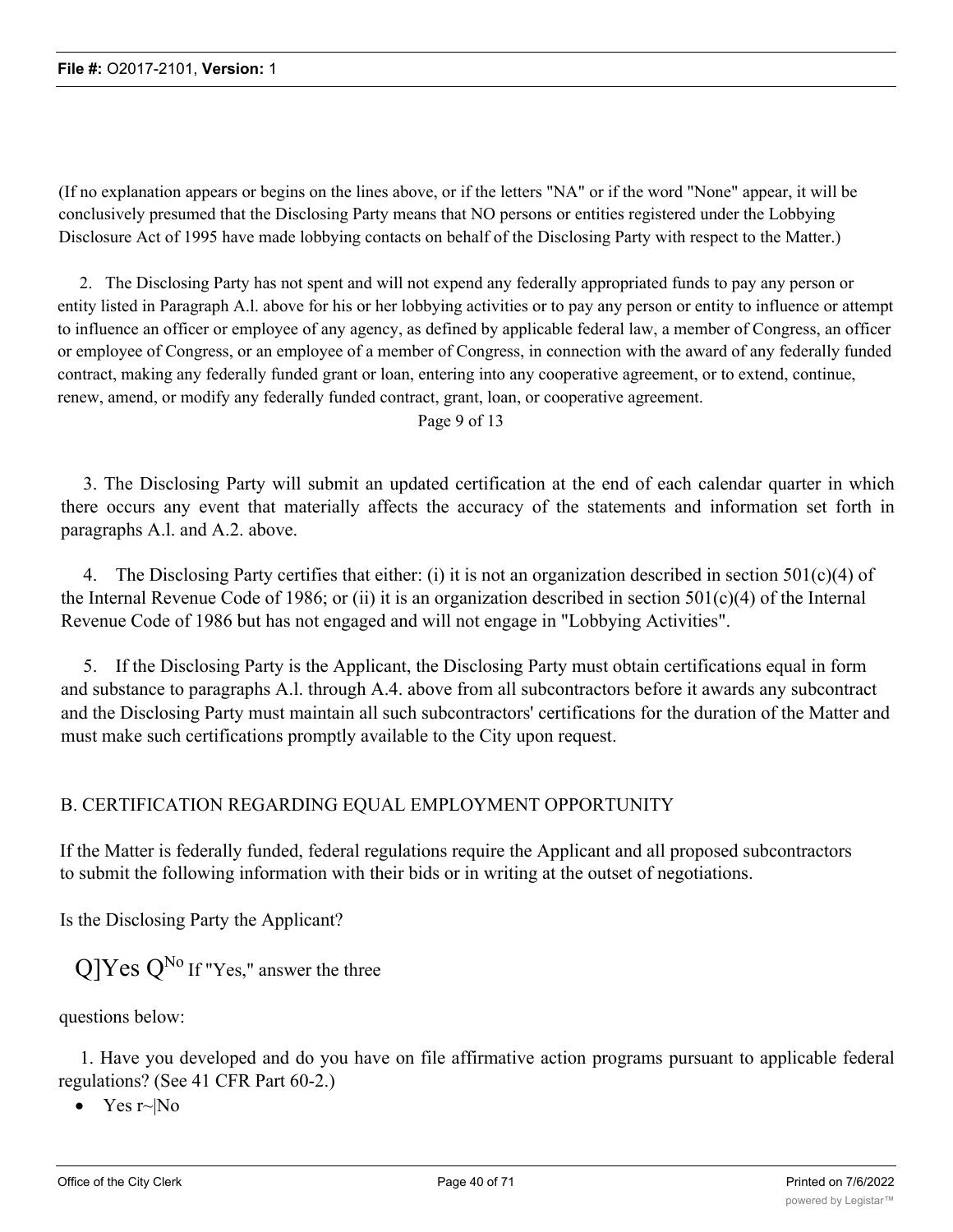2. Have you filed with the Joint Reporting Committee, the Director of the Office of Federal Contract Compliance Programs, or the Equal Employment Opportunity Commission all reports due under the applicable filing requirements?

• Yes  $f\sim No$ 

3. Have you participated in any previous contracts or subcontracts subject to the equal opportunity clause?

 $OYes O<sup>NO</sup>$ 

If you checked "No" to question 1. or 2. above, please provide an explanation:

# Page 10 of 13

# **SECTION VII - ACKNOWLEDGMENTS, CONTRACT INCORPORATION, COMPLIANCE, PENALTIES, DISCLOSURE**

The Disclosing Party understands and agrees that:

A. The certifications, disclosures, and acknowledgments contained in this EDS will become part of any contract or other agreement between the Applicant and the City in connection with the Matter, whether procurement, City assistance, or other City action, and arc material inducements to the City's execution of any contract or taking other action with respect to the Matter. The Disclosing Party understands that it must comply with all statutes, ordinances, and regulations on which this EDS is based.

B. The City's Governmental Ethics and Campaign Financing Ordinances, Chapters 2-156 and 2-164 of the Municipal Code, impose certain duties and obligations on persons or entities seeking City contracts, work, business, or transactions. The full text of these ordinances and a training program is available on line at www.cityofchicago.org/Ethics <http://www.cityofchicago.org/Ethics>, and may also be obtained from the City's Board of Ethics, 740 N.

Sedgwick St., Suite 500, Chicago, IL 60610, (312) 744-9660. The Disclosing Party must comply fully with the applicable ordinances.

C. If the City determines that any information provided in this EDS is false, incomplete or inaccurate, any contract or other agreement in connection with which it is submitted may be rescinded or be void or voidable, and the City may pursue any remedies under the contract or agreement (if not rescinded or void), at law, or in equity, including terminating the Disclosing Party's participation in the Matter and/or declining to allow the Disclosing Party to participate in other transactions with the City. Remedies at law for a false statement of material fact may include incarceration and an award to the City of treble damages.

D. It is the City's policy to make this document available to the public on its Internet site and/or upon request. Some or all of the information provided on this EDS and any attachments to this EDS may be made available to the public on the Internet, in response to a Freedom of Information Act request, or otherwise. By completing and signing this EDS, the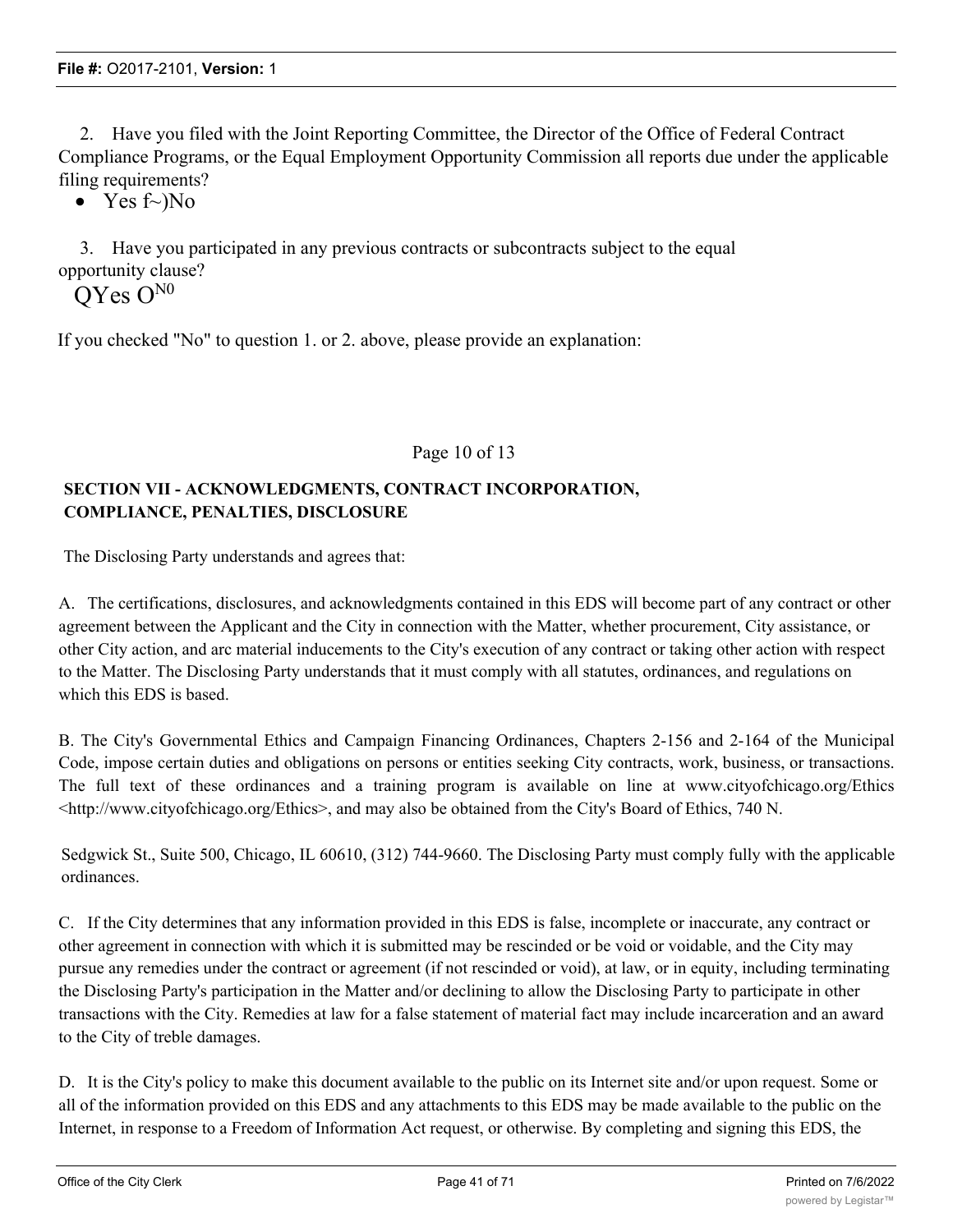Disclosing Party waives and releases any possible rights or claims which it may have against the City in connection with the public release of information contained in this EDS and also authorizes the City to verify the accuracy of any information submitted in this EDS.

E. The information provided in this EDS must be kept current. In the event of changes, the Disclosing Party must supplement this EDS up to the time the City takes action on the Matter. If the Matter is a contract being handled by the City's Department of Procurement Services, the Disclosing Party must update this EDS as the contract requires. NOTE: With respect to Matters subject to Article I of Chapter 1-23 of the Municipal Code (imposing PERMANENT INELIGIBILITY for certain specified offenses), the information provided herein regarding eligibility must be kept current for a longer period, as required by Chapter 1-23 and Section 2-154-020 of the Municipal Code.

The Disclosing Party represents and warrants that:

#### Page 11 of 13

F. 1. The Disclosing Party is not delinquent in the payment of any tax administered by the Illinois Department of Revenue, nor are the Disclosing Party or its Affiliated Entities delinquent in paying any fine, fee, tax or other charge owed to the City. This includes, but is not limited to, all water charges, sewer charges, license fees, parking tickets, property taxes or sales taxes.

F.2 If the Disclosing Party is the Applicant, the Disclosing Party and its Affiliated Entities will not use, nor permit their subcontractors to use, any facility listed by the U.S. E.P.A. on the federal Excluded Parties List System ("EPLS") maintained by the U. S. General Services Administration.

F.3 If the Disclosing Party is the Applicant, the Disclosing Party will obtain from any contractors/subcontractors hired or to be hired in connection with the Matter certifications equal in form and substance to those in F.l. and F.2. above and will not, without the prior written consent of the City, use any such contractor/subcontractor that does not provide such certifications or that the Disclosing Party has reason to believe has not provided or cannot provide truthful certifications.

NOTE: If the Disclosing Party cannot certify as to any of the items in F.l., F.2. or F.3. above, an explanatory statement must be attached to this EDS.

#### **CERTIFICATION**

Under penalty of perjury, the person signing below: (1) warrants that he/she is authorized to execute this EDS and Appendix A (if applicable) on behalf of the Disclosing Party, and (2) warrants that all certifications and statements contained in this EDS and Appendix A (if applicable) are true, accurate and complete as of the date furnished to the City.

Chicago O'Hare Lessee LLC

(Sign here) Sean DeN'Orto (Print or type name of person signing)

Vice President & Treasurer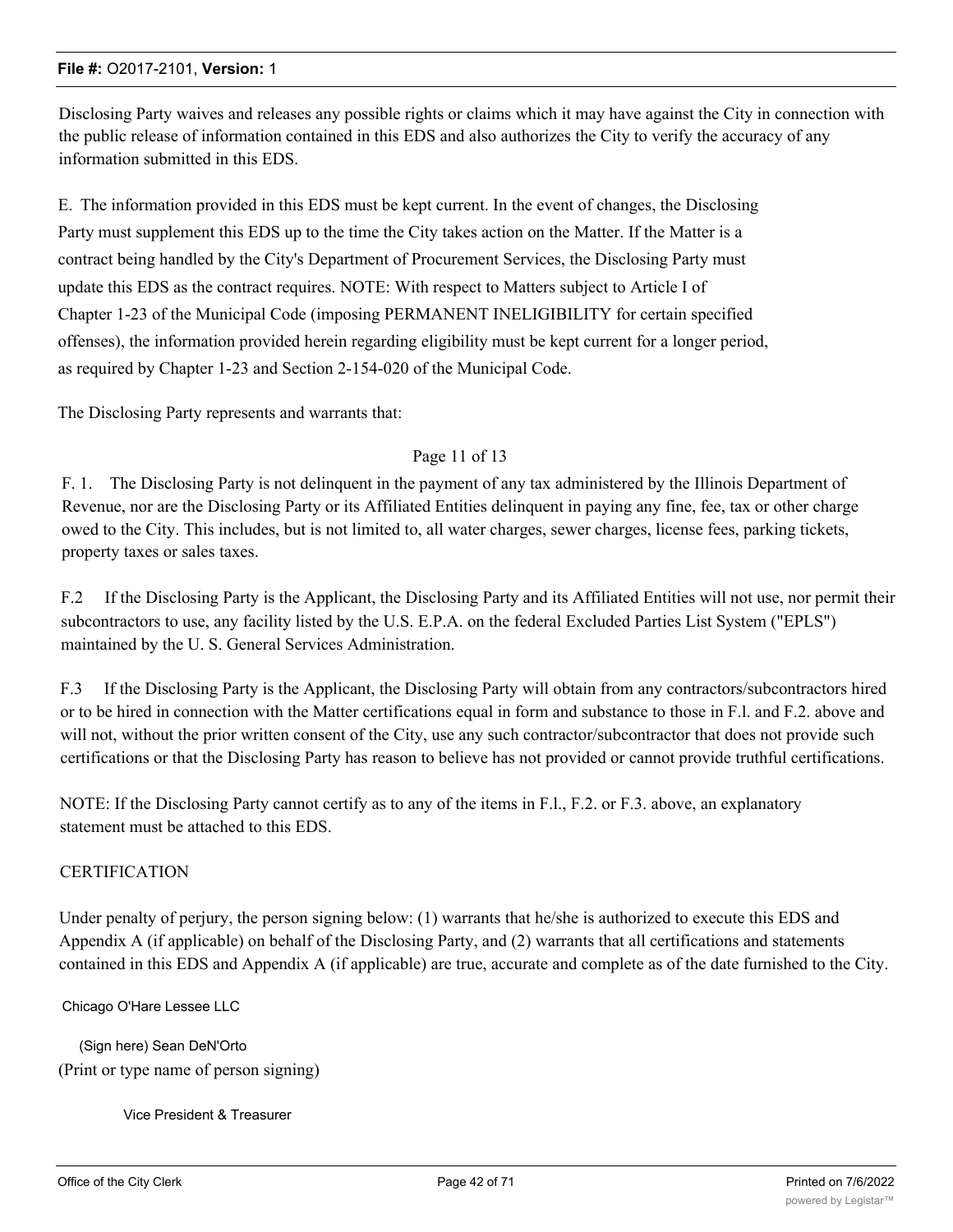(Print or type title of person signing)

S at

igned and sworn to before me on (date) ^flf\Uv\*Y'tj 3o, 24?\ ~~J. t "P^U r X County, \f\^a\\/\\tX (state)/

 $(\sqrt{J\hat{r}tftt\hat{A}}')$   $\gamma$ /lpi^Cj/£/tsl& Notary Public. Commission expires: CSjZ{?K~< 30^ , ^Q\ 7

Page 12 of 13

CLAUDIA ANN BARTZ Notary Public Commonwealth ot Virginia 309518 My Commission Expires Sep 30, 2017

# **CITY OF CHICAGO ECONOMIC DISCLOSURE STATEMENT AND AFFIDAVIT APPENDIX A**

# **FAMILIAL RELATIONSHIPS WITH ELECTED CITY OFFICIALS AND DEPARTMENT HEADS**

# **This Appendix is to be completed only by (a) the Applicant, and (b) any legal entity which has a direct ownership interest in the Applicant exceeding 7.5 percent. It is not to be completed by any legal entity which has only an indirect ownership interest in the Applicant.**

Under Municipal Code Section 2-154-015, the Disclosing Party must disclose whether such Disclosing Party or any "Applicable Party" or any Spouse or Domestic Partner thereof currently has a "familial relationship" with any elected city official or department head. A "familial relationship" exists if, as of the date this EDS is signed, the Disclosing Party or any "Applicable Party" or any Spouse or Domestic Partner thereof is related to the mayor, any alderman, the city clerk, the city treasurer or any city department head as spouse or domestic partner or as any of the following, whether by blood or adoption: parent, child, brother or sister, aunt or uncle, niece or nephew, grandparent, grandchild, father-in-law, mother -in-law, son-in-law, daughter-in-law, stepfather or stepmother, stepson or stepdaughter, stepbrother or stepsister or halfbrother or half-sister.

"Applicable Party" means (1) all executive officers of the Disclosing Party listed in Section II.B.l.a., if the Disclosing Party is a corporation; all partners of the Disclosing Party, if the Disclosing Party is a general partnership; all general partners and limited partners of the Disclosing Party, if the Disclosing Party is a limited partnership; all managers, managing members and members of the Disclosing Party, if the Disclosing Party is a limited liability company; (2) all principal officers of the Disclosing Party; and (3) any person having more than a 7.5 percent ownership interest in the Disclosing Party. "Principal officers" means the president, chief operating officer, executive director, chief financial officer, treasurer or secretary of a legal entity or any person exercising similar authority.

Does the Disclosing Party or any "Applicable Party" or any Spouse or Domestic Partner thereof currently have a "familial relationship" with an elected city official or department head?

# □ No

If yes, please identify below (1) the name and title of such person, (2) the name of the legal entity to which such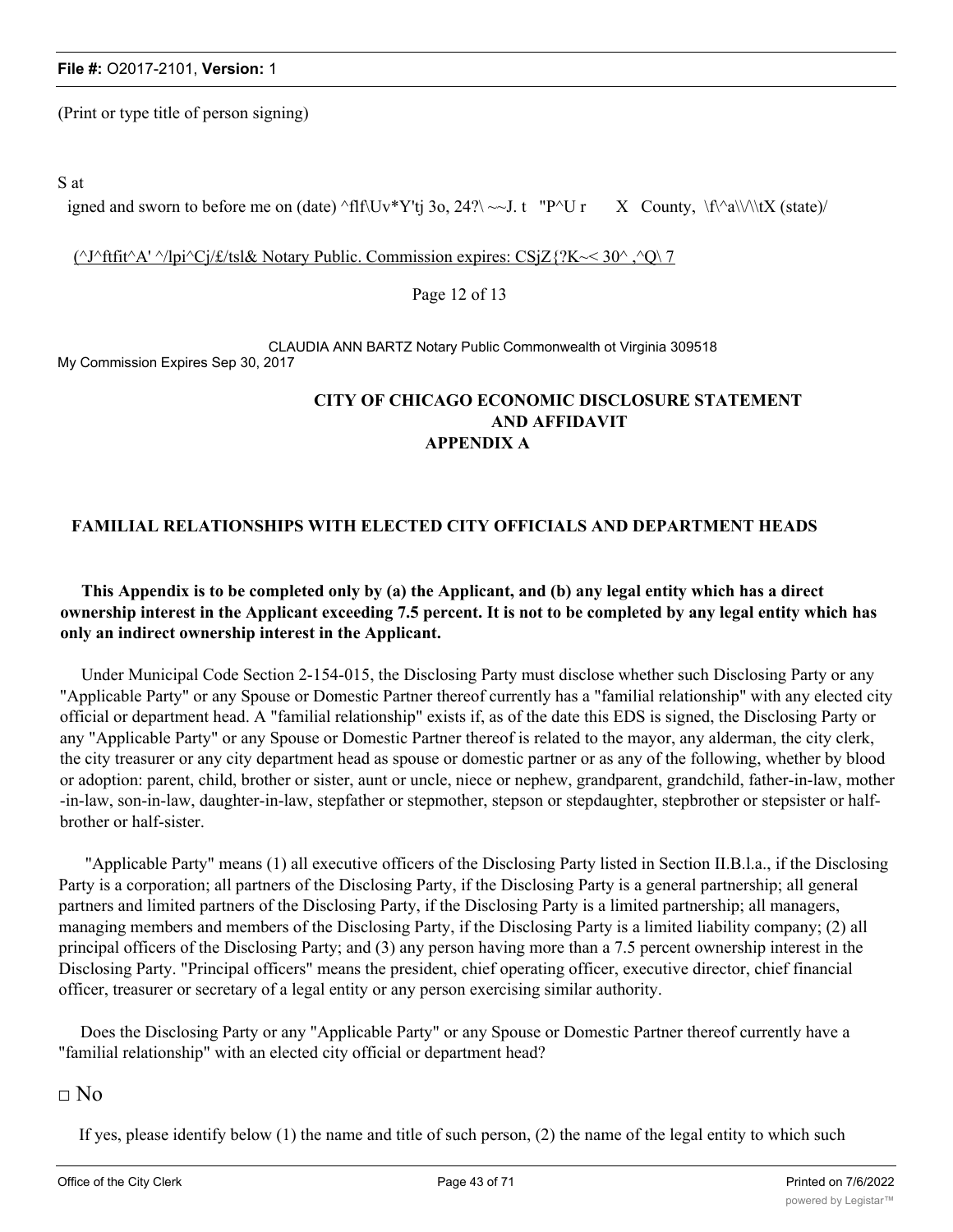person is connected; (3) the name and title of the elected city official or department head to whom such person has a familial relationship, and (4) the precise nature of such familial relationship.

## Page 13 of 13

# **CITY OF CHICAGO ECONOMIC DISCLOSURE STATEMENT AND AFFIDAVIT**

## **SECTION I -- GENERAL INFORMATION**

A. Legal name of the Disclosing Party submitting this EDS. Include d/b/a/ if applicable: Park US Lessee Holdings Inc.

#### **Check ONE of the following three boxes:**

Indicate whether the Disclosing Party submitting this EDS is:

- $1. \Box$  the Applicant
	- OR
- 2. fir| a legal entity holding a direct or indirect interest in the Applicant. State the legal name of the Applicant in which the Disclosing Party holds an interest: HLT O'Hare Inc. (the Disclosing Party is O R only an affiliate of the Applicant
- 3. ^] a legal entity with a right of control (see Section II.B.l.) State the legal name of the entity in
- 3. which the Disclosing Party holds a right of control:
- B. Business address of the Disclosing Party: 1600 Tysons Blvd, Suite 1000, McLean, VA 22102

| $\sim$ | Telephone:                          | 312 324 $\sqrt{8495}$ | $F_{\rm ax:}$ | 312-324-9495 | Email: | $\rm {}^{ALo}$ ngan@perkinscoie.com |
|--------|-------------------------------------|-----------------------|---------------|--------------|--------|-------------------------------------|
|        | $\leq$ mailto:ngan@perkinscoie.com> |                       |               |              |        |                                     |

p. e ., AlexanderLongan D. Name of contact person:

E. Federal Employer Identification No. (if you have one): ... i ... j ... j

F. Brief description of contract, transaction or other undertaking (referred to below as the "Matter") to which this EDS pertains. (Include project number and location of property, if applicable):

Request for sublease at Hilton Chicago O'Hare, 10000 W. O'Hare Avenue, Chicago, IL by the Applicant, an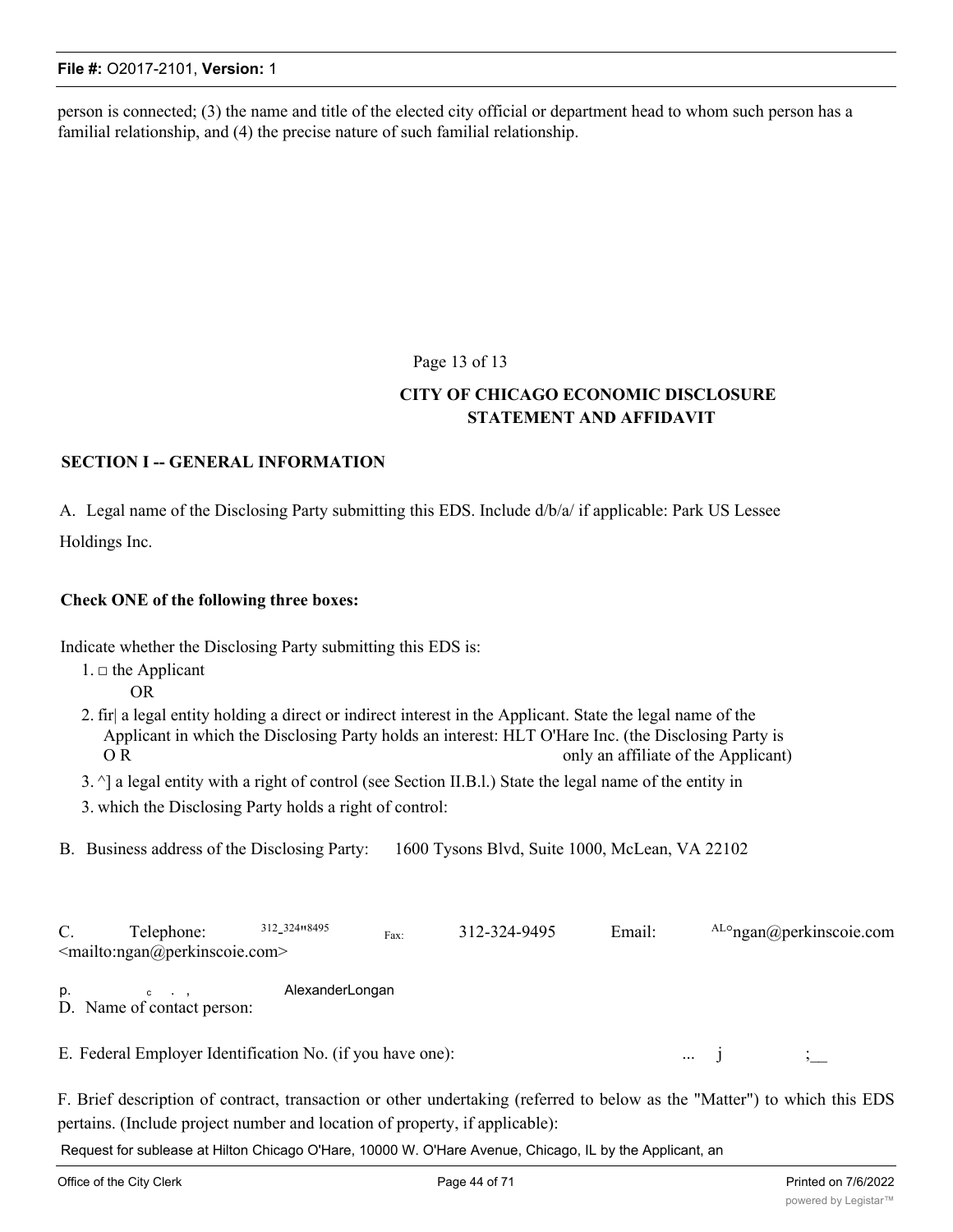affiliate of the Disclosing Party, to Chicago O'Hare Lessee LLC.

G. Which City agency or department is requesting this EDS? Department of Aviation

If the Matter is a contract being handled by the City's Department of Procurement Services, please complete the following:

Specification # and Contract #

Page 1 of 13

# **SECTION II -- DISCLOSURE OF OWNERSHIP INTERESTS**

## A. NATURE OF THE DISCLOSING PARTY

Person

Publicly registered business corporation |T] Privately held business corporation PI Sole proprietorship n General partnership  $\lceil \sim \rceil$  Limited partnership  $\lceil \sim \rceil$  Trust n Limited liability company  $\wedge$  Limited liability partnership fi Joint venture ^ Not-for-profit corporation (Is the not-for-profit corporation also a  $501(c)(3)$ )?  $\square$  Yes D<sup>No</sup> fi Other (please specify)

2. For legal entities, the state (or foreign country) of incorporation or organization, if applicable:

Delaware

3. For legal entities not organized in the State of Illinois: Has the organization registered to do business in the State of Illinois as a foreign entity?

 $\Box$  Yes  $HNo \Box jN/A$ 

# B. IF THE DISCLOSING PARTY IS A LEGAL ENTITY:

1. List below the full names and titles of all executive officers and all directors of the entity. NOTE: For not-for-profit corporations, also list below all members, if any, which are legal entities. If there are no such members, write "no members." For trusts, estates or other similar entities, list below the legal titleholder(s).

If the entity is a general partnership, limited partnership, limited liability company, limited liability partnership or joint venture, list below the name and title of each general partner, managing member, manager or any other person or entity that controls the day-to-day management of the Disclosing Party. NOTE: Each legal entity listed below must submit an EDS on its own behalf.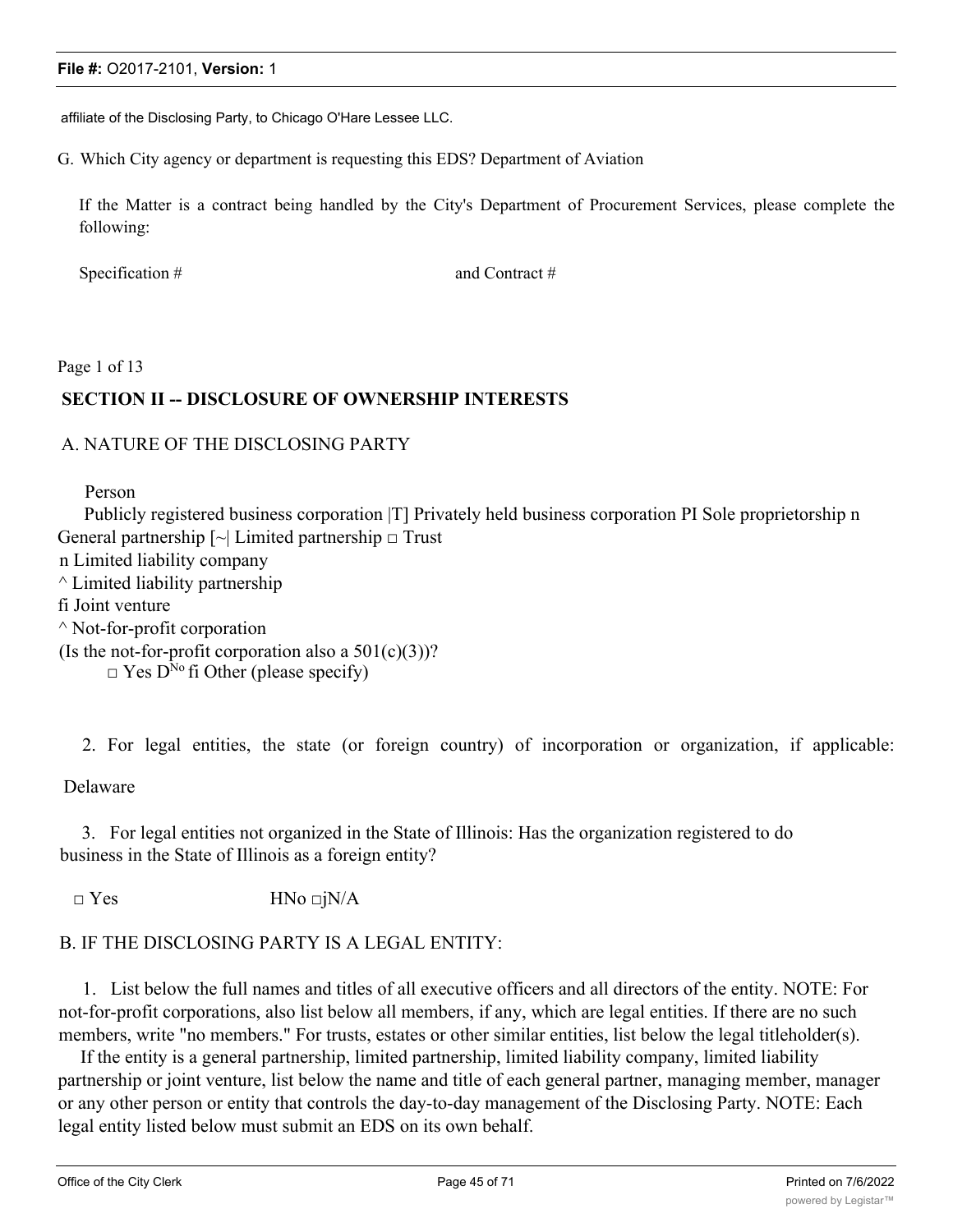Name Title (Please see Addendum 1)

2. Please provide the following information concerning each person or entity having a direct or indirect beneficial interest (including ownership) in excess of 7.5% of the Disclosing Party. Examples of such an interest include shares in a corporation, partnership interest in a partnership or joint venture,

# Page 2 of 13

interest of a member or manager in a limited liability company, or interest of a beneficiary of a trust, estate or other similar entity. If none, state "None." NOTE: Pursuant to Section 2-154-030 of the Municipal Code of Chicago ("Municipal Code"), the City may require any such additional information from any applicant which is reasonably intended to achieve full disclosure.

| Name                           | <b>Business Address</b>                             | Percentage Interest in the<br>Disclosing Party |  |
|--------------------------------|-----------------------------------------------------|------------------------------------------------|--|
| Park Intermediate Holdings LLC | 1600 Tysons Blvd, Suite 1000, McLean, VA 22102 100% |                                                |  |
| Park Hotels & Resorts Inc.     | 1600 Tysons Blvd, Suite 1000, McLean, VA 22102 100% |                                                |  |

(Park Hotels & Resorts Inc. is a publicly traded company. These disclosures do not address persons or entities that own shares in Park Hotels

& Resorts Inc.)

# **SECTION III -- BUSINESS RELATIONSHIPS WITH CITY ELECTED OFFICIALS**

Has the Disclosing Party had a "business relationship," as defined in Chapter 2-156 of the Municipal Code, with any City elected official in the 12 months before the date this EDS is signed?

 $\square$  Yes [5 No

If yes, please identify below the name(s) of such City elected official(s) and describe such relationship(s):

# **SECTION IV - DISCLOSURE OF SUBCONTRACTORS AND OTHER RETAINED PARTIES**

The Disclosing Party must disclose the name and business address of each subcontractor, attorney, lobbyist, accountant, consultant and any other person or entity whom the Disclosing Party has retained or expects to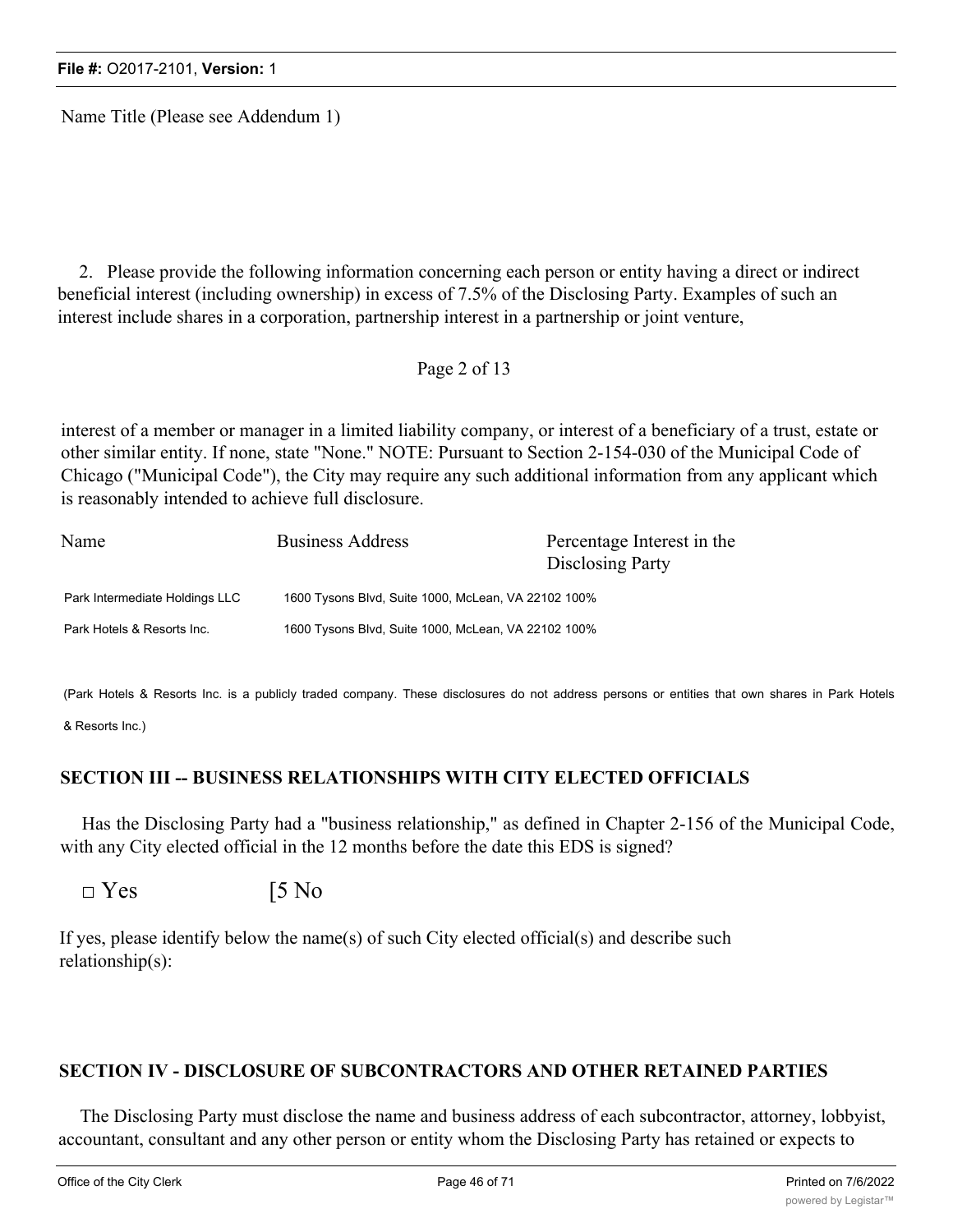retain in connection with the Matter, as well as the nature of the relationship, and the total amount of the fees paid or estimated to be paid. The Disclosing Party is not required to disclose employees who are paid solely through the Disclosing Party's regular payroll.

"Lobbyist" means any person or entity who undertakes to influence any legislative or administrative action on behalf of any person or entity other than: (1) a not-for-profit entity, on an unpaid basis, or (2) himself. "Lobbyist" also means any person or entity any part of whose duties as an employee of another includes undertaking to influence any legislative or administrative action.

If the Disclosing Party is uncertain whether a disclosure is required under this Section, the Disclosing Party must either ask the City whether disclosure is required or make the disclosure.

# Page 3 of 13

Name (indicate whether Business retained or anticipated Address to be retained) Relationship to Disclosing Party (subcontractor, attorney, lobbyist, etc.) Fees (indicate whether paid or estimated.) NOTE: "hourly rate" or "t.b.d." is not an acceptable response.

(Add sheets if necessary)

# [/] Check here if the Disclosing Party has not retained, nor expects to retain, any such persons or entities.

# **SECTION V - CERTIFICATIONS**

# A. COURT-ORDERED CHILD SUPPORT COMPLIANCE

Under Municipal Code Section 2-92-415, substantial owners of business entities that contract with the City must remain in compliance with their child support obligations throughout the contract's term.

Has any person who directly or indirectly owns 10% or more of the Disclosing Party been declared in arrearage on any child support obligations by any Illinois court of competent jurisdiction?

 $Yes$  []No  $\Box$  No person directly or indirectly owns 10% or more of the Disclosing Party.

If "Yes," has the person entered into a court-approved agreement for payment of all support owed and is the person in compliance with that agreement?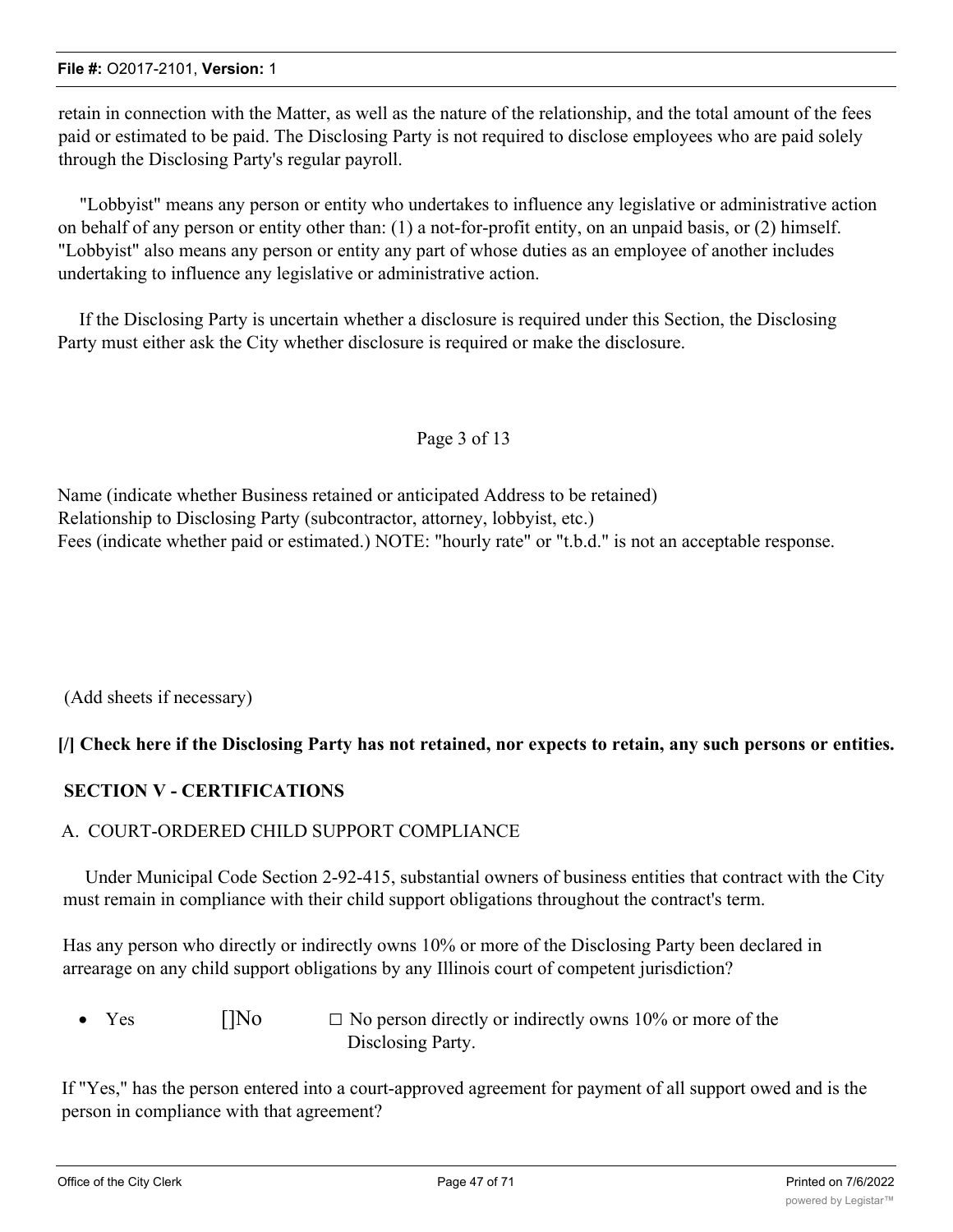# · **Yes QNo**

# B. FURTHER CERTIFICATIONS

1. Pursuant to Municipal Code Chapter 1-23, Article I ("Article I")(which the Applicant should consult for defined terms (e.g., "doing business") and legal requirements), if the Disclosing Party submitting this EDS is the Applicant and is doing business with the City, then the Disclosing Party certifies as follows: (i) neither the Applicant nor any controlling person is currently indicted or charged with, or has admitted guilt of, or has ever been convicted of, or placed under supervision for, any criminal offense involving actual, attempted, or conspiracy to commit bribery, theft, fraud, forgery, perjury, dishonesty or deceit against an officer or employee of the City or any sister agency; and (ii) the Applicant understands and acknowledges that compliance with Article I is a continuing requirement for doing business with the City. NOTE: If Article I applies to the Applicant, the permanent compliance timeframe in Article I supersedes some five-year compliance timeframes in certifications 2 and 3 below.

# Page 4 of 13

2. The Disclosing Party and, if the Disclosing Party is a legal entity, all of those persons or entities identified in Section II.B.l. of this EDS:

- a. are not presently debarred, suspended, proposed for debarment, declared ineligible or voluntarily excluded from any transactions by any federal, state or local unit of government;
- b. have not, within a five-year period preceding the date of this EDS, been convicted of a criminal offense, adjudged guilty, or had a civil judgment rendered against them in connection with: obtaining, attempting to obtain, or performing a public (federal, state or local) transaction or contract under a public transaction; a violation of federal or state antitrust statutes; fraud; embezzlement; theft; forgery; bribery; falsification or destruction of records; making false statements; or receiving stolen property;
- c. are not presently indicted for, or criminally or civilly charged by, a governmental entity (federal, state or local) with committing any of the offenses set forth in clause B.2.b. of this Section V;
- d. have not, within a five-year period preceding the date of this EDS, had one or more public transactions (federal, state or local) terminated for cause or default; and
- e. have not, within a five-year period preceding the date of this EDS, been convicted, adjudged guilty, or found liable in a civil proceeding, or in any criminal or civil action, including actions concerning environmental violations, instituted by the City or by the federal government, any state, or any other unit of local government.
- 3. The certifications in subparts 3, 4 and 5 concern:
- the Disclosing Party;
- · any "Contractor" (meaning any contractor or subcontractor used by the Disclosing Party in connection with the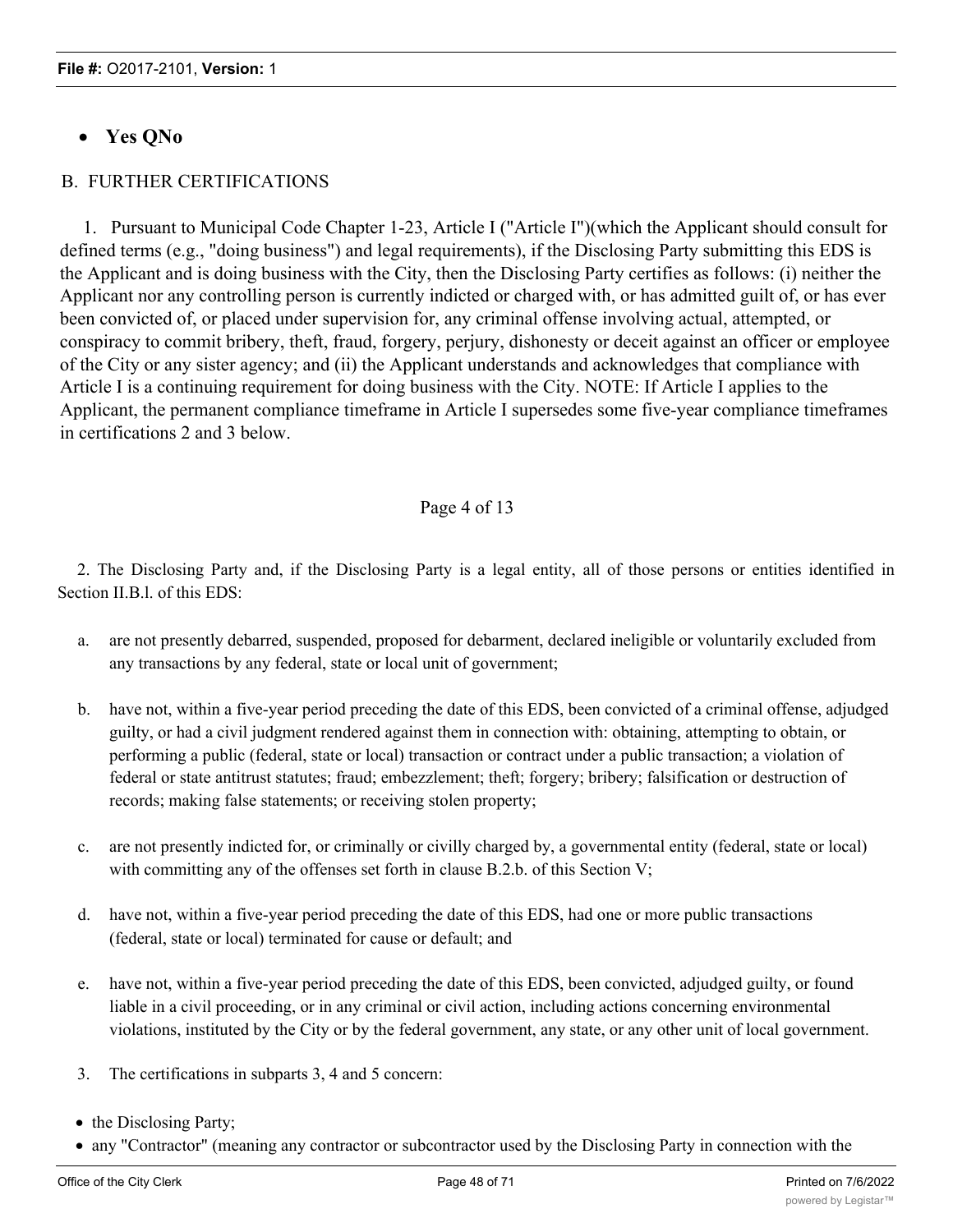Matter, including but not limited to all persons or legal entities disclosed under Section IV, "Disclosure of Subcontractors and Other Retained Parties");

· any "Affiliated Entity" (meaning a person or entity that, directly or indirectly: controls the Disclosing Party, is controlled by the Disclosing Party, or is, with the Disclosing Party, under common control of another person or entity. Indicia of control include, without limitation: interlocking management or ownership; identity of interests among family members, shared facilities and equipment; common use of employees; or organization of a business entity following the ineligibility of a business entity to do business with federal or state or local government, including the City, using substantially the same management, ownership, or principals as the ineligible entity); with respect to Contractors, the term Affiliated Entity means a person or entity that directly or indirectly controls the Contractor, is controlled by it, or, with the Contractor, is under common control of another person or entity;

· any responsible official of the Disclosing Party, any Contractor or any Affiliated Entity or any other official, agent or employee of the Disclosing Party, any Contractor or any Affiliated Entity, acting pursuant to the direction or authorization of a responsible official of the Disclosing Party, any Contractor or any Affiliated Entity (collectively "Agents").

## Page 5 of 13

Neither the Disclosing Party, nor any Contractor, nor any Affiliated Entity of either the Disclosing Party or any Contractor nor any Agents have, during the five years before the date this EDS is signed, or, with respect to a Contractor, an Affiliated Entity, or an Affiliated Entity of a Contractor during the five years before the date of such Contractor's or Affiliated Entity's contract or engagement in connection with the Matter:

- a. bribed or attempted to bribe, or been convicted or adjudged guilty of bribery or attempting to bribe, a public officer or employee of the City, the State of Illinois, or any agency of the federal government or of any state or local government in the United States of America, in that officer's or employee's official capacity;
- b. agreed or colluded with other bidders or prospective bidders, or been a party to any such agreement, or been convicted or adjudged guilty of agreement or collusion among bidders or prospective bidders, in restraint of freedom of competition by agreement to bid a fixed price or otherwise; or
- c. made an admission of such conduct described in a. or b. above that is a matter of record, but have not been prosecuted for such conduct; or
- d. violated the provisions of Municipal Code Section 2-92-610 (Living Wage Ordinance).

4. Neither the Disclosing Party, Affiliated Entity or Contractor, or any of their employees, officials, agents or partners, is barred from contracting with any unit of state or local government as a result of engaging in or being convicted of (1) bid-rigging in violation of 720 ILCS 5/33E-3; (2) bid-rotating in violation of 720 ILCS 5/33E-4; or (3) any similar offense of any state or of the United States of America that contains the same elements as the offense of bidrigging or bid-rotating.

5. Neither the Disclosing Party nor any Affiliated Entity is listed on any of the following lists maintained by the Office of Foreign Assets Control of the U.S. Department of the Treasury or the Bureau of Industry and Security of the U.S. Department of Commerce or their successors: the Specially Designated Nationals List, the Denied Persons List, the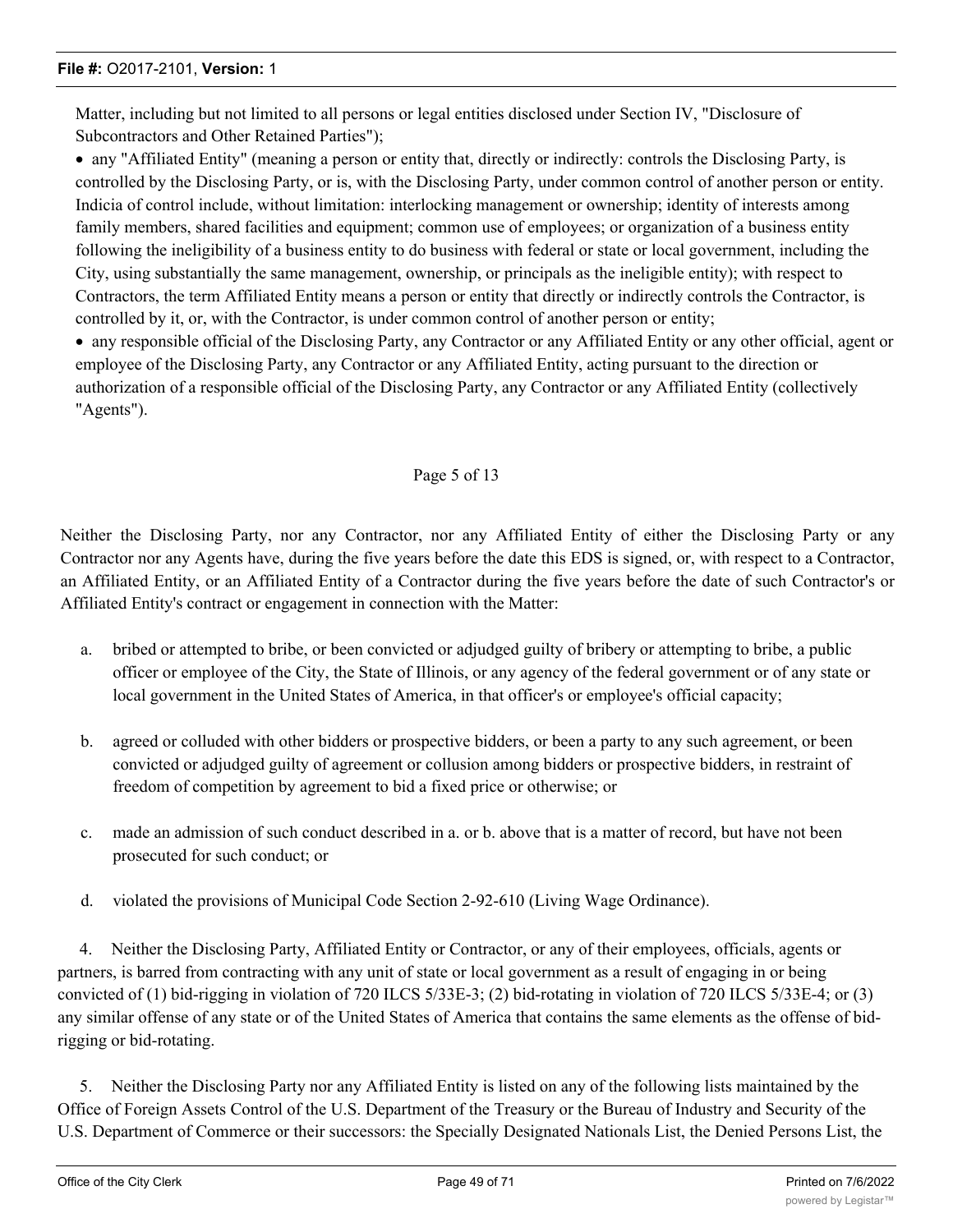Unverified List, the Entity List and the Debarred List.

6. The Disclosing Party understands and shall comply with the applicable requirements of Chapters 2-55 (Legislative Inspector General), 2-56 (Inspector General) and 2-156 (Governmental Ethics) of the Municipal Code.

7. If the Disclosing Party is unable to certify to any of the above statements in this Part B (Further Certifications), the Disclosing Party must explain below:

The statements in B(2)-(5) are made to the best of the Disclosing Party's knowledge after reasonable inquiry.

#### Page 6 of 13

If the letters "NA," the word "None," or no response appears on the lines above, it will be conclusively presumed that the Disclosing Party certified to the above statements.

8. To the best of the Disclosing Party's knowledge after reasonable inquiry, the following is a complete list of all current employees of the Disclosing Party who were, at any time during the 12-month period preceding the execution date of this EDS, an employee, or elected or appointed official, of the City of Chicago (if none, indicate with "N/A" or "none"). None.

9. To the best of the Disclosing Party's knowledge after reasonable inquiry, the following is a complete list of all gifts that the Disclosing Party has given or caused to be given, at any time during the 12-month period preceding the execution date of this EDS, to an employee, or elected or appointed official, of the City of Chicago. For purposes of this statement, a "gift" does not include: (i) anything made generally available to City employees or to the general public, or (ii) food or drink provided in the course of official City business and having a retail value of less than \$20 per recipient (if none, indicate with "N/A" or "none"). As to any gift listed below, please also list the name of the City recipient. None.

# C. CERTIFICATION OF STATUS AS FINANCIAL INSTITUTION

- 1. The Disclosing Party certifies that the Disclosing Party (check one)
- 1.  $\Box$  is  $\qquad \qquad$  is not

a "financial institution" as defined in Section 2-32-455(b) of the Municipal Code.

2. If the Disclosing Party IS a financial institution, then the Disclosing Party pledges: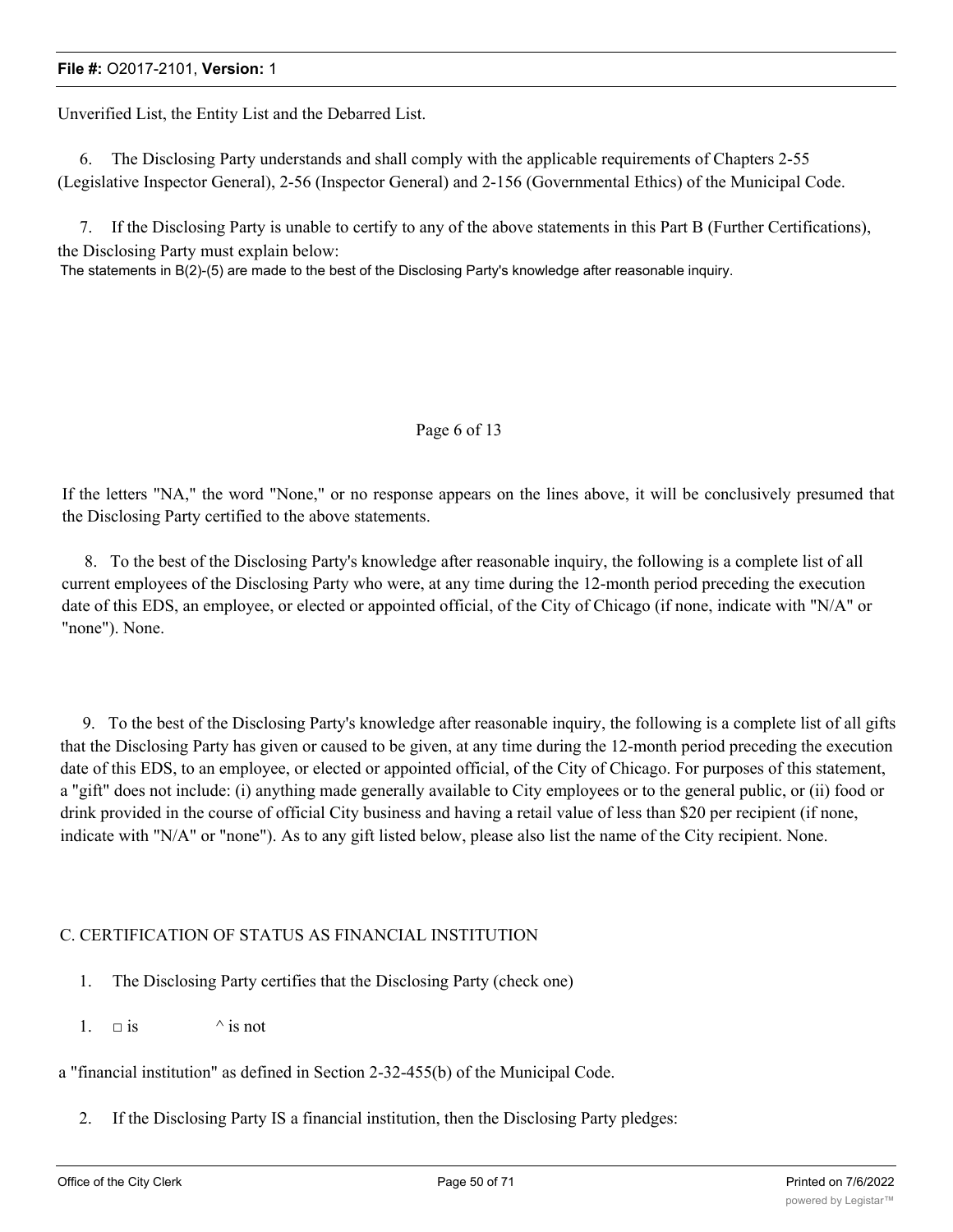"We are not and will not become a predatory lender as defined in Chapter 2-32 of the Municipal Code. We further pledge that none of our affiliates is, and none of them will become, a predatory lender as defined in Chapter 2-32 of the Municipal Code. We understand that becoming a predatory lender or becoming an affiliate of a predatory lender may result in the loss of the privilege of doing business with the City."

If the Disclosing Party is unable to make this pledge because it or any of its affiliates (as defined in Section 2-32-455(b) of the Municipal Code) is a predatory lender within the meaning of Chapter 2-32 of the Municipal Code, explain here (attach additional pages if necessary):

#### Page 7 of 13

If the letters "NA," the word "None," or no response appears on the lines above, it will be conclusively presumed that the Disclosing Party certified to the above statements.

# D. CERTIFICATION REGARDING INTEREST IN CITY BUSINESS

Any words or terms that are defined in Chapter 2-156 of the Municipal Code have the same meanings when used in this Part D.

1. In accordance with Section 2-156-110 of the Municipal Code: Does any official or employee of the City have a financial interest in his or her own name or in the name of any other person or entity in the Matter? □ Yes [T]No

NOTE: If you checked "Yes" to Item D.l., proceed to Items D.2. and D.3. If you checked "No" to Item D.l., proceed to Part E.

2. Unless sold pursuant to a process of competitive bidding, or otherwise permitted, no City elected official or employee shall have a financial interest in his or her own name or in the name of any other person or entity in the purchase of any property that (i) belongs to the City, or (ii) is sold for taxes or assessments, or (iii) is sold by virtue of legal process at the suit of the City (collectively, "City Property Sale"). Compensation for property taken pursuant to the City's eminent domain power does not constitute a financial interest within the meaning of this Part D.

Does the Matter involve a City Property Sale?

# n Yes n<sup>No</sup>

3. If you checked "Yes" to Item D.l., provide the names and business addresses of the City officials or employees having such interest and identify the nature of such interest:

Name Business Address Nature of Interest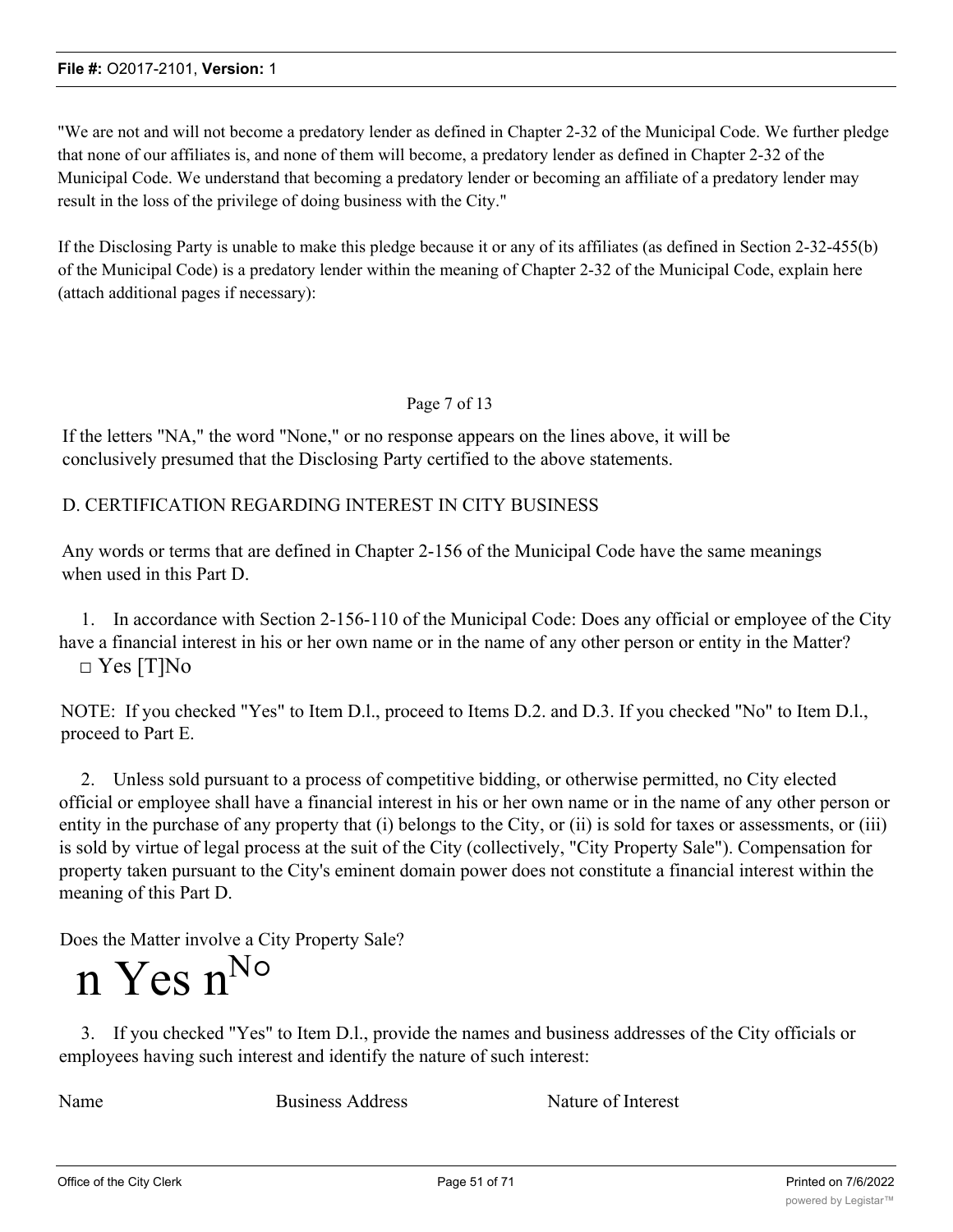4. The Disclosing Party further certifies that no prohibited financial interest in the Matter will be acquired by any City official or employee.

# E. CERTIFICATION REGARDING SLAVERY ERA BUSINESS

Please check either 1. or 2. below. If the Disclosing Party checks 2., the Disclosing Party must disclose below or in an attachment to this EDS all information required by paragraph 2. Failure to

#### Page 8 of 13

comply with these disclosure requirements may make any contract entered into with the City in connection with the Matter voidable by the City.

I \* ll. The Disclosing Party verifies that the Disclosing Party has searched any and all records of the Disclosing Party and any and all predecessor entities regarding records of investments or profits from slavery or slaveholder insurance policies during the slavery era (including insurance policies issued to slaveholders that provided coverage for damage to or injury or death of their slaves), and the Disclosing Party has found no such records.

| [2. The Disclosing Party verifies that, as a result of conducting the search in step 1 above, the Disclosing Party has found records of investments or profits from slavery or slaveholder insurance policies. The Disclosing Party verifies that the following constitutes full disclosure of all such records, including the names of any and all slaves or slaveholders described in those records: The Disclosing Party is a subsidiary of Park Hotels & Resorts Inc., which was formerly known as Hilton Hotels

Corporation ("HHC"). HHC was formed in 1946, after the end of the slavery era.

# **SECTION VI - CERTIFICATIONS FOR FEDERALLY FUNDED MATTERS**

NOTE: If the Matter is federally funded, complete this Section VI. If the Matter is not federally funded, proceed to Section VII. For purposes of this Section VI, tax credits allocated by the City and proceeds of debt obligations of the City are not federal funding.

#### A. CERTIFICATION REGARDING LOBBYING

1. List below the names of all persons or entities registered under the federal Lobbying Disclosure Act of 1995 who have made lobbying contacts on behalf of the Disclosing Party with respect to the Matter: (Add sheets if necessary):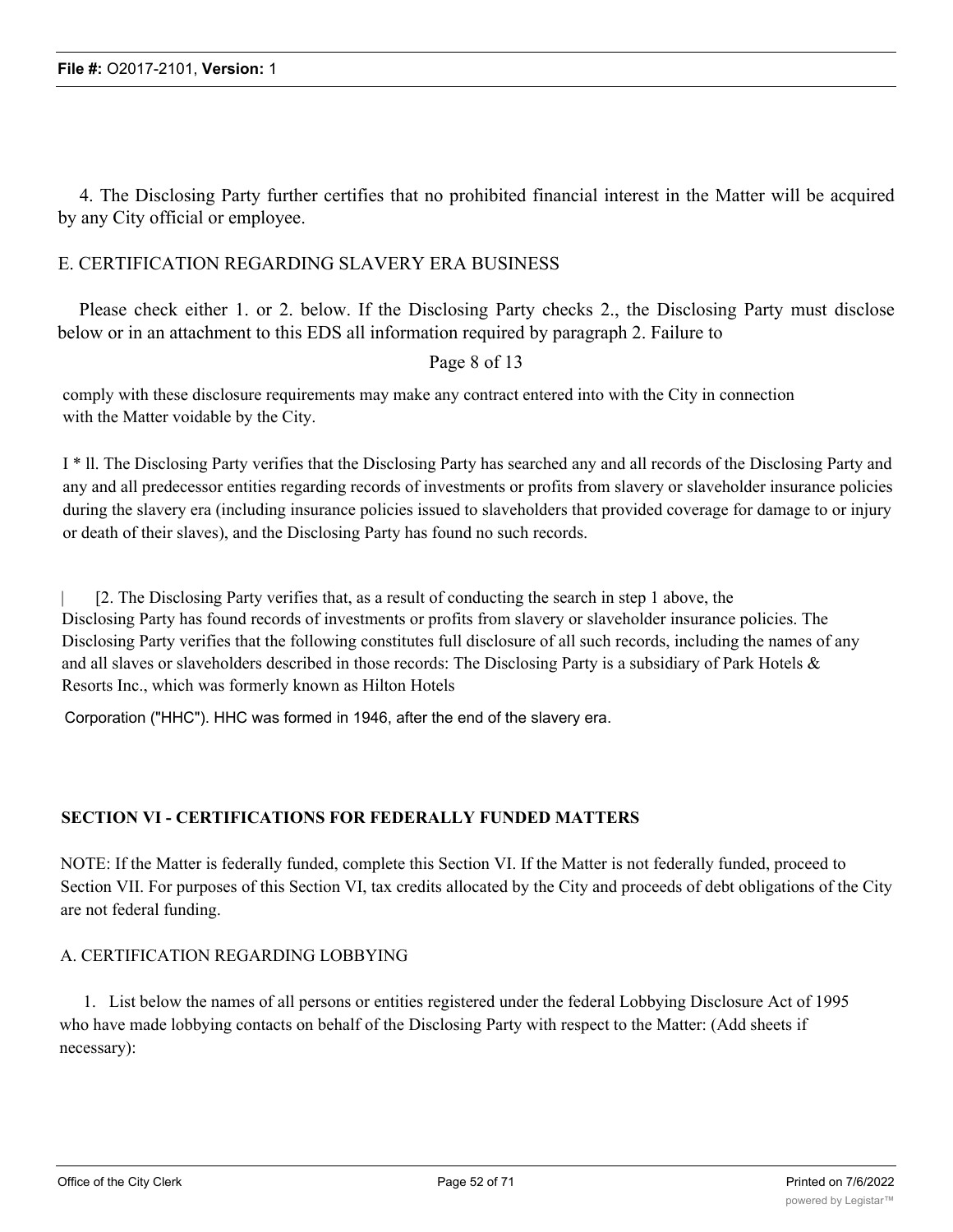(If no explanation appears or begins on the lines above, or if the letters "NA" or if the word "None" appear, it will be conclusively presumed that the Disclosing Party means that NO persons or entities registered under the Lobbying Disclosure Act of 1995 have made lobbying contacts on behalf of the Disclosing Party with respect to the Matter.)

2. The Disclosing Party has not spent and will not expend any federally appropriated funds to pay any person or entity listed in Paragraph A.l. above for his or her lobbying activities or to pay any person or entity to influence or attempt to influence an officer or employee of any agency, as defined by applicable federal law, a member of Congress, an officer or employee of Congress, or an employee of a member of Congress, in connection with the award of any federally funded contract, making any federally funded grant or loan, entering into any cooperative agreement, or to extend, continue, renew, amend, or modify any federally funded contract, grant, loan, or cooperative agreement.

Page 9 of 13

3. The Disclosing Party will submit an updated certification at the end of each calendar quarter in which there occurs any event that materially affects the accuracy of the statements and information set forth in paragraphs A.l. and A.2. above.

4. The Disclosing Party certifies that either: (i) it is not an organization described in section  $501(c)(4)$  of the Internal Revenue Code of 1986; or (ii) it is an organization described in section 501(c)(4) of the Internal Revenue Code of 1986 but has not engaged and will not engage in "Lobbying Activities".

5. If the Disclosing Party is the Applicant, the Disclosing Party must obtain certifications equal in form and substance to paragraphs A.l. through A.4. above from all subcontractors before it awards any subcontract and the Disclosing Party must maintain all such subcontractors' certifications for the duration of the Matter and must make such certifications promptly available to the City upon request.

# B. CERTIFICATION REGARDING EQUAL EMPLOYMENT OPPORTUNITY

If the Matter is federally funded, federal regulations require the Applicant and all proposed subcontractors to submit the following information with their bids or in writing at the outset of negotiations.

Is the Disclosing Party the Applicant?

Q]Yes p|No If "Yes," answer the three questions

below:

1. Have you developed and do you have on file affirmative action programs pursuant to applicable federal regulations? (See 41 CFR Part 60-2.)

· Yes QNo

2. Have you filed with the Joint Reporting Committee, the Director of the Office of Federal Contract Compliance Programs, or the Equal Employment Opportunity Commission all reports due under the applicable filing requirements?

• Yes PINo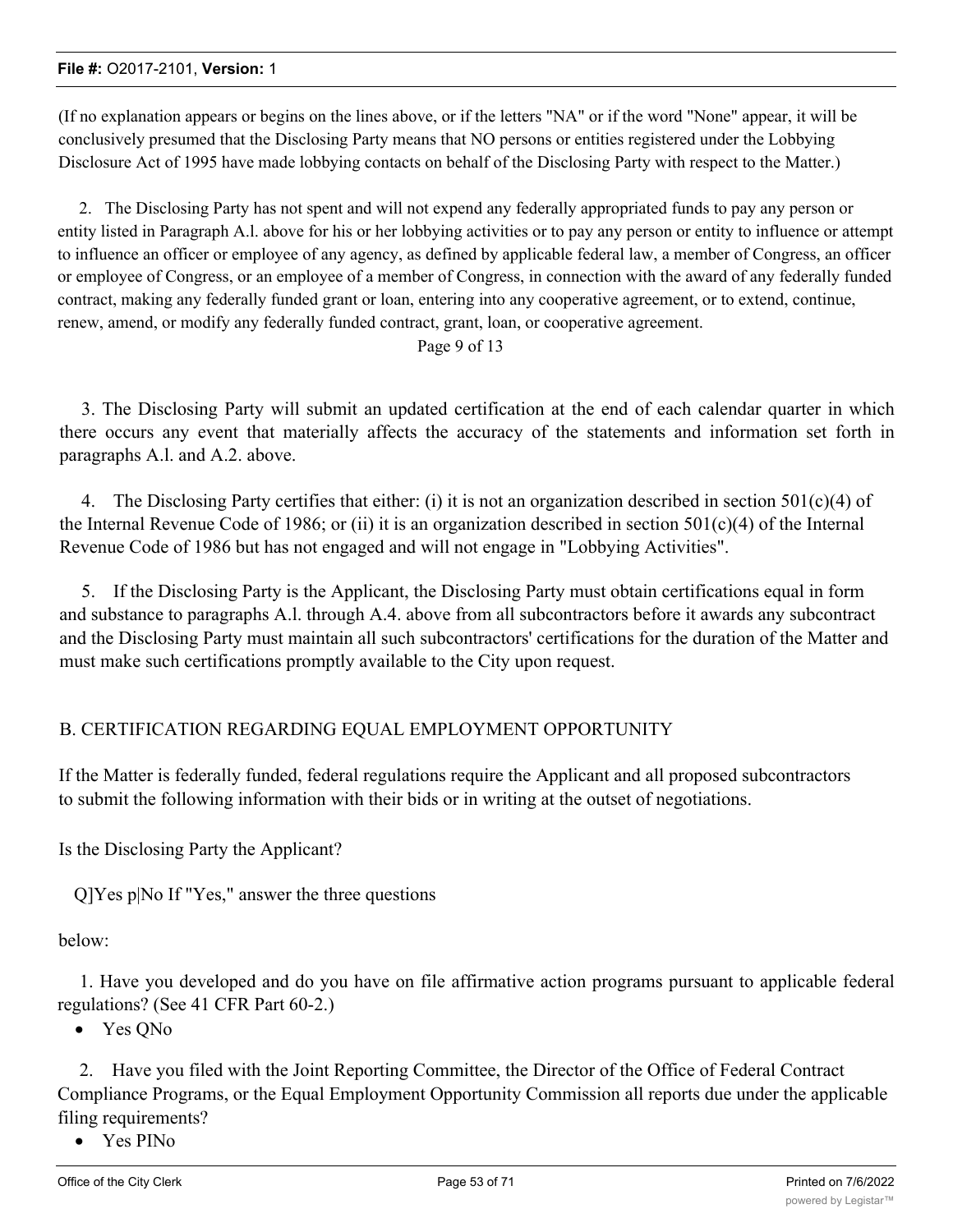3. Have you participated in any previous contracts or subcontracts subject to the equal opportunity clause?

QYes QNo

If you checked "No" to question 1. or 2. above, please provide an explanation:

# Page 10 of 13

# **SECTION VII -- ACKNOWLEDGMENTS, CONTRACT INCORPORATION, COMPLIANCE, PENALTIES, DISCLOSURE**

The Disclosing Party understands and agrees that:

A. The certifications, disclosures, and acknowledgments contained in this EDS will become part of any contract or other agreement between the Applicant and the City in connection with the Matter, whether procurement, City assistance, or other City action, and are material inducements to the City's execution of any contract or taking other action with respect to the Matter. The Disclosing Party understands that it must comply with all statutes, ordinances, and regulations on which this EDS is based.

B. The City's Governmental Ethics and Campaign Financing Ordinances, Chapters 2-156 and 2-164 of the Municipal Code, impose certain duties and obligations on persons or entities seeking City contracts, work, business, or transactions. The full text of these ordinances and a training program is available on line at www.cityofchicago.org/Ethics <http://www.cityofchicago.org/Ethics>, and may also be obtained from the City's Board of Ethics, 740 N.

Sedgwick St., Suite 500, Chicago, IL 60610, (312) 744-9660. The Disclosing Party must comply fully with the applicable ordinances.

C. If the City determines that any information provided in this EDS is false, incomplete or inaccurate, any contract or other agreement in connection with which it is submitted may be rescinded or be void or voidable, and the City may pursue any remedies under the contract or agreement (if not rescinded or void), at law, or in equity, including terminating the Disclosing Party's participation in the Matter and/or declining to allow the Disclosing Party to participate in other transactions with the City. Remedies at law for a false statement of material fact may include incarceration and an award to the City of treble damages.

D. It is the City's policy to make this document available to the public on its Internet site and/or upon request. Some or all of the information provided on this EDS and any attachments to this EDS may be made available to the public on the Internet, in response to a Freedom of Information Act request, or otherwise. By completing and signing this EDS, the Disclosing Party waives and releases any possible rights or claims which it may have against the City in connection with the public release of information contained in this EDS and also authorizes the City to verify the accuracy of any information submitted in this EDS.

E. The information provided in this EDS must be kept current. In the event of changes, the Disclosing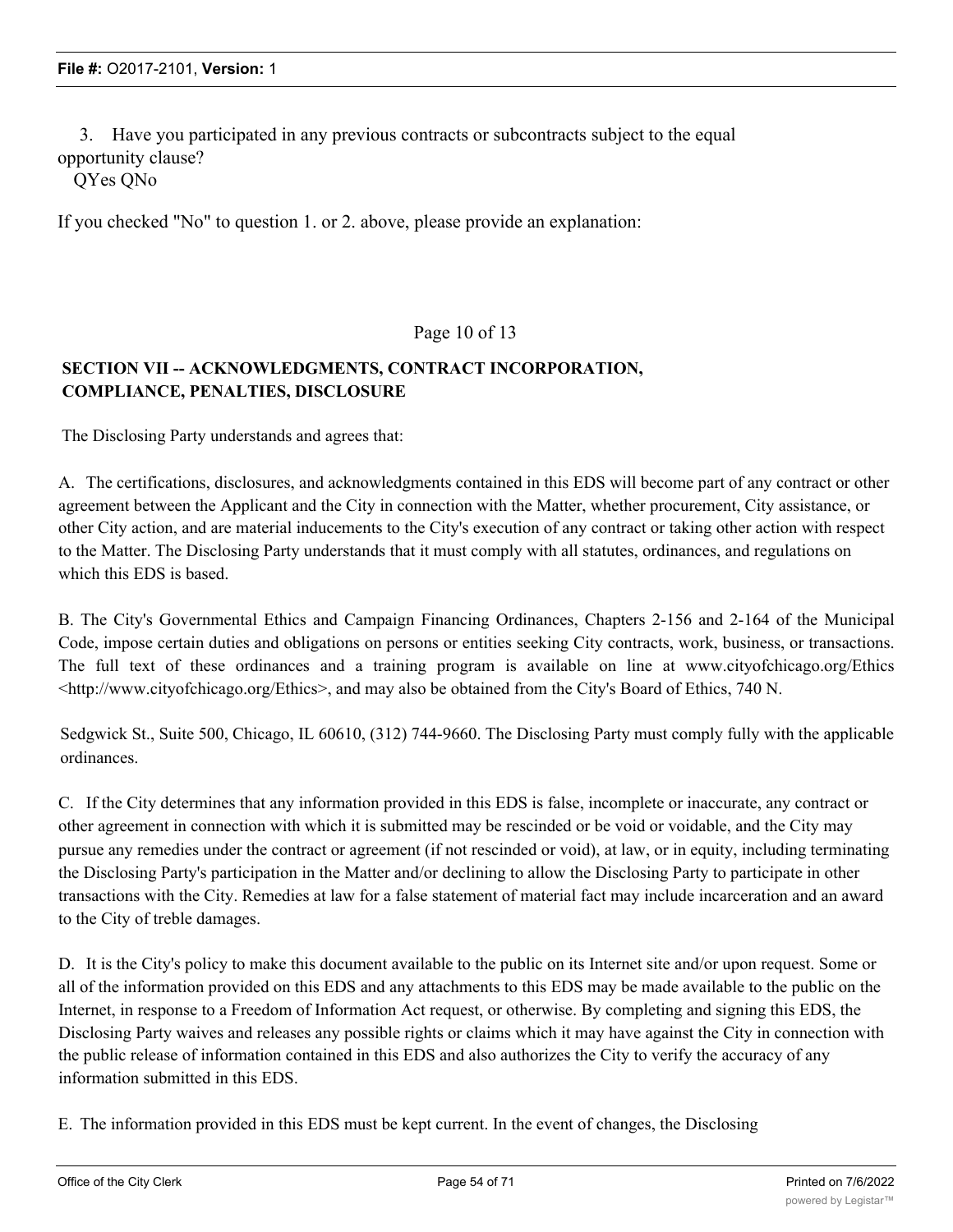Party must supplement this EDS up to the time the City takes action on the Matter. If the Matter is a contract being handled by the City's Department of Procurement Services, the Disclosing Party must update this EDS as the contract requires. NOTE: With respect to Matters subject to Article I of Chapter 1-23 of the Municipal Code (imposing PERMANENT INELIGIBILITY for certain specified offenses), the information provided herein regarding eligibility must be kept current for a longer period, as required by Chapter 1-23 and Section 2-154-020 of the Municipal Code.

The Disclosing Party represents and warrants that:

#### Page 11 of 13

F.l. The Disclosing Party is not delinquent in the payment of any tax administered by the Illinois Department of Revenue, nor are the Disclosing Party or its Affiliated Entities delinquent in paying any fine, fee, tax or other charge owed to the City. This includes, but is not limited to, all water charges, sewer charges, license fees, parking tickets, property taxes or sales taxes.

F.2 If the Disclosing Party is the Applicant, the Disclosing Party and its Affiliated Entities will not use, nor permit their subcontractors to use, any facility listed by the U.S. E.P.A. on the federal Excluded Parties List System ("EPLS") maintained by the U. S. General Services Administration.

F.3 If the Disclosing Party is the Applicant, the Disclosing Party will obtain from any contractors/subcontractors hired or to be hired in connection with the Matter certifications equal in form and substance to those in F.l. and F.2. above and will not, without the prior written consent of the City, use any such contractor/subcontractor that does not provide such certifications or that the Disclosing Party has reason to believe has not provided or cannot provide truthful certifications.

NOTE: If the Disclosing Party cannot certify as to any of the items in F.l., F.2. or F.3. above, an explanatory'statement must be attached to this EDS.

#### **CERTIFICATION**

Under penalty of perjury, the person signing below: (1) warrants that he/she is authorized to execute this EDS and Appendix A (if applicable) on behalf of the Disclosing Party, and (2) warrants that all certifications and statements contained in this EDS and Appendix A (if applicable) are true, accurate and complete as of the date furnished to the City.

Park US Lessee Holdings Inc. (Print or tyrffi^iame of Disclosing Party)

(Sign here)

Sean Dell'Orto (Print or type name of person

signing)

Vice President & Treasurer (Print or type

```
title of person signing)
\wedge \wedge *• \wedge " - - ~ - n ■ j
```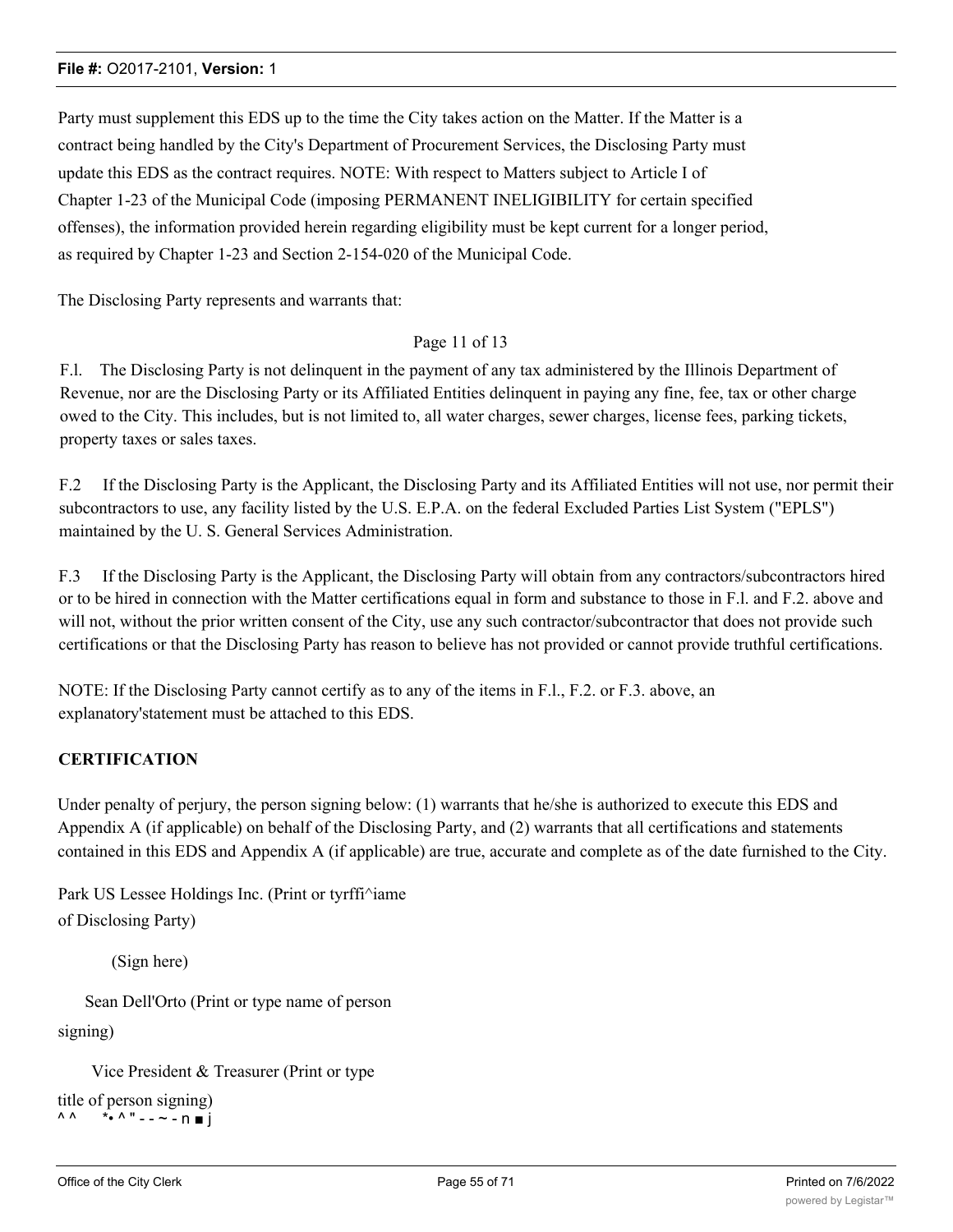CLAUDIA ANN BARTZ Notary Public Commonwealth of Virginia

Notary Public.

*309518 \* My Commission Expires Sep 30, 2017 \* v w w m v w K*

*Signed and sworn to before me on (date)^{f tLU/J Y~y 30.*

Page 12 of 13

#### **CITY OF CHICAGO ECONOMIC DISCLOSURE STATEMENT AND AFFIDAVIT APPENDIX A**

## **FAMILIAL RELATIONSHIPS WITH ELECTED CITY OFFICIALS AND DEPARTMENT HEADS**

# **This Appendix is to be completed only by (a) the Applicant, and (b) any legal entity which has a direct ownership interest in the Applicant exceeding 7.5 percent. It is not to be completed by any legal entity which has only an indirect ownership interest in the Applicant.**

Under Municipal Code Section 2-154-015, the Disclosing Party must disclose whether such Disclosing Party or any "Applicable Party" or any Spouse or Domestic Partner thereof currently has a "familial relationship" with any elected city official or department head. A "familial relationship" exists if, as of the date this EDS is signed, the Disclosing Party or any "Applicable Party" or any Spouse or Domestic Partner thereof is related to the mayor, any alderman, the city clerk, the city treasurer or any city department head as spouse or domestic partner or as any of the following, whether by blood or adoption: parent, child, brother or sister, aunt or uncle, niece or nephew, grandparent, grandchild, father-in-law, mother -in-law, son-in-law, daughter-in-law, stepfather or stepmother, stepson or stepdaughter, stepbrother or stepsister or halfbrother or half-sister.

"Applicable Party" means (1) all executive officers of the Disclosing Party listed in Section II.B.l .a., if the Disclosing Party is a corporation; all partners of the Disclosing Party, if the Disclosing Party is a general partnership; all general partners and limited partners of the Disclosing Party, if the Disclosing Party is a limited partnership; all managers, managing members and members of the Disclosing Party, if the Disclosing Party is a limited liability company; (2) all principal officers of the Disclosing Party; and (3) any person having more than a 7.5 percent ownership interest in the Disclosing Party. "Principal officers" means the president, chief operating officer, executive director, chief financial officer, treasurer or secretary of a legal entity or any person exercising similar authority.

Does the Disclosing Party or any "Applicable Party" or any Spouse or Domestic Partner thereof currently have a "familial relationship" with an elected city official or department head?

# $D<sup>Yes</sup> d<sup>No</sup>$

If yes, please identify below (1) the narne and title of such person, (2) the name of the legal entity to which such person is connected; (3) the name and title of the elected city official or department head to whom such person has a familial relationship, and (4) the precise nature of such familial relationship.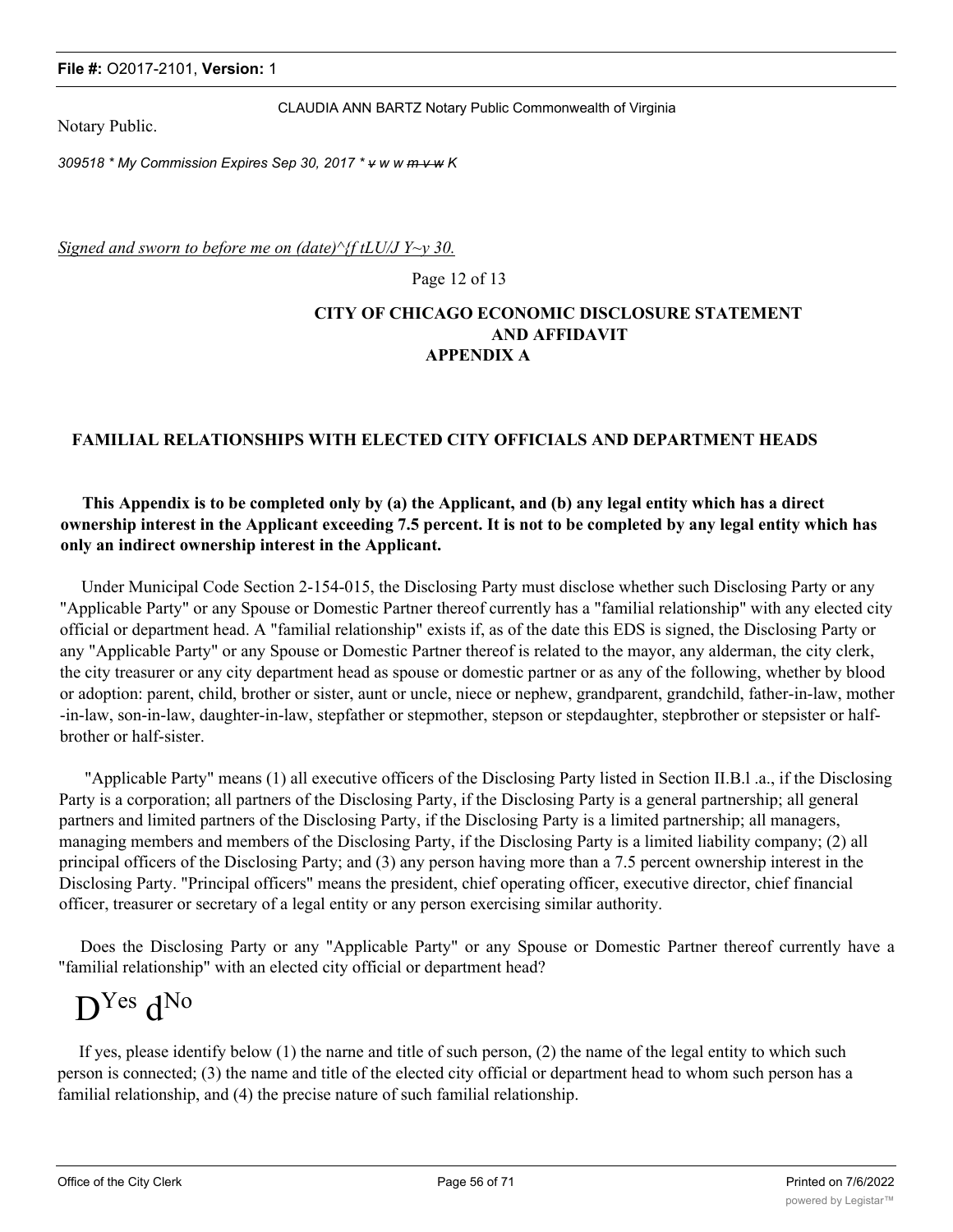# Page 13 of 13 ADDENDUM I

#### RESPONSE TO SECTION II.B.

#### DIRECTORS:

Thomas J. Baltimore, Jr. Sean Dell'Orto Thomas C. Morey

#### OFFICERS:

Thomas J. Baltimore, Jr. Sean DeH'Orto Thomas C. Morey Matthew A. Sparks Robert D. Tanenbaum Darren W. Robb W. Guy Lindsey Jill C. Olander Scott D. Winer Stephanie S. Wingader

## President

Vice President and Treasurer

Vice President and Secretary

Vice President

Vice President

Vice President

Vice President

Vice President

Vice President

Assistant Secretary

<https://www.sec.gov/Archives/edgar/data71>617406/00011931251701870.

8-K 1; d333239d8k.htm FORM 8-K  $\sim$ 

# UNITED STATES SECURITIES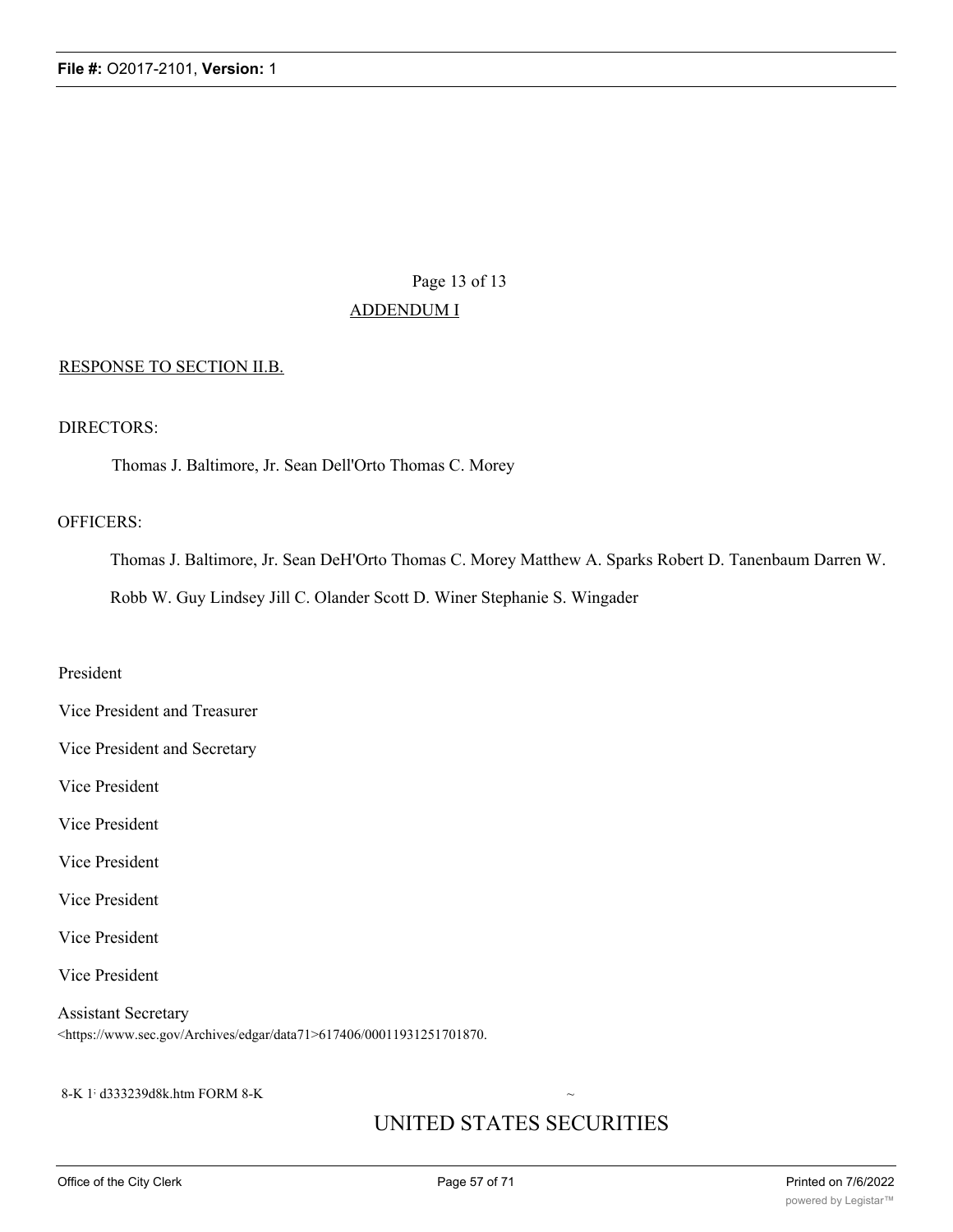## AND EXCHANGE COMMISSION WASHINGTON, D.C. 20549

# FORM 8-K

CURRENT REPORT Pursuant to Section 13 or 15(d) of the Securities Exchange Act of 1934

Date of Report (Date of Earliest Event Reported): January 22, 2017

# **Park Hotels & Resorts Inc.**

(Exact Name of Registrant as Specified in its Charter)

Delaware

(State or Other Jurisdiction of Incorporation)

36-2058176 (IRS Employer Identification No.)

1600 Tysons Blvd, Suite 1000 McLean, Virginia (Address of principal executive offices)

22102 (Zip Code)

001-37795 (Commission File Number)

(703) 584-7979 (Registrants Telephone Number, Including Area Code)

.Not Applicable (Former Name or Former Address, if Changed Since Last Report)

Check the appropriate box below if the Form 8-K. filing is intended to simultaneously satisfy the filing obligation of the registrant under any of the following provisions

- Written communications pursuant to Rule 425 under the Securities Act (17 C1 R 230.425)
- Soliciting material pursuant to Rule 14a-12 under the Exchange Act (17 CFR 240 14a-12)
- Pre-conimcncement communications pursuant to Rule 14d-2(b) under the Exchange Act (17 CFR 240 14d-2(b))
- Pre-commencement communications pursuant to Rule 13e-4(c) under the Exchange Act (17 CFR 240.13e-4(c))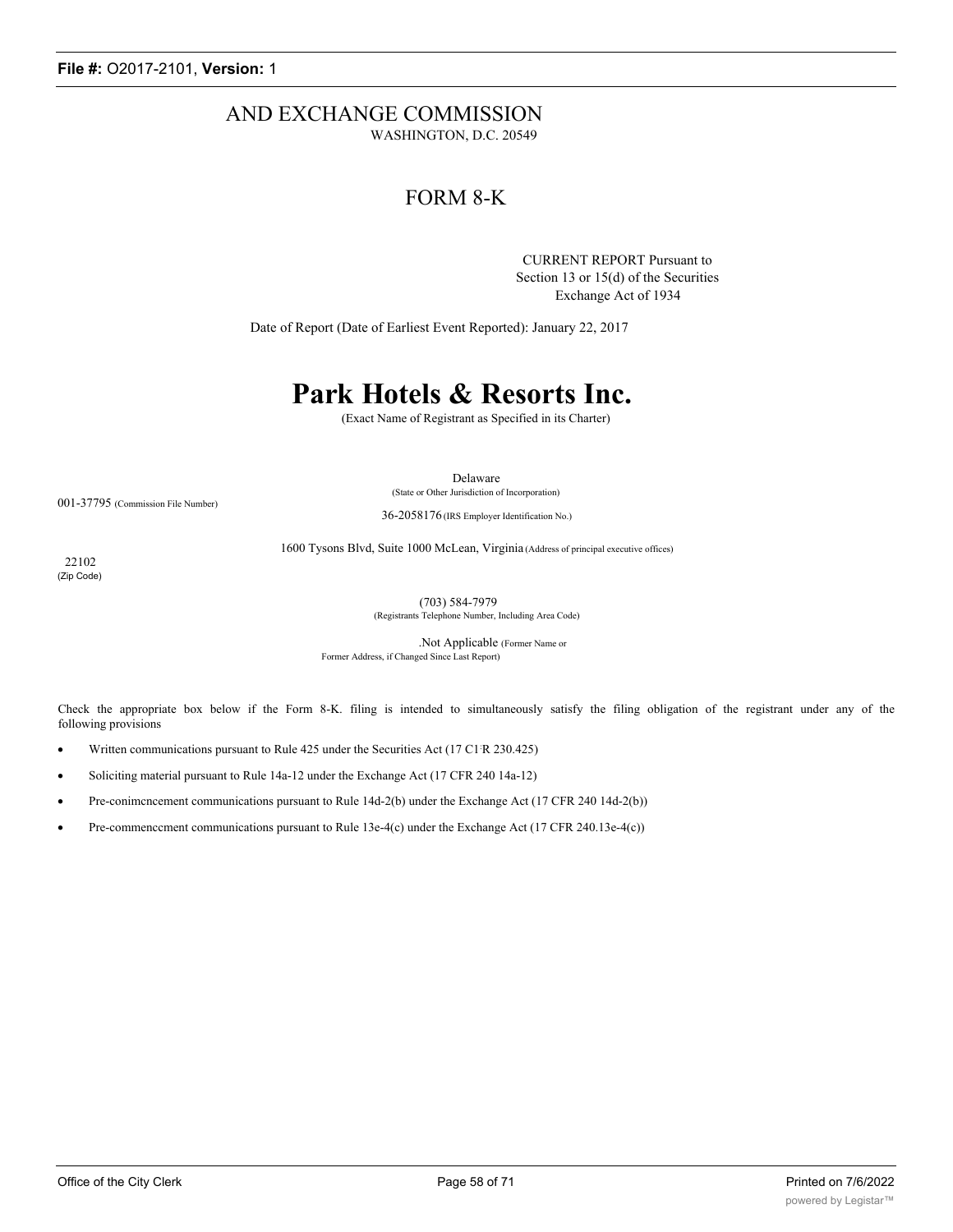#### **<https://www.sec.gOv/Archives/edgar/data/l> 617406/00011931251701870.**

#### **Item 5.02 Departure of Directors or Certain Officers; Election of Directors; Appointment of Certain Officers; Compensatory Arrangement of Certain Officers.**

On January 22, 2017, the Compensation Committee (the "Committee") of the Board of Directors ofPark Hotels & Resorts Inc (the "Company") approved a grant of performance-based restricted stock units ("PSUs") to Thomas J Baltimore, Jr, Chief Executive Officer of the Company, and grants of shares of restricted stock (the "RSAs") to Robert D Tanenbaum, Executive Vice President, Asset Management of the Company, and Thomas C Morey, Senior Vice President and General Counsel of the Company The PSUs and the RSAs will be granted on February 3, 2017 (the "Grant Date"), pursuant to the Company's 2017 Omnibus Incentive Plan (the "Incentive Plan") The terms of the PSUs are set forth in a Performance Slock Unit Agreement to be entered into between the Company and Mr Baltimore, and the terms of the RSAs are set forth in Restricted Stock Agreements to be entered into between the Company and each of Messrs. Tanenbaum and Morey

#### *Performance-Based Restricted Stock Units*

The grant of the PSUs to Mr Baltimore will be in full satisfaction of the remaining one-half of the initial long-term equity grant that he is entitled to receive pursuant to his Executive Employment Agreement with the Company, dated April 26, 2016 (the "Employment Agreement") The PSUs will have an aggregate value of \$1,750,000, with the number of PSUs to be granted to Mr. Baltimore (the "Target Award") to be determined based on the closing sales price of the Company's common stock reported on the New York Stock Exchange on the Grant Date The PSUs may be earned based on the Company's total shareholder return relative to the total shareholder returns of the companies that comprise the FTSE NAREIT Lodging Resorts Index (that have a market capitalization in excess of \$1 billion as of January 4, 2017), in each case over the period commencing on January 4, 2017 and ending on January 3,2020 (the "Performance Period"). The number of PSUs that Mr. Baltimore may earn ranges from zero to 200% of the Target Award, as determined by the Committee following the end of the Performance Period. The earned PSUs, if any, will vest as of the last day of the Performance Period, subject to Mr Baltimore's continued employment with the Company through such date Mr Baltimore will receive one share of the Company's common stock for each PSU that vests

Pursuant to the Employment Agreement, if, prior to the vesting of the PSUs, Mr. Baltimore's employment with the Company is terminated by the Company without "cause" or due to death or "disability," or if Mr. Baltimore resigns for "good reason" (as such terms are defined in the Employment Agreement), then a prorated portion of the Target Award will vest as of his termination date based on the number of days in the Performance Period prior to such termination date relative to the total number of days in the Performance Period. If Mr Baltimore's termination of employment without cause or for good reason occurs within 12 months following a "change in control" (as defined in the Employment Agreement), then the full Target Award will vest as of his termination date, without reduction for proration Mr Baltimore will be entitled to receive dividend equivalents on the number of PSUs that vest, if any, in respect of each regular cash dividend declared by the Company during the Performance Period, as if he had held a number of shares equal to the number of vested PSUs as of each dividend record date during the Performance Period Any such dividend equivalents will be payable in cash at the same time as the shares underlying the vested PSUs are issued to Mr Baltimore

#### *Restricted Stock*

The RSAs granted to Messrs. Tanenbaum and Morey (each a "Grantee") will each have an aggregate value of \$ 1,900,000 and \$ 1,300,000, respectively, with the number of RSAs to be granted to each Grantee to be determined based on the closing sales price of the Company's common stock reported on the New York Stock Exchange on the Grant Date One-third of the RSAs subject to each such grant will vest on each of the first three anniversaries of such Grantee's respective start date with the Company, which for Mr Tanenbaum was September 26, 2016 and for Mr. Morey was August 1,2016, subject to the Grantee's continued employment with the Company through the applicable vesting date. If, prior to the final vesting date, the Grantee's employment with the Company is terminated by the Company without "cause," due to or during his "disability" (as each such term is defined in the Incentive Plan) or due to his death, then all of the unvested RSAs of such Grantee will become vested and nonforfeitable as of the effective date of the Grantee's termination of employment.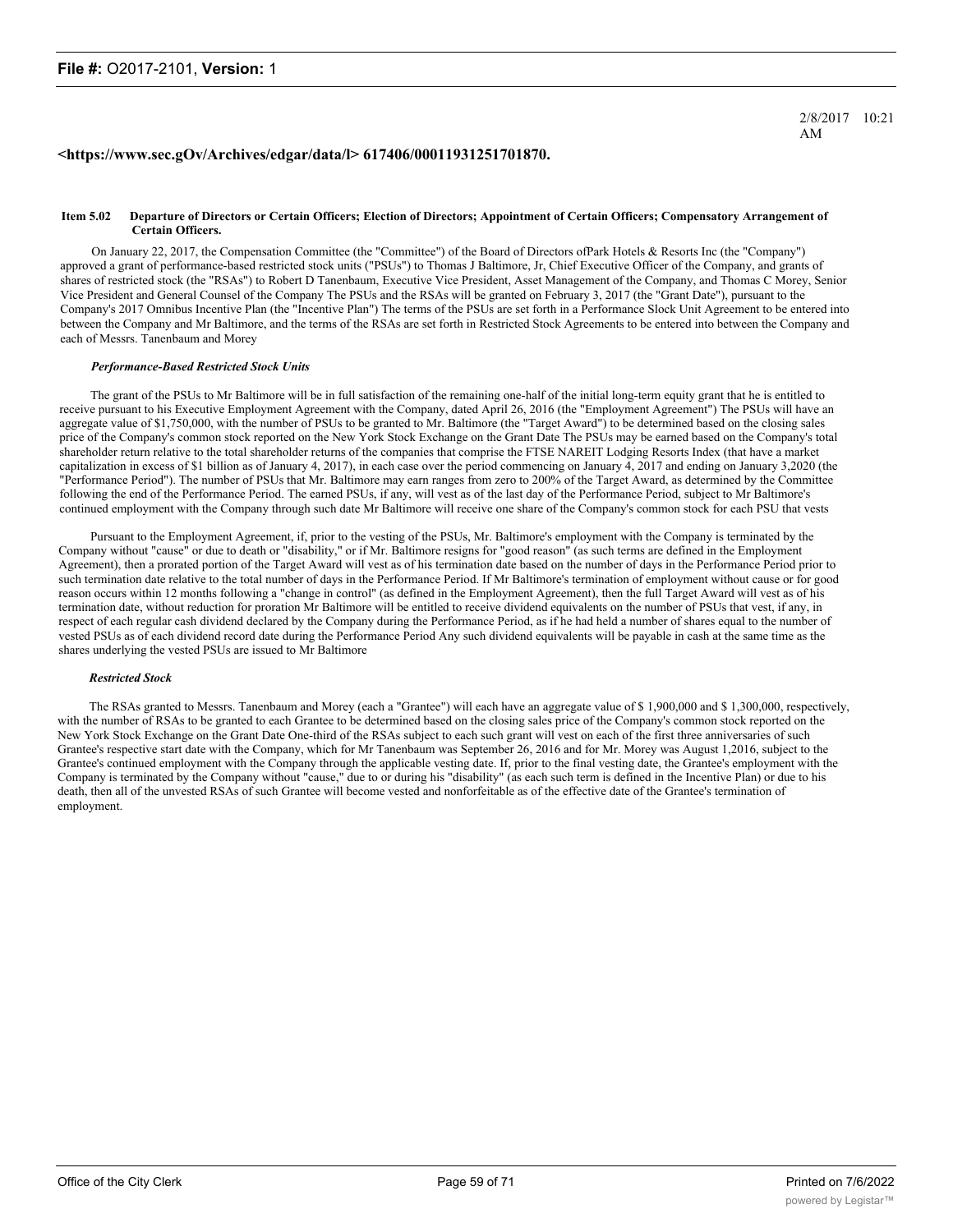#### 2/8/2017 10:21 AM

<https://www.sec.gov/Archives/edgar/data/161>7406/00011931251701870.

The foregoing description of the PSUs and the RSAs is qualified in its entirety by reference to the Performance Stock Unit Agreement and the Restricted Stock Agreement filed herewith as Exhibits 10.1 and 10 2 and incorporated herein by reference

Item 9.01. Financial Statements and Exhibits.

*(d) Exhibits.*

Exhibit

#### No- Description

- 10 1 Form of Performance Stock Unit Agreement by and between the Company and Thomas J Baltimore, Jr.
- 10 2 Form of Restricted Stock Agreement by and between the Company and each of Robert D Tanenbaum and Thomas C Morey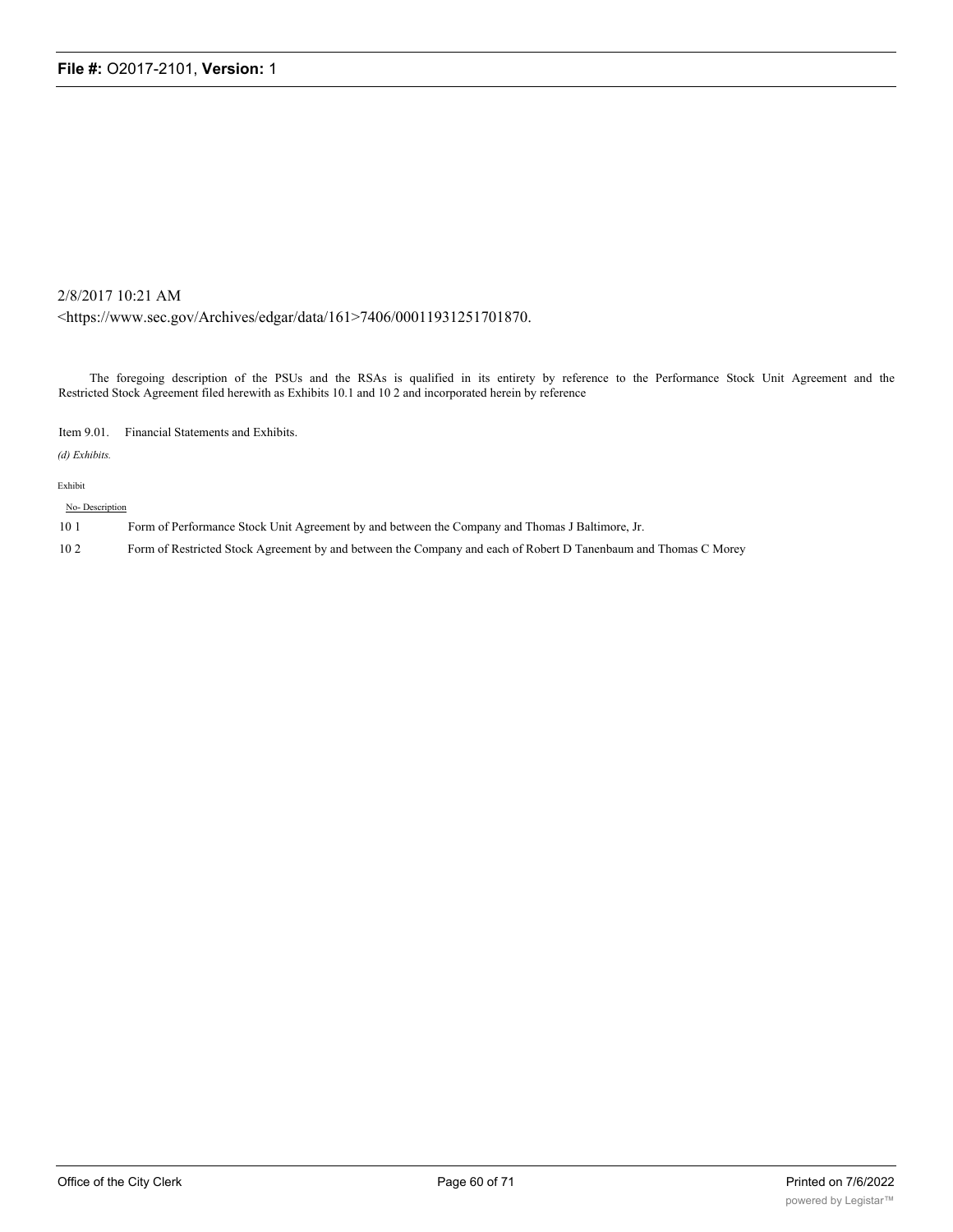2/8/2017 10:21 AM

<https://wwvv.sec.g0v/Archives/edgar/data/l> 617406/00011931251701870.

#### SIGNATURE

Pursuant to the requirements of the Securities Exchange Act of 1934, the registrant has duly caused this report to be signed on its behalf by the undersigned hereunto duly authorized

#### PARK HOTELS & RESORTS INC.

By. /s/SeanM DeH'Orto ScanM DeH'Orto Executive Vice President, Chief Financial Officer and Treasurer

Date-January 26,2017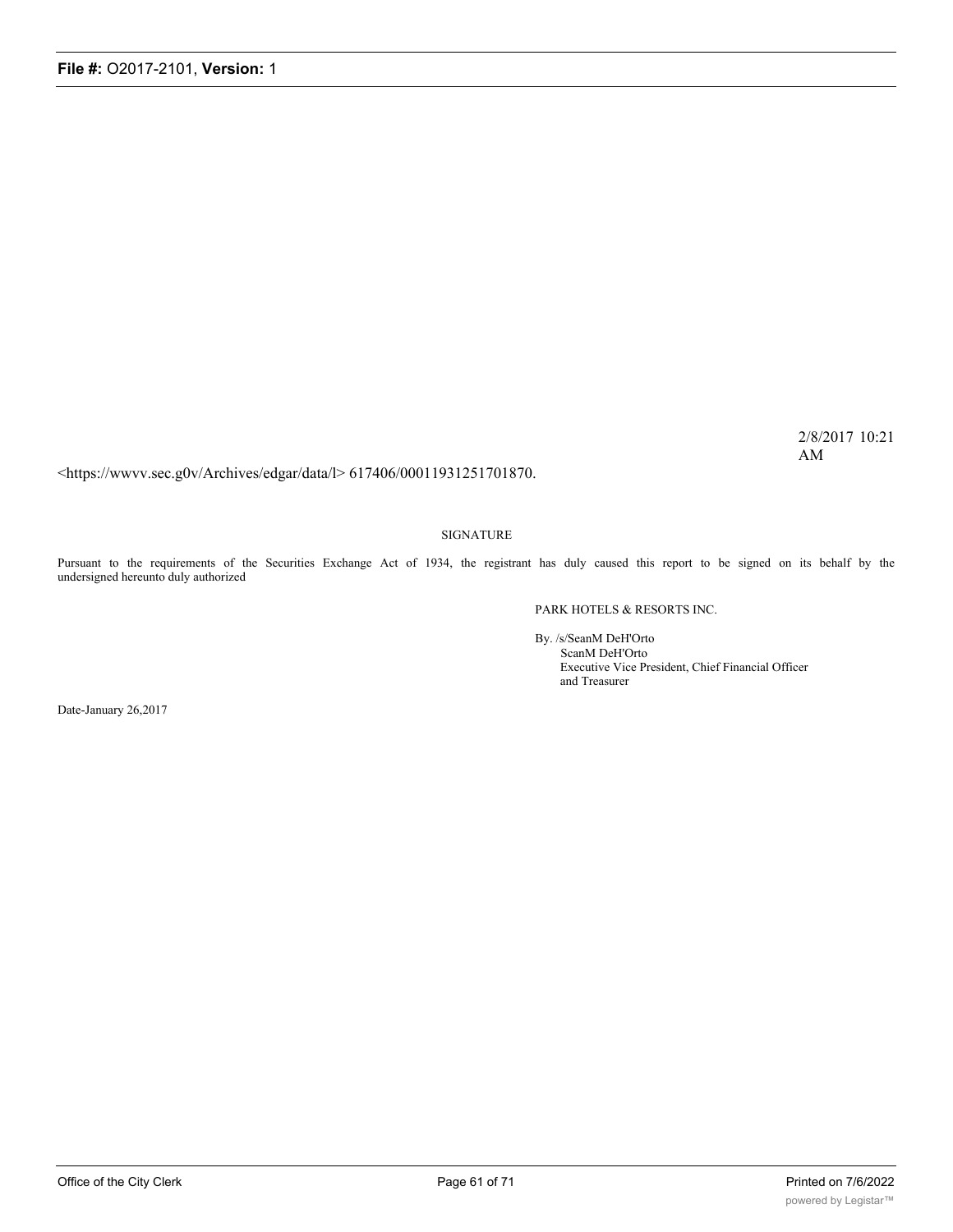<https://www.sec.gov/Archives/edgar/data/1617406/0001>1931251701870.

#### **EXHIBIT INDEX**

Exhibit

**No- Description**

10 I Form of Performance Stock Unit Agreement by and between the Company and Thomas J Baltimore, Jr

10 2 Form of Restricted Stock Agreement by and between the Company and each of Robert D Tanenbaum and Thomas C. Morey

**<https://www.sec.gOv/Archives/edgar/data/l> 617406/00011931251701870.**

#### **EX-10.1 2 d333239dexl01.htm EX-10.1**

#### **PERFORMANCE STOCK UNIT AGREEMENT**

**PARK HOTELS & RESORTS** INC.<br>2017 **COMMIBUS INCENTIVE PLAN**

This Performance Stock Unit Agreement (this "Agreement"), effective as of February 3, 2017 (the "Grant Date"), is between Park Hotels & Resorts Inc , a Delaware corporation (the "Company"), and Thomas J Baltimore, Jr. (the "Participant").

1. Grant of Units Effective as of the Grant Date, the Company hereby grants to the Participant an Award of performance-based Restricted Stock Units

1. ("Performance Stock Units" or "PSUs") in the amount of PSUs (the "Target Award"), each of which represents the right to receive one share of the

1. Company's Common Stock (the "Shares") upon vesting of such PSU, subject to and in accordance with the terms, conditions and restrictions set forth in the Park

**2017 OMNIBUS**

**Exhibit 10.1**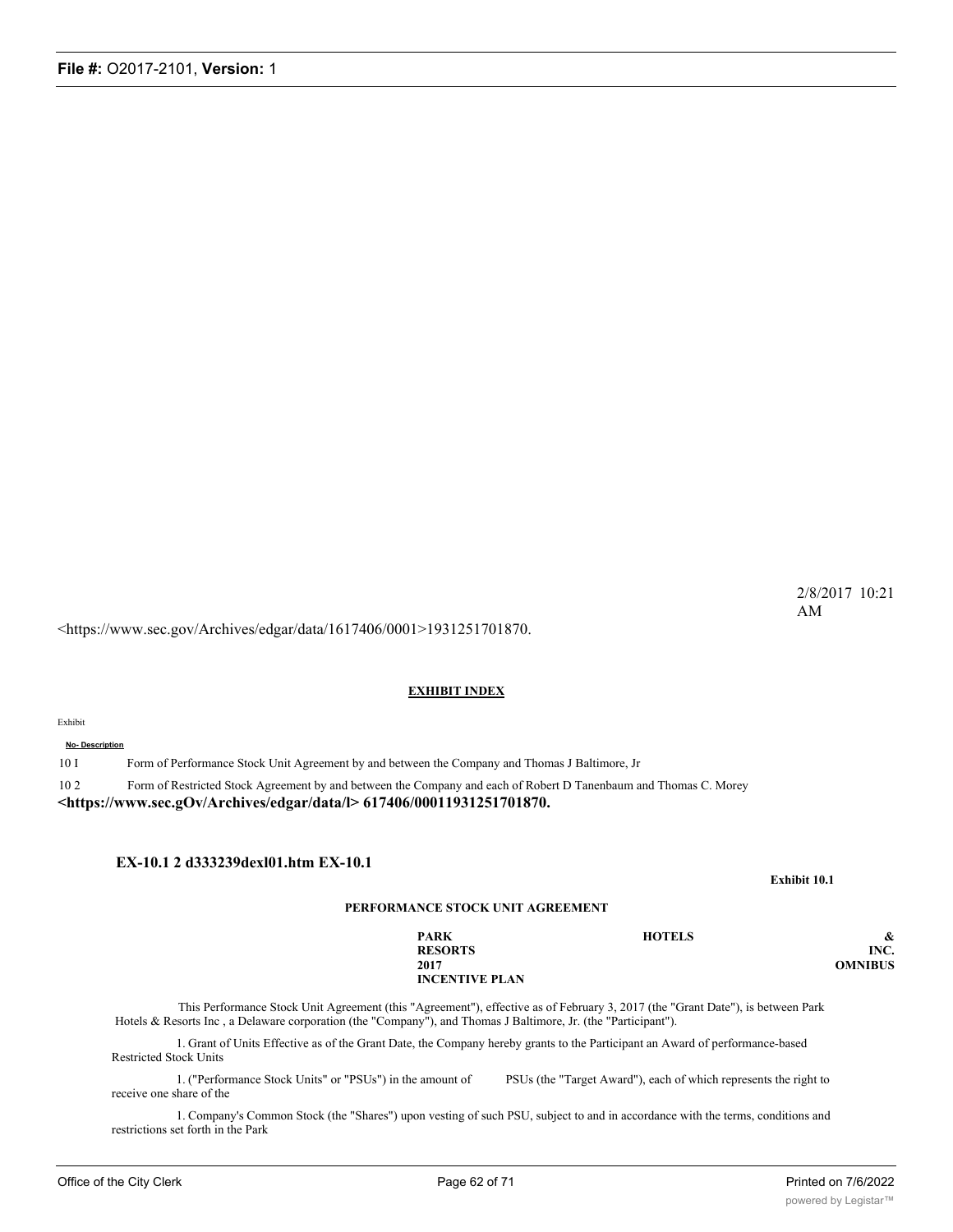1. Hotels & Resorts Inc 2017 Omnibus Incentive Plan (as it may be amended, the "Plan"), this Agreement and the Executive Employment Agreement between the

1. Participant and the Company, dated April 26, 2016 (the "Employment Agreement"). The number of PSUs that the Participant may earn hereunder ranges from zero

1. to 200% of the Target Award, and shall be determined based on the level of achievement of the performance condition set forth on Exhibit A attached hereto (the

1. "Performance Condition") over the period commencing on January 4,2017 and ending on January 3, 2020 (the "Performance Period") The grant of PSUs hereunder

1. is in full satisfaction of the remaining one-half of the initial long-term equity grant to be made to the Participant in the form of performance share units pursuant to

1. the third and fourth sentences of Section 4(c) of the Employment Agreement The grant of the PSUs hereunder is an off-cycle grant under the Company's Equity

1. Award Granting Policy Capitalized terms not otherwise defined herein shall have the same meanings as in the Plan.

2. Vesting; Settlement As promptly as practicable (and, in no event more than two and one-half (2-1/2) months) following the last day of the Performance Period, the Committee shall determine (i) whether and to what extent the Performance Condition has been achieved (the date of such determination, the "Determination Date") and (n) the number of PSUs that shall be deemed earned, if any The earned PSUs, if any, shall become vested as of the last day of the Performance Period, subject to the Participant's continued employment through such date. Following the Determination Date, the Company shall deliver to the Participant one Share for each vested PSU in accordance with Section 8 Any PSU which docs not become vested as of the last day of the Performance Period shall be forfeited without consideration or any further action by the Participant or the Company

3. Termination of Employment In the event that the Participant's employment with the Company Group terminates for any reason, any PSUs that arc not vested as of the effective date of termination shall vest or not vest, as applicable, based on and in accordance with Section 7 of the Employment Agreement

4. Dividend Equivalents The Participant shall be entitled to receive dividend equivalents in respect of each PSU that vests, if any, pursuant to this Agreement, the Plan, or the Employment Agreement If the Company declares a regular cash dividend on the Shares during the Performance Period, the Participant shall receive dividend equivalents in an amount equal to the number of PSUs that vest, if any, pursuant to this Agreement, the Plan, or the Employment Agreement, multiplied by the amount of the cash dividend per Share declared during the Performance Period, as if the Participant had held a number of Shares equal to the number of PSUs that vests as of each dividend record date during the Performance Period. For purposes of the foregoing sentence only, if the PSUs are subject to accelerated vesting pursuant to the Plan or the Employment Agreement, the "Performance Period" shall be deemed to have ended as of the date of the event which serves as the basis for such accelerated vesting. Any such dividend equivalents relating to the Participant's vested PSUs shall be payable in cash at the same time as the Shares underlying the vested PSUs are issued to the Participant in accordance with Section 8, less applicable withholding taxes pursuant to Section 9 If the PSUs arc forfeited, the Participant shall have no right to receive any dividend equivalents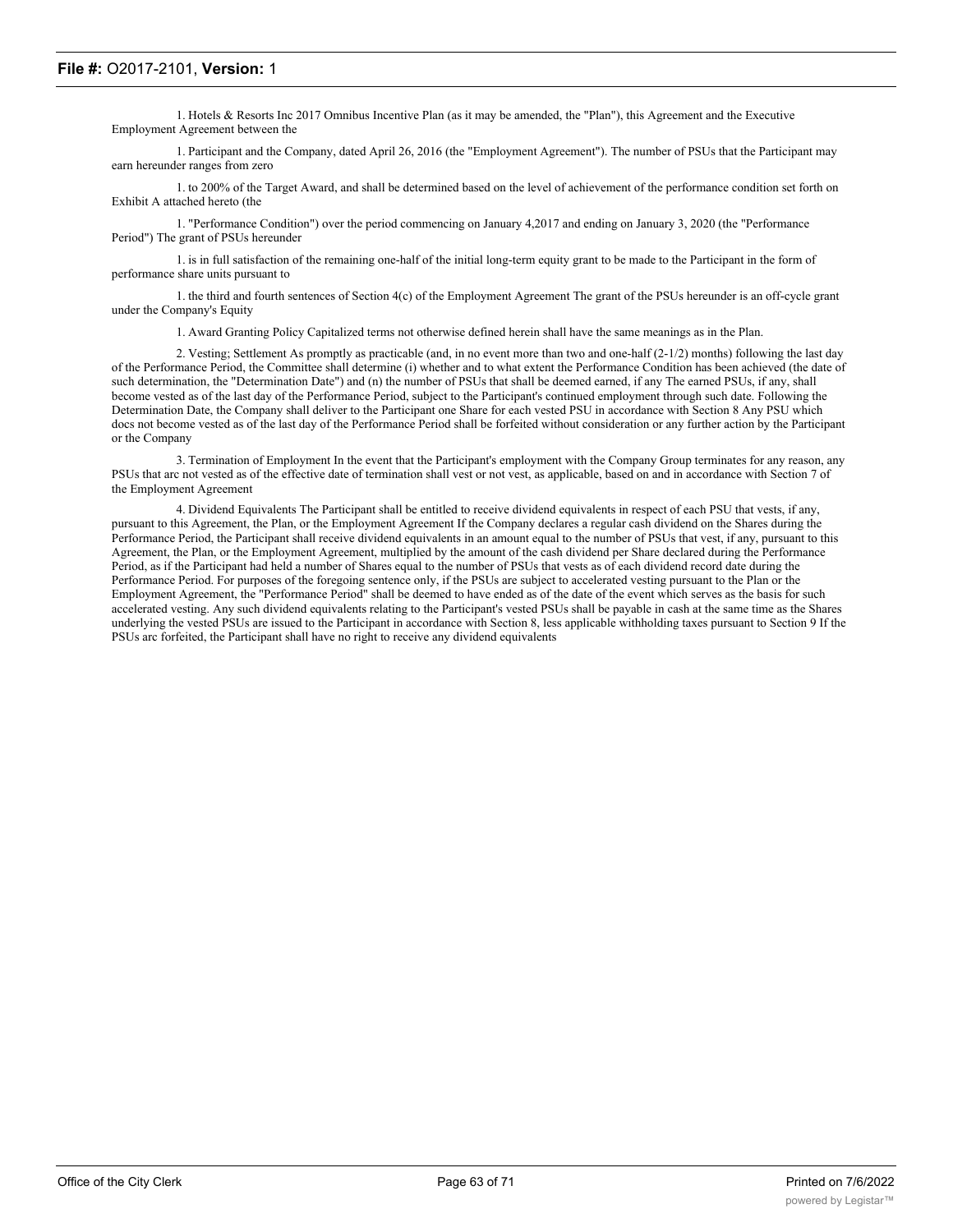#### **of 6 2/8/2017 10:30 AM <https://www.sec.gOv/Archives/edgar/data/l> 617406/00011931251701870.**

5. Restrictions on Transfer The Participant may not assign, alienate, pledge, attach, sell or otherwise transfer or encumber the PSUs or the Participant's right under the PSUs to receive Shares, except other than by will or by the laws of descent and distribution and any such purported assignment, alienation, pledge, attachment, sale, transfer or encumbrance shall be void and unenforceable against the Company or any Affiliates, provided that the designation of a beneficiary (if permitted by the Committee) shall not constitute an assignment, alienation, pledge, attachment, sale, transfer or encumbrance

6. No Right to Continued Employment. Neither the Plan nor this Agreement nor the Participant's receipt of the PSUs hereunder shall impose any obligation on the Company or any Affiliates to continue the employment or engagement of the Participant Further, the Company or any Affiliates (as applicable) may at any time terminate the employment or engagement of the Participant, free from any liability or claim under the Plan or this Agreement, except as otherwise expressly provided herein (but in all cases subject to the terms and conditions of the Employment Agreement)

7. No Rights as a Stockholder. The Participant's interest in the PSUs shall not entitle the Participant to any rights as a stockholder of the Company The Participant shall not be deemed to be the holder of, or have any of the rights and privileges of a stockholder of the Company in respect of, the Shares underlying the PSUs unless and until such Shares have been issued to the Participant in accordance with Section 8

8. Issuance of Shares Subject to Section 9, the Company shall, as soon as practicable following the Determination Date (and in any event within two and one-half (2-1/2) months after the end of the tax year in which the Determination Date occurs), issue the Shares underlying the vested PSUs to the Participant, free and clear of all restrictions Notwithstanding anything in this Agreement to the contrary, the Company shall have no obligation to issue or transfer the Shares as contemplated by this Agreement unless and until such issuance or transfer shall comply with all relevant provisions of law and the requirements of any stock exchange on which the Shares are listed for trading

9. Tax Withholding The Participant agrees that in order to satisfy' any income, employment and/or other applicable taxes that are statutorily required to be withheld in respect of the PSUs (and any corresponding dividend equivalents), the Company shall withhold a number of Shares otherwise issuable to the Participant upon settlement of the PSUs equal in value to the minimum amount necessary to satisfy the statutorily required withholding liability, if any ("Withholding Taxes"), except to the extent that the Participant shall have elected to pay such Withholding Taxes to the Company in cash (by check or wire transfer) The number of Shares equal to the Withholding Taxes shall be detennined using the closing price per Share on the New York Stock Exchange (or other principal exchange on which the Shares then trade) on the trading day immediately prior to the date of issuance of the Shares to the Participant, and shall be rounded up to the nearest whole Share

10.Award Subject to Plan By entering into this Agreement, the Participant agrees and acknowledges that the Participant has received and read a copy of the Plan The PSUs granted hereunder are subject to the Plan The terms and provisions of the Plan, as it may be amended from time to time, arc hereby incorporated herein by reference

11.Severability Should any provision of this Agreement be held by a court of competent jurisdiction to be unenforceable or invalid for any reason, the remaining provisions of this Agreement shall not be affected by such holding and shall continue in full force in accordance with their terms.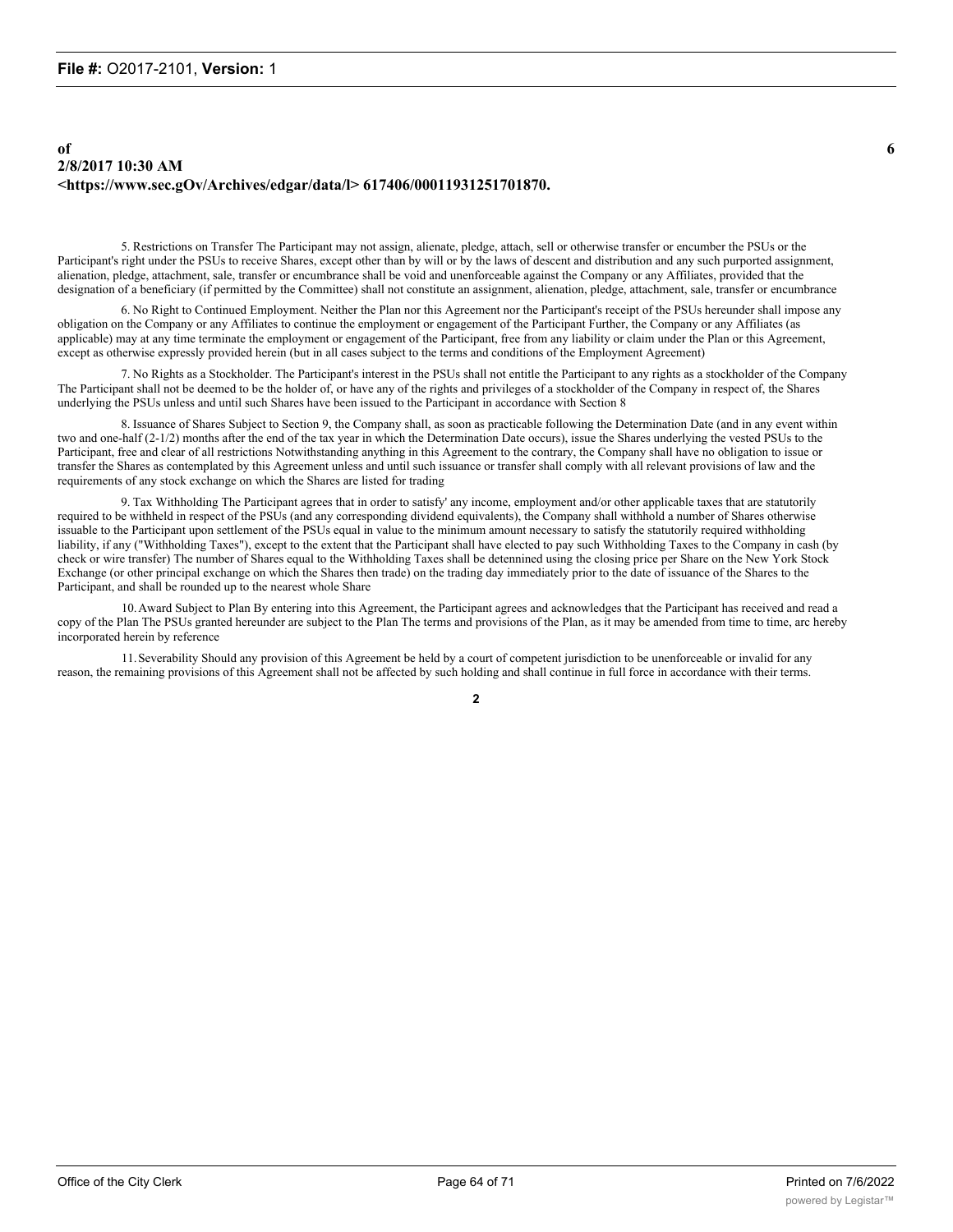#### **2/8/2017 10:30 AM <https://www.sec.gOv/Archives/edgar/data/l> 617406/00011931251701870.**

12.Governing Law. This Agreement shall be governed by and construed in accordance with the internal laws of the State of Delaware applicable to contracts made and performed wholly within the State of Delaware, without giving effect to the conflict of laws provisions thereof

13.Successors in Interest. Any successor to the Company shall have the benefits of the Company under, and be entitled to enforce, this Agreement Likewise, the Participant's legal representative shall have the benefits of the Participant under, and be entitled to enforce, this Agreement All obligations imposed upon the Participant and all rights granted to the Company under this Agreement shall be final, binding and conclusive upon the Participant's heirs, executors, administrators and successors

#### 14.**Section 409A of the Code**

a) This Agreement is intended to comply with the provisions of Section 409A of the Code and the regulations promulgated thereunder Without limiting the foregoing, the Committee shall have the right to amend the terms and conditions of this Agreement in any respect as may be necessary or appropriate to comply with Section 409A of the Code or any regulations promulgated thereunder, including without limitation by delaying the issuance of any Shares hereunder.

b) Notwithstanding any other provision of this Agreement to the contrary, if the Participant is a "specified employee" within the meaning of Section 409A of the Code, no payments in respect of any PSU that is "deferred compensation" subject to Section 409A of the Code and which would otherwise be payable upon the Participant's "separation from service" (as defined in Section 409A of the Code) shall be made to the Participant prior to the date that is six months after the date of the Participant's "separation from service" or, if earlier, the Participant's date of death. Following any applicable six month delay, all such delayed payments will be paid in a single lump sum on the earliest date permitted under Section 409A of the Code that is also a business day The Participant is solely responsible and liable for the satisfaction of all taxes and penalties under Section 409A of the Code that may be imposed on or in respect of the Participant in connection with this Agreement, and the Company shall not be liable to any Participant for any payment made under this Plan that is determined to result in an additional tax, penalty or interest under Section 409A of the Code, nor for reporting in good faith any payment made under this Agreement as an amount includible in gross income under Section 409A of the Code Each payment in a series of payments hereunder shall be deemed to be a separate payment for purposes of Section 409A of the Code.

15.Electronic Delivery and Acceptance. The Company may, in its sole discretion, decide to deliver any documents related to current or future participation in the Plan by electronic means The Participant hereby consents to receive such documents by electronic delivery and agrees to participate in the Plan through an on-line or electronic system established and maintained by the Company or a third party designated by the Company

16.Acceptance and Agreement by the Participant. By accepting the PSUs (including through electronic means), the Participant agrees to be bound by the terms, conditions, and restrictions set forth in the Plan, this Agreement, and the Company's policies, as in effect from time to time, relating to the Plan.

17.Waiver. The Participant acknowledges that a waiver by the Company of breach of any provision of this Agreement shall not operate or be construed as a waiver of any other provision of this Agreement, or of any subsequent breach by the Participant or any other participant in the Plan.

18.Counterparts. This Agreement may be executed in separate counterparts, each of which is deemed to be an original and all of which taken together constitute one in the same agreement

[Signatures

follow] 3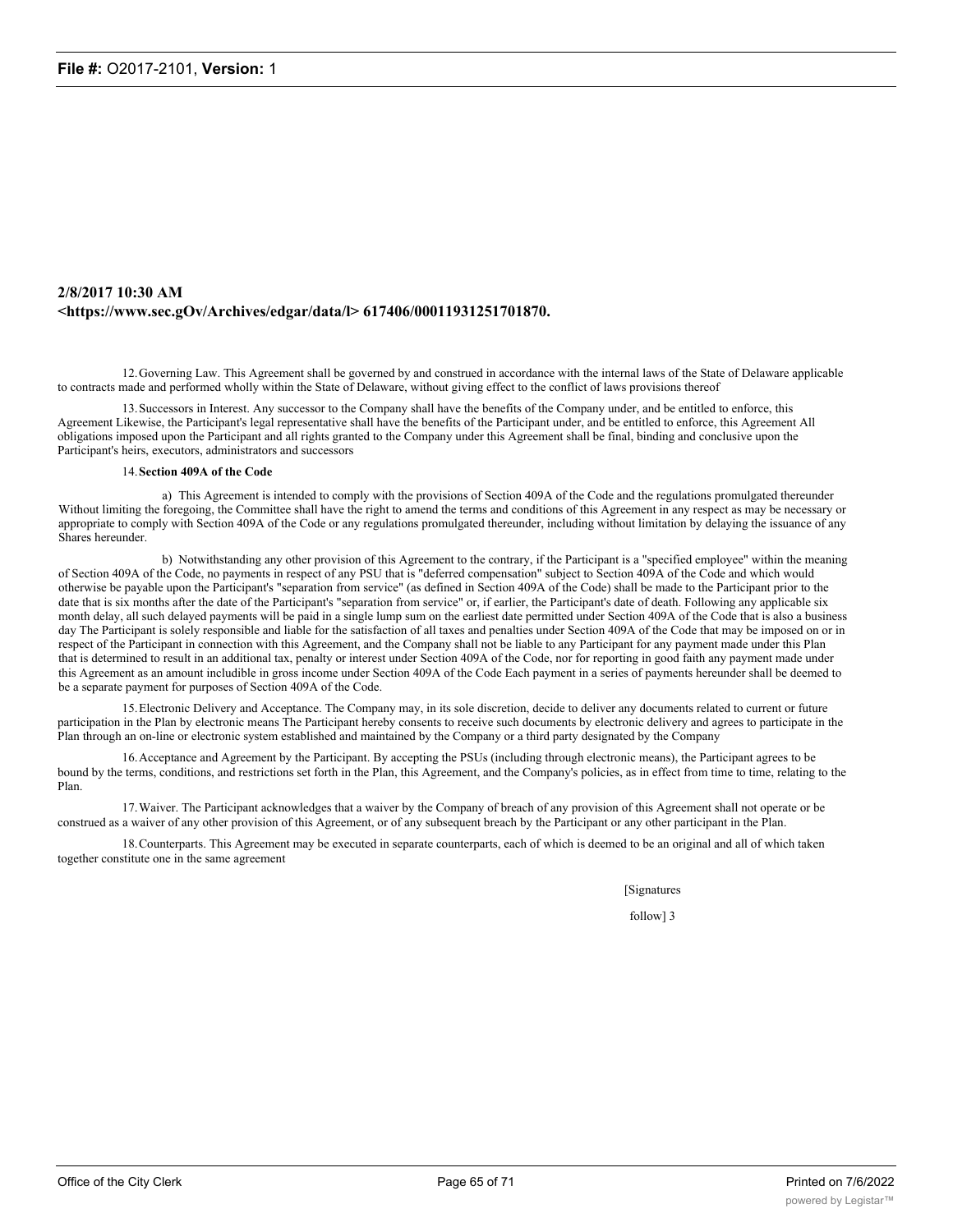2/8/2017 10:30 AM

<https://www.sec.gOv/Archives/edgar/data/l> 617406/00011931251701870.

#### PARK MOTELS & RESORTS INC

By

SeanM Dell'Orto

Executive Vice President, CFO and Treasurer

Acknowledged and Agreed as of the date first written above

Participant Signature Name Thomas J Baltimore, Jr <https://www.sec.gov/Archives/edgar/data/16>17406/00011931251701870.

#### EXHIBIT A

#### I. Performance Condition

The PSUs shall be earned based on the Company's Relative Total Shareholder Return Position for the Performance Period, as set forth in the table below. All determinations with respect to Relative Total Shareholder Return Position shall be made by the Committee in its sole discretion. The total number of PSUs which become earned shall be equal to (x) the number of PSUs that comprise the Target Award multiplied by (y) the Payout Percentage, and rounded down to the nearest whole PSU

Relative Total Shareholder Return Position Percentage of Target Award Earned 167 0% 133 0% 100.0% 62 5% 25 0% 0% 80th Percentile and Above (Maximum) 2000% 70\* Percentile 60\* Percentile 50\* Percentile (Target) 37 5\* Percentile 25\* Percentile (Threshold) Below 25\* Percentile

The Committee shall determine (A) the Total Shareholder Return for the Company for the Performance Period and (B) the Total Shareholder Return for each Lodging/Resorts Company for the Performance Period The "Relative Total Shareholder Return Position" for the Company will then be determined by comparing the Total Shareholder Return for the Company for the Performance Period to the Total Shareholder Return for each Lodging/Resorts Company for the Performance Period on a relative percentile basis (using a continuous percentile rank calculation that excludes the Company).

#### 2 Definitions.

For the purposes of this Exhibit A:

"Pavout Percentage" means the "Percentage of Target Award Earned" specified in the table above, or a percentage determined using linear interpolation if actual performance falls between two levels in the table above (and rounded to the nearest whole percentage point and, if equally between two percentage points,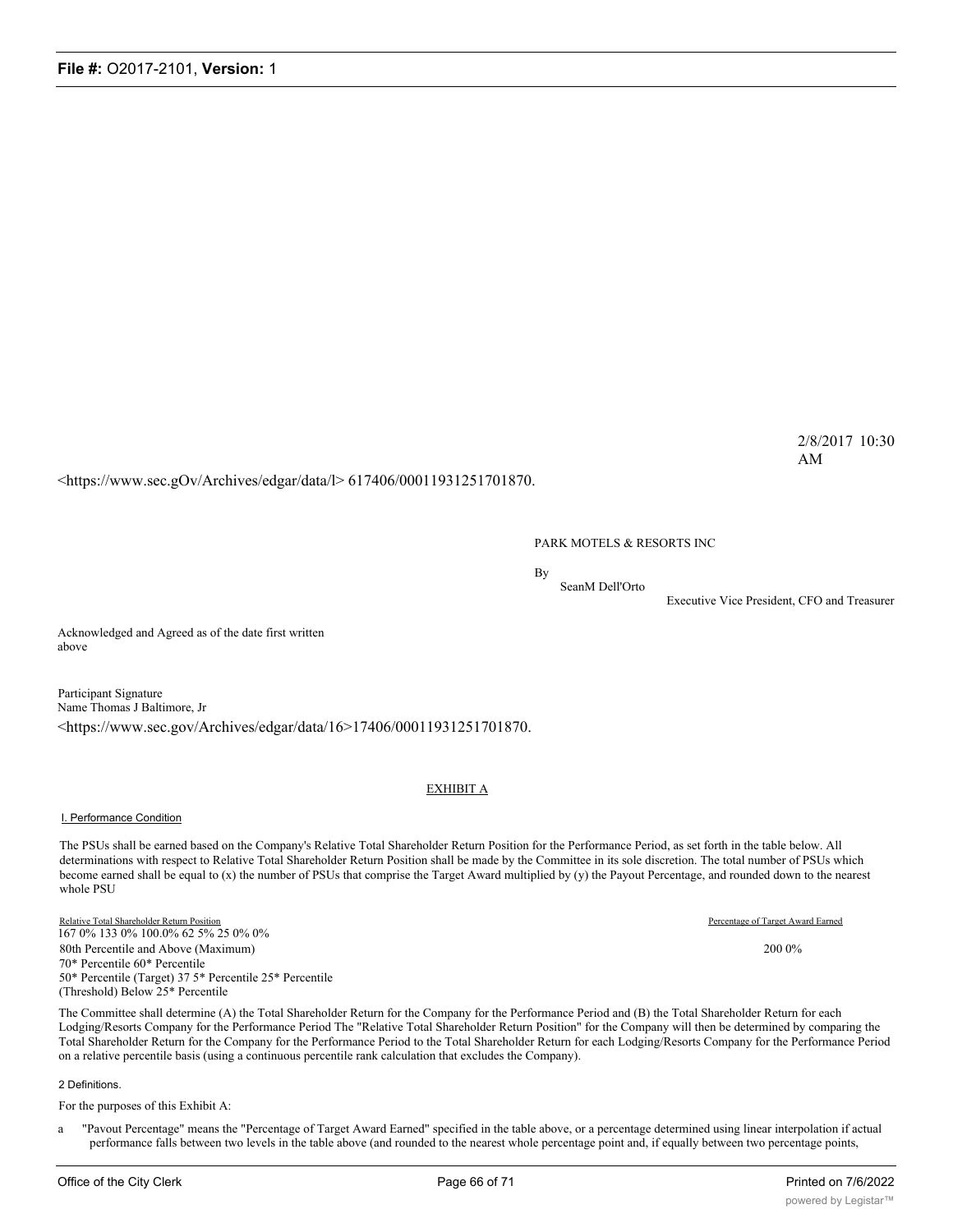rounded up) In no event may the Payout Percentage exceed 200% In the event that actual performance does not meet the threshold level specified in the table above, the Payout Percentage shall be zero.

- b "Lodging/Resorts Companies" means the companies in the FTSE NAREIT Lodging/Resorts Index that have a market capitalization of at least \$1 billion as of the first day of the Performance Period, as determined by the Committee in its sole discretion. Only companies that are public throughout the entire Performance Period shall be included for purposes of calculating the Relative Total Shareholder Return Position (i e., companies that may become acquired, have an initial public offering, etc. during the Performance Period shall be excluded from the calculation altogether).
- c "Total Shareholder Return" of either the Company or any Lodging/Resorts Company means (A) (l) the average closing price for a share of common stock of the Company or a Lodging/Resorts Company (as applicable) over the 30 calendar day period ending on (and including) the last date of the Performance Period, minus (n) the average closing price for such share of common stock over the 5 trading day period starting on (and including) the first date of the Performance Period

2/8/2017 10:30 AM **<https://www.sec.gov/Archives/edgar/data/>! 617406/00011931251701870.**

#### **EX-10.2 3 d333239dexl02.htm EX-10.2**

| <b>Exhibit 10.2</b> |  |
|---------------------|--|
|                     |  |

#### **RESTRICTED STOCK AGREEMENT**

| <b>PARK</b>           | <b>HOTELS</b> |      | & | <b>RESORTS</b> |
|-----------------------|---------------|------|---|----------------|
| INC.                  |               | 2017 |   | <b>OMNIBUS</b> |
| <b>INCENTIVE PLAN</b> |               |      |   |                |

This Restricted Stock Agreement (this "Agreement"'), effective as of February' 3,2017 (the "Grant Dale"), is between Park Hotels & Resorts Inc., a Delaware

corporation (the "Company"), and (the "Participant").

1. Grant of Restricted Stock. Effective as of the Grant Date, the Company hereby issues and grants shares of Restricted Stock (the "Shares") to the Participant, subject to and in accordance with the terms, conditions and restrictions set forth in the Park Hotels & Resorts Inc. 2017 Omnibus Incentive Plan (as it may be amended, the "Plan") and this Agreement Capitalized terms not otherwise defined herein shall have the same meanings as in the Plan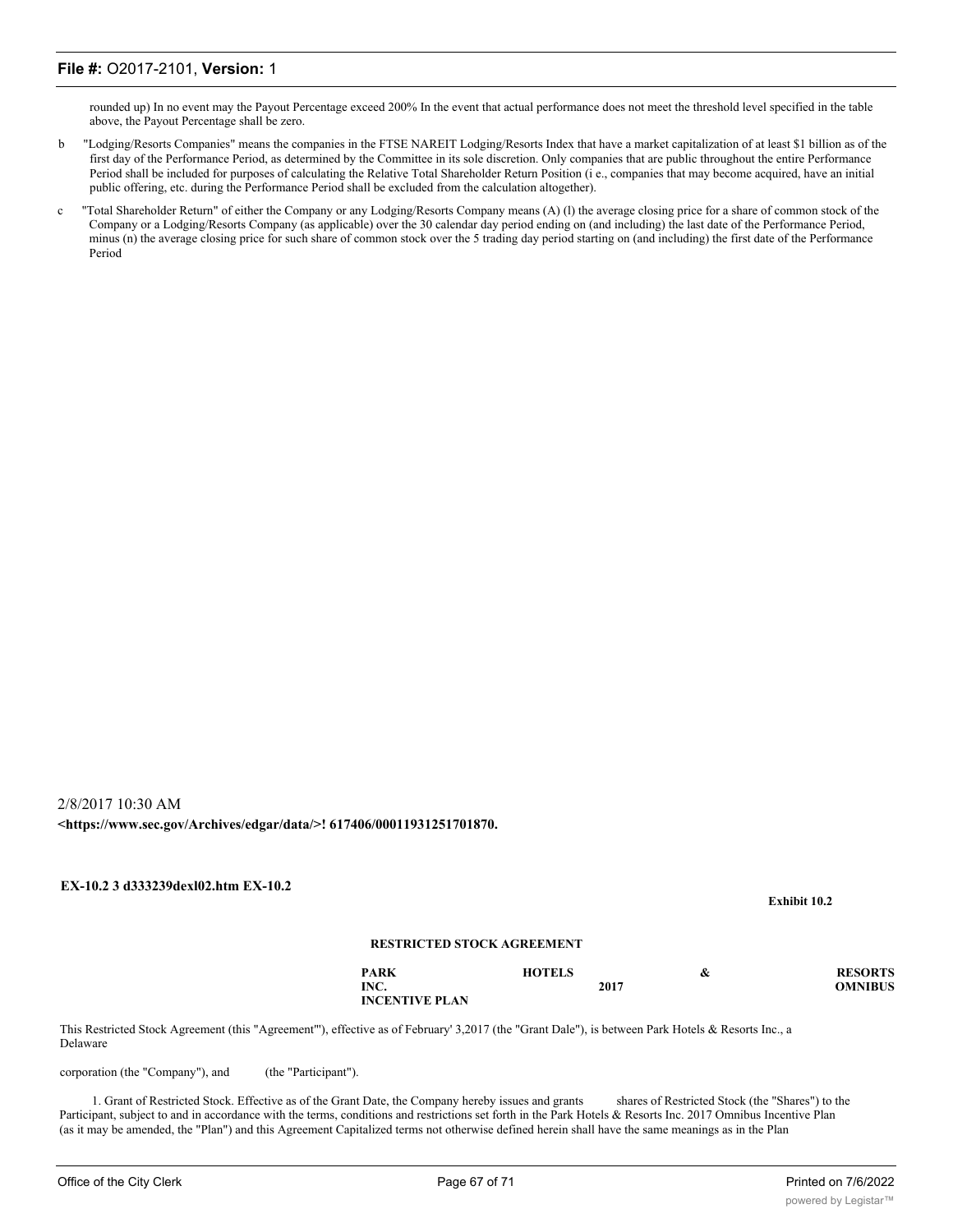2. Vesting. One-third of the Shares shall become vested, and the restrictions on such Shares shall lapse, on each of and the "Final Vesting" Date"), subject to the Participant's continued employment through the applicable vesting date, provided that if the number of Shares is not divisible by three, then no fractional Shares shall vest and the installments shall be as equal as possible with the smaller installments vesting first

#### 3. **Termination of Employment.**

a) Except as set forth in Section 3(b) below, in the event that the Participant's employment with the Company Group terminates for any reason, any Shares that arc not vested as of the effective dale of termination (the "Termination Date") shall be forfeited and all of the Participant's rights hereunder with respect to such unvested Shares shall cease as of the Termination Date (unless otherwise provided for by the Committee in accordance with the Plan)

b) If the Participant's employment with the Company Group is terminated prior to the Final Vesting Date by the Company Group (i) without Cause, (n) due to or during the Participant's Disability or (in) due to the Participant's death, then in any such case all of the Shares granted hereunder that are not vested shall become vested and nonforfeitable as of the Termination Date.

4. Dividends; Rights as a Stockholder. The Participant shall be the record owner of the Shares until or unless such Shares are forfeited pursuant to the terms of this Agreement or the Plan, and as a record owner shall be entitled to all rights of a common stockholder of the Company, including, without limitation, voting rights with respect to the Shares and the right to receive all dividends or other distributions paid with respect to the Common Stock

5. Restrictions on Transfer. Prior to the vesting of any Shares, the Participant may not assign, alienate, pledge, attach, sell or otherwise transfer or encumber a Share or the Participant's right under the Shares, except other than by will or by the laws of descent and distribution and any such purported assignment, alienation, pledge, attachment, sale, transfer or encumbrance shall be void and unenforceable against the Company or any Affiliates, provided that the designation of a beneficiary (if permitted by the Committee) shall not constitute an assignment, alienation, pledge, attachment, sale, transfer or encumbrance

6. No Right to Continued Employment. Neither the Plan nor this Agreement nor the Participant's receipt of the Shares hereunder shall impose any obligation on the Company or any Affiliates to continue the employment or engagement of the Participant Further, the Company or any Affiliates (as applicable) may at any time terminate the employment or engagement of the Participant, free from any liability or claim under the Plan or this Agreement, except as otherwise expressly provided herein.

> **2/8/2017 10:29 AM**

**<https://www.sec.gov/Archives/edgar/data/>! 617406/00011931251701870.**

7. Tax Withholding. The Participant agrees that upon the vesting of, and lapsing of restrictions on, any Shares, or at any such time as required under applicable law, a number of Shares having a fair market value equal to the minimum applicable amount necessary to satisfy the statutorily required withholding liability in respect of the Shares, if any ("Withholding Taxes'), shall be automatically delivered to the Company in satisfaction of such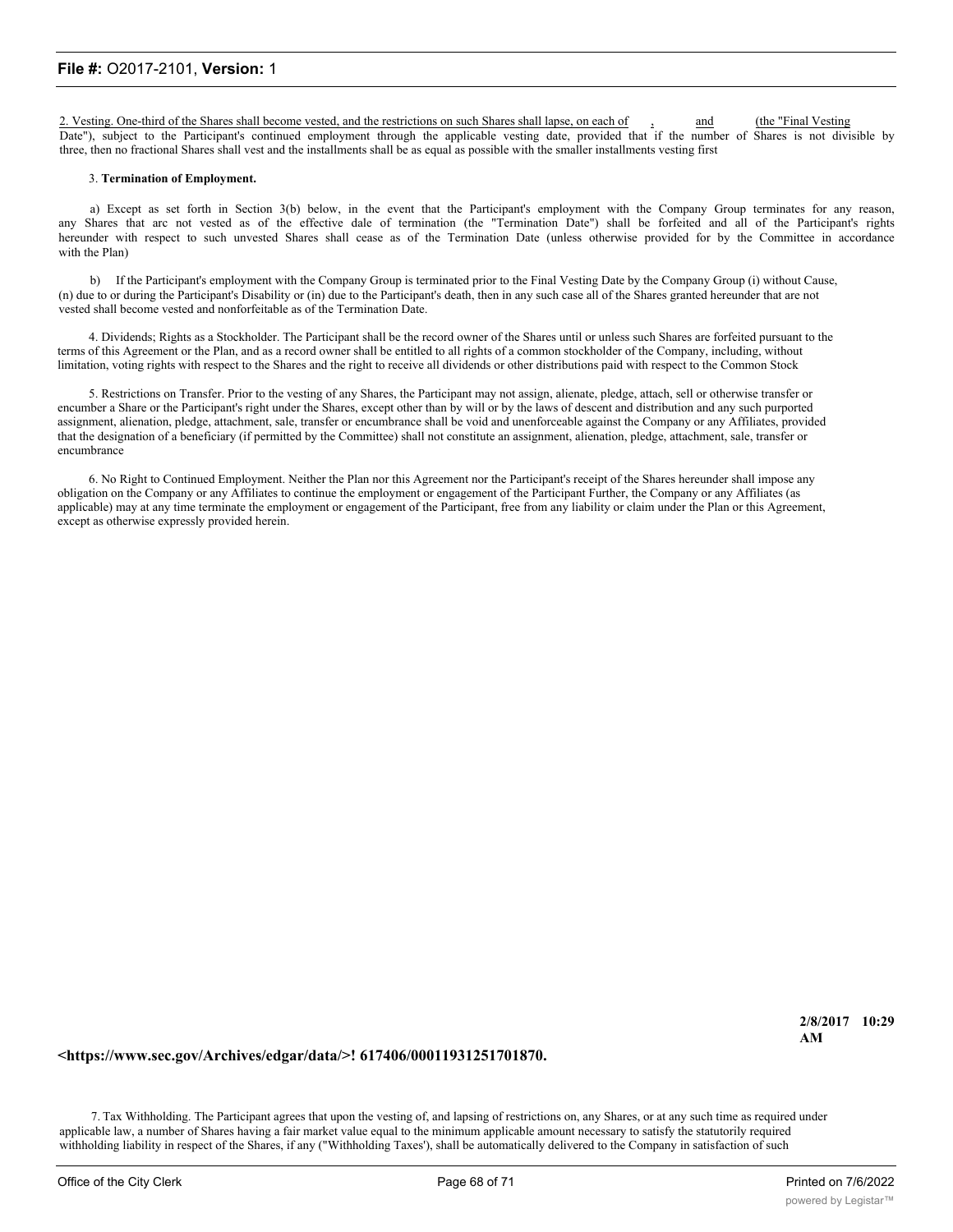Withholding Taxes, except to the extent that the Participant shall have elected to pay such Withholding Taxes to the Company in cash (by check or wire transfer) The number of Shares to be used for payment shall be calculated using the closing price per share of Common Stock on the New York Stock Exchange (or other principal exchange on which the Common Stock then trades) on the trading day immediately prior to the date of delivery of the Shares to the Company, and shall be rounded up to the nearest whole Share

8. Section 83(b) Election. The Participant may make an election under Code Section 83(b) (a "Section 83(b) Election") with respect to the Shares. Any such election must be made within thirty (30) days after the Grant Date. If the Participant elects to make a Section 83(b) Election, the Participant shall provide the Company with a copy of an executed version and satisfactory evidence of the filing of the executed Section 83(b) Election with the US Internal Revenue Service within ten (10) days of such filing The Participant agrees to assume full responsibility for ensuring that the Section 83(b) Election is actually and timely filed with the US Internal Revenue Service and for all tax consequences resulting from the Section 83(b) Election

9. Award Subject to Plan. By entering into this Agreement, the Participant agrees and acknowledges that the Participant has received and read a copy of the Plan. The Shares granted hereunder are subject to the Plan The terms and provisions of the Plan, as it may be amended from time to time, arc hereby incorporated herein by reference.

10.Severability Should any provision of this Agreement be held by a court of competent jurisdiction to be unenforceable or invalid for any reason, the remaining provisions of this Agreement shall not be affected by such holding and shall continue in full force in accordance with their terms

11. Governing Law. This Agreement shall be governed by and construed in accordance with the internal laws of the State of Delaware applicable to contracts made and performed wholly within the State of Delaware, without giving effect to the conflict of laws provisions thereof.

12.Successors in Interest. Any successor to the Company shall have the benefits of the Company under, and be entitled to enforce, this Agreement. Likewise, the Participant's legal representative shall have the benefits of the Participant under, and be entitled to enforce, this Agreement AM obligations imposed upon the Participant and all rights granted to the Company under this Agreement shall be final, binding and conclusive upon the Participant's heirs, executors, administrators and successors

13.Electronic Delivery and Acceptance. The Company may, in its sole discretion, decide to deliver any documents related to current or future participation in the Plan by electronic means. The Participant hereby consents to receive such documents by electronic delivery and agrees to participate in the Plan through an on-line or electronic system established and maintained by the Company or a third party designated by the Company

14. Acceptance and Agreement by the Participant. By accepting the Shares (including through electronic means), the Participant agrees to be bound by the terms, conditions, and restrictions set forth in the Plan, this Agreement, and the Company's policies, as in effect from time to time, relating to the Plan.

15. Waiver. The Participant acknowledges that a waiver by the Company of breach of any provision of this Agreement shall not operate or be construed as a waiver of any other provision of this Agreement, or of any subsequent breach by the Participant or any other participant in the Plan.

**2**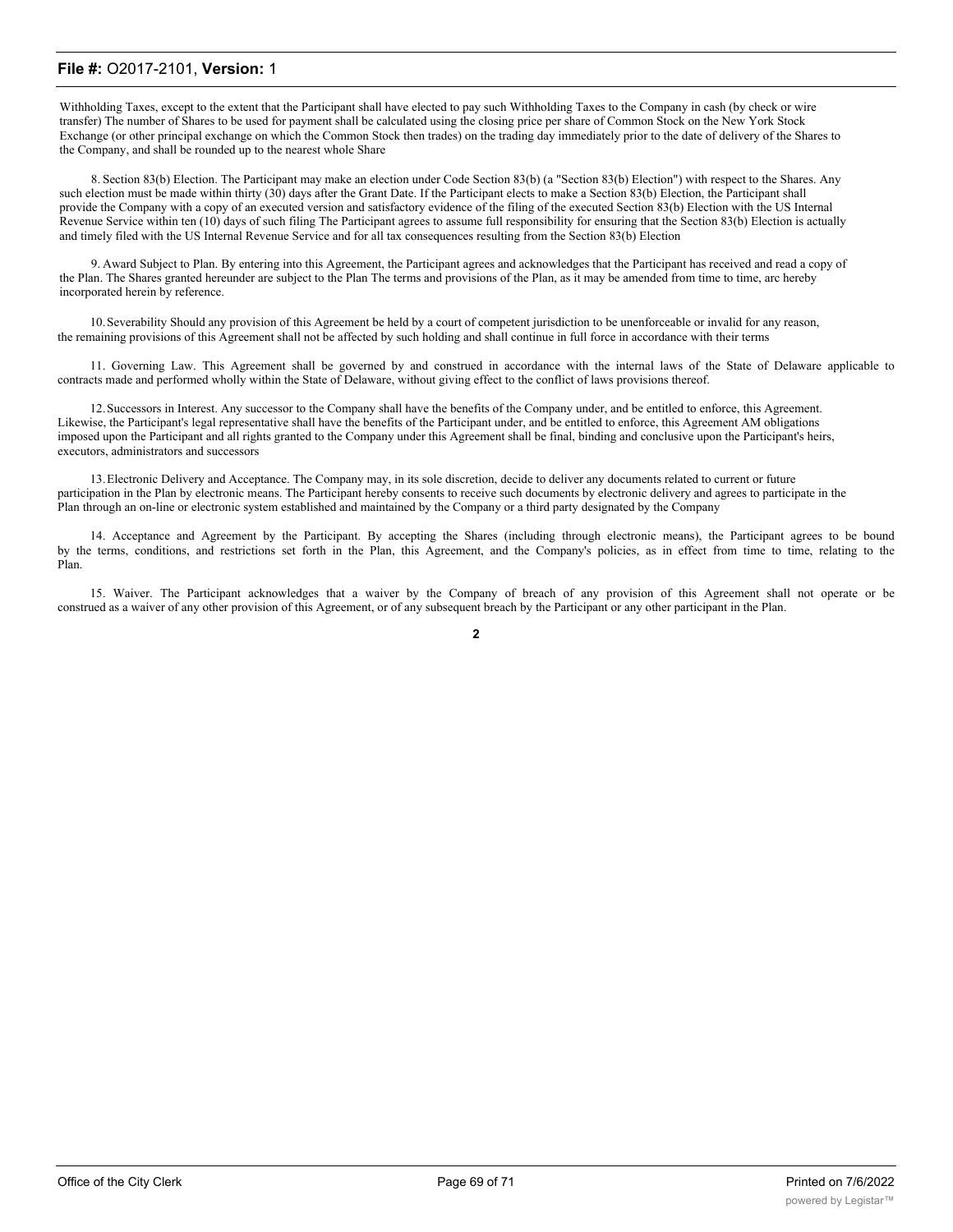2/8/2017 10:29 AM

<https://www.sec.gOv/Archives/edgar/data/l> 617406/00011931251701870..

16. Counterparts. This Agreement may be executed in separate counterparts, each of which is deemed to be an original and all of which taken together constitute one in the same agreement.

PARK HOTELS & RESORTS INC

By

SeanM Dell? Orto Executive Vice President, CFO and Treasurer

Acknowledged and Agreed as of the date first written above

Participant Signature

3